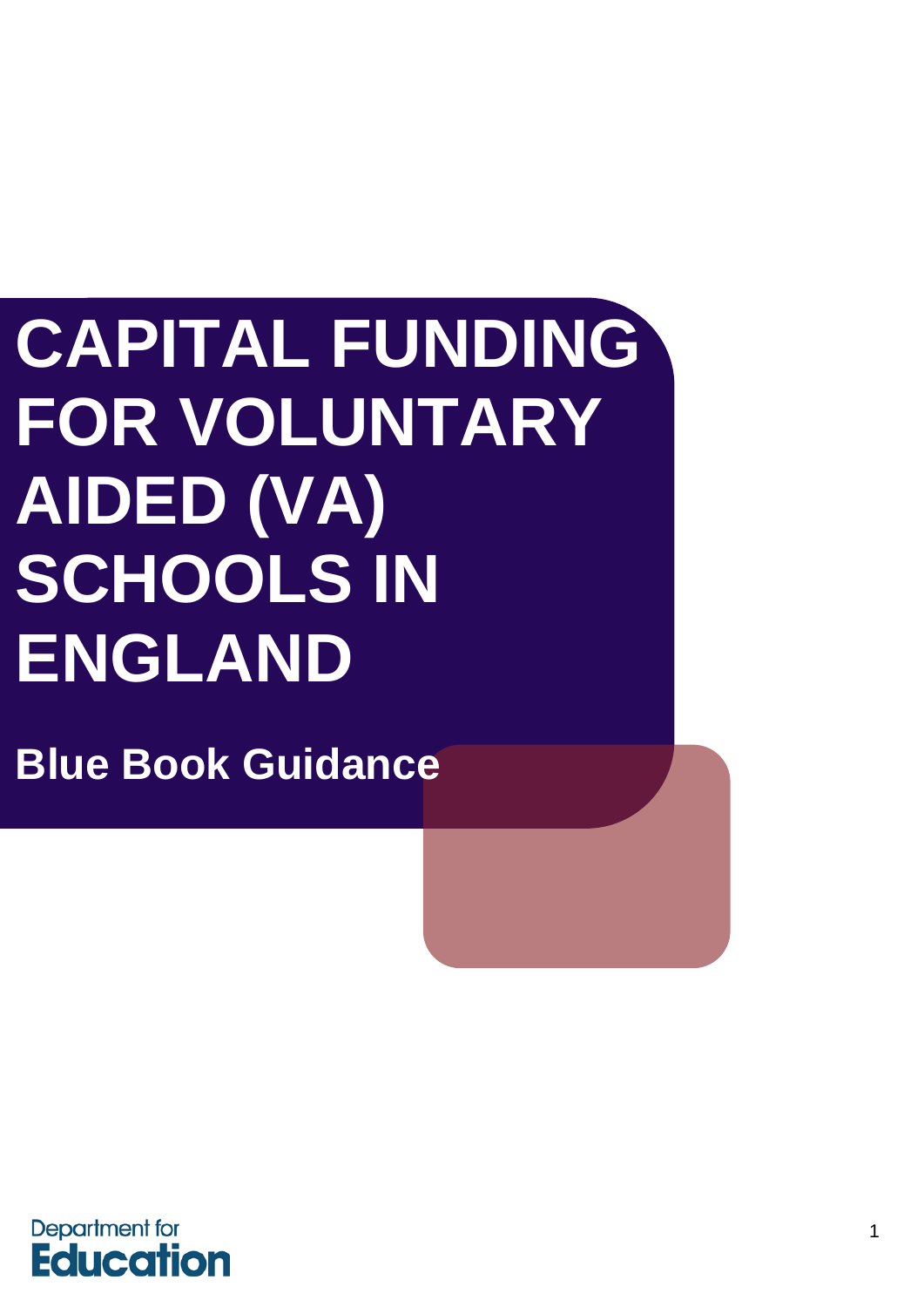# **Contents**

| 1.  | <b>Background</b>                                       | 3                       |
|-----|---------------------------------------------------------|-------------------------|
| 2.  | <b>Overview</b>                                         | $\overline{\mathbf{3}}$ |
| 3.  | <b>The Basic Principles</b>                             | 4                       |
| 4.  | <b>Funding Programmes</b>                               | $\overline{\mathbf{7}}$ |
| 5.  | <b>Responsibilities</b>                                 | 12                      |
| 6.  | <b>Building Approval</b>                                | 13                      |
| 7.  | <b>Annex A - Glossary Of Terms</b>                      | 16                      |
| 8.  | <b>Annex B - Insurance Arrangements For VA Schools</b>  | 17                      |
| 9.  | <b>Annex C - Proceeds From Sale Of Assets</b>           | 22                      |
| 10. | <b>Annex D - School Sites</b>                           | 24                      |
| 11. | <b>Annex E - Loans to VA School Governing Bodies</b>    | 25                      |
| 12. | <b>Annex F - VA Schools Information System (VASIS)</b>  | 26                      |
| 13. | Annex G - Local Pooling of Devolved Formula Capital 30  |                         |
| 14. | <b>Annex H - Sustainable School Buildings</b>           | 31                      |
| 15. | <b>Annex I - VAT</b>                                    | 33                      |
| 16. | Annex J - Design Quality Indicator (DQI) For Schools 50 |                         |
| 17. | <b>Annex K - How To Contact Us</b>                      | 51                      |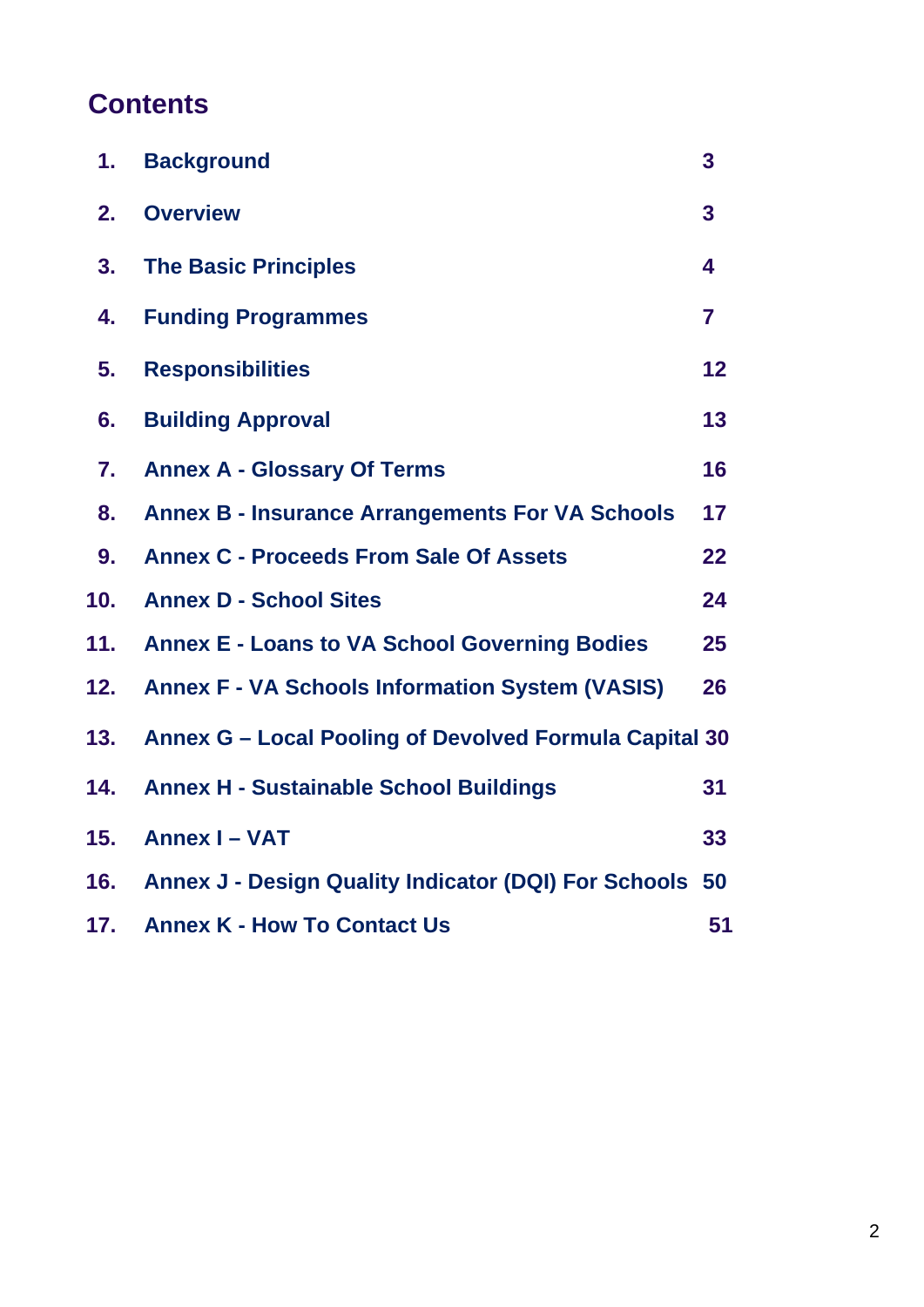# <span id="page-2-0"></span>**Background**

### **The delivery of schools capital programmes**

In October 2009, responsibility for the management and delivery of all of the Department's schools capital programmes, including the Voluntary Aided schools capital programme, transferred to Partnerships for Schools (PfS). PfS is a Department for Education nondepartmental public body and the Secretary of State for Education is accountable to Parliament for its activities and performance

### <span id="page-2-1"></span>**Overview**

This guidance provides information relating to capital work at voluntary aided (VA) schools, together with details about how to apply for funding.

Used in conjunction with information available on the DfE website <http://www.education.gov.uk/schools/adminandfinance/schoolscapital> this guidance may be helpful to those involved in capital funding arrangements for premises-related work at VA schools.

For further advice contact the VA Capital Team, Partnerships for Schools, Room 36 LGF, Mowden Hall, Staindrop Road, Darlington, DL3 9BG. You can find more information on the following section of the DfE website:

[http://www.education.gov.uk/schools/adminandfinance/schoolscapital/funding/voluntary](http://www.education.gov.uk/schools/adminandfinance/schoolscapital/funding/voluntary-aidedschools)[aidedschools](http://www.education.gov.uk/schools/adminandfinance/schoolscapital/funding/voluntary-aidedschools)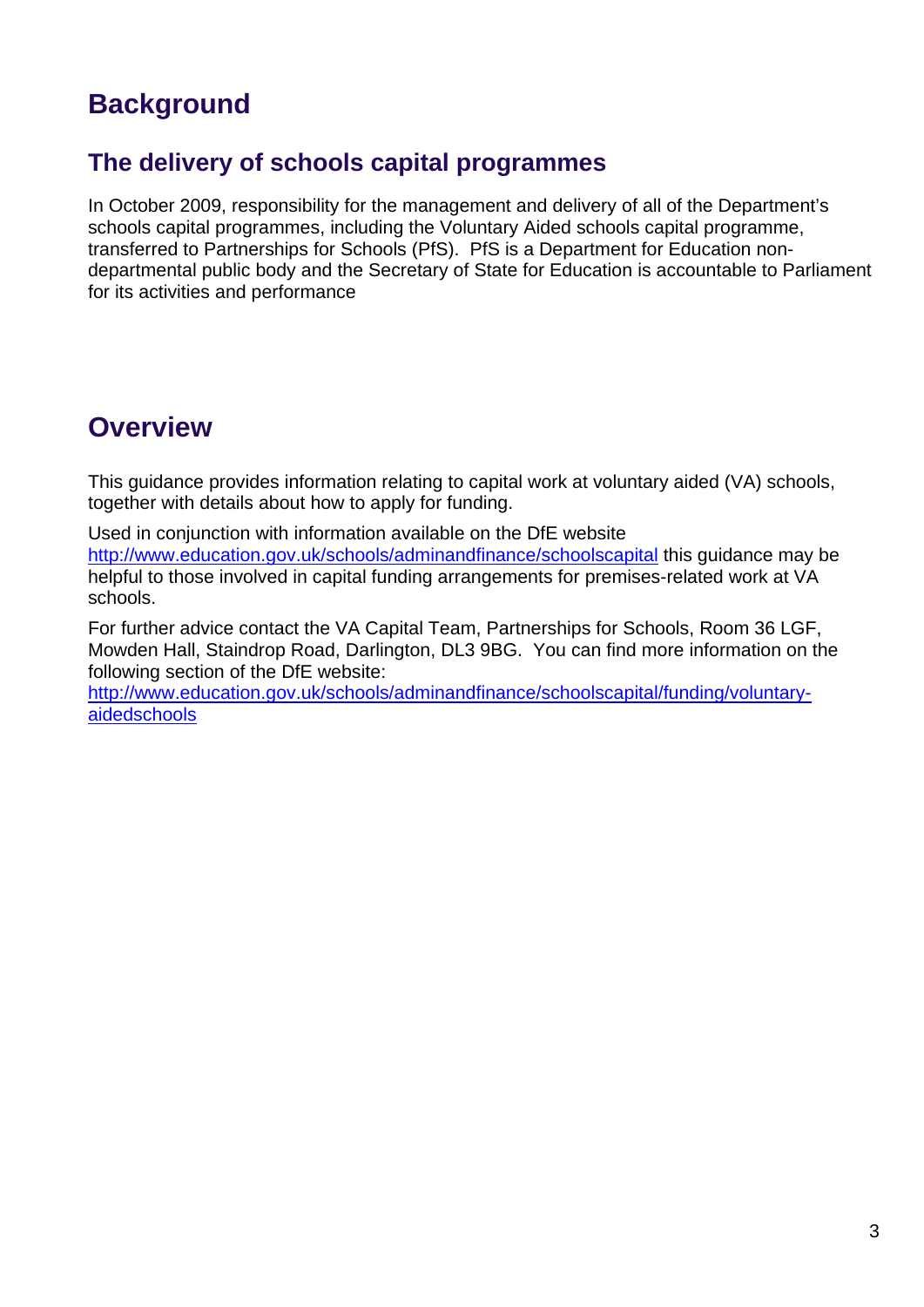# <span id="page-3-0"></span>**The Basic Principles**

### **Who is responsible for what**

Responsibility for work to VA school premises is shared between the school's governing body and the Local Authority (LA). The principles we apply to split this responsibility are as follows:

#### **Capital work**

VA school governing bodies are liable for:

- the existing buildings (internal and external), including those buildings previously known as 'excepted' (kitchens, dining areas, medical/dental rooms, swimming pools, caretakers' dwelling houses)
- perimeter walls and fences, even if they are around the playing fields
- playgrounds
- furniture, fixtures and fittings including ICT infrastructure and equipment
- other capital items (which can include capital work to boilers or other services)

LAs are liable for:

- playing fields (including sports pitches and hard surfaced games areas)
- buildings on those fields and related to their use

These liabilities are not specifically related to ownership. For example, governing bodies of those VA schools which were previously Grant Maintained may now own the playing fields and associated buildings, but the LA will still be responsible for any work to them.

Even if the LA owns any of the 'excepted' buildings referred to above, the VA governing body is responsible for any capital work to them. To protect any investment (in case of a future sale), the school needs to notify the LA of any related capital expenditure within 12 months. If it is proposed to dispose of the building at a later date, an independent valuation is required. If agreement about sharing the sale proceeds cannot be reached the Secretary of State does have the power to intervene.

Teachers' dwelling houses are the liability of the trustees. We cannot pay capital grant for work to these buildings as they are not the responsibility of the VA school governing body or the LA.

#### **Revenue work**

All revenue work to the premises is LA liability, but the funding is normally delegated to schools. There is no governing body contribution to revenue work.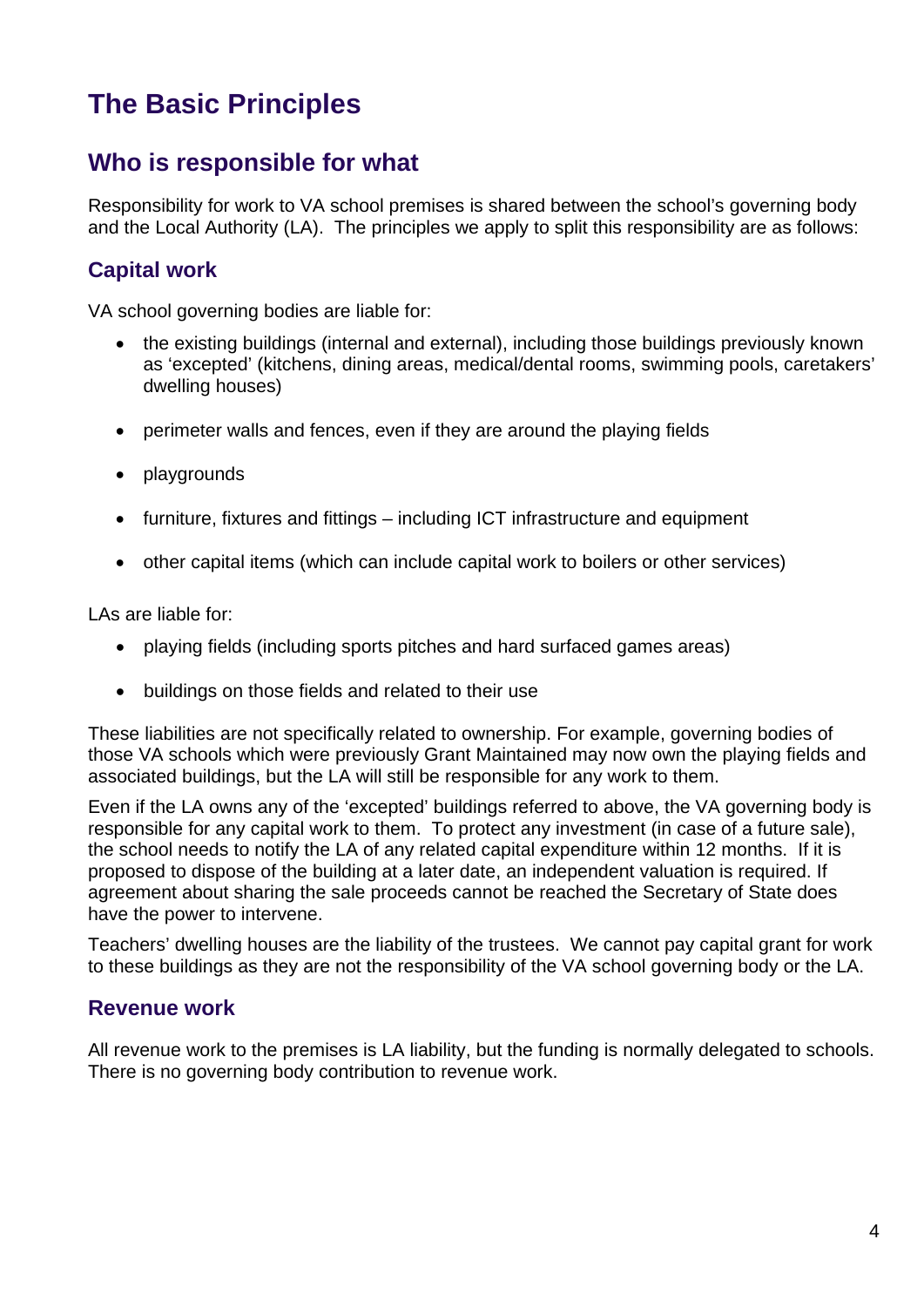### **What do we mean by 'capital' and 'revenue' work?**

#### **Meaning of capital expenditure**

For the purposes of voluntary aided schools, capital expenditure is most recently defined within s35 of the Education & Inspections Act 2006. This removed paragraph 3 of Part 2 of Schedule 3 to the School Standards & Framework Act 1998 (which had incorporated the 2002 Regulatory Reform Order definition of capital expenditure).

References to capital expenditure, in relation to an appropriate body or the promoters, in the case of a voluntary aided school, are references to;

- expenditure of the body or the promoters which falls to be capitalised in accordance with proper accounting practices; or;
- expenditure which would fall to be so capitalised were it to be incurred by the body or the promoters.

The Secretary of State may by regulations prescribe classes or descriptions of expenditure which are to be treated as being, or as not being, capital expenditure.

An "appropriate body", in the case of a voluntary aided school, means the governing body of the school, or a relevant body in relation to the school.

"Proper accounting practices", in relation to an appropriate body or the promoters, in the case of a voluntary aided school, means those accounting practices;

- which are regarded as proper accounting practices to be followed in the keeping of accounts by the appropriate body, or as the case may be, the promoters; or;
- which are regarded as proper accounting practices to be followed in the keeping of accounts by the Local Authority.

The following examples are intended to provide guidance on how to decide what might be regarded as revenue (paid for from revenue budgets) and capital expenditure (which can be met from either capital grant or delegated revenue budgets).

Localised repairs to a roof (patching or mending) should usually be met from revenue funds, because this would be regarded as normal repair and maintenance work. If the whole roof, or a substantial part of a large roof, needs to be replaced, then this could reasonably be regarded as capital.

Small repairs to playgrounds (filling individual potholes etc.) should usually be met from revenue funds, because this would be regarded as normal repair and maintenance work. If the whole of the playground needs to be resurfaced, then this might reasonably be regarded as a capital item.

A boiler has unexpectedly broken down, and requires a new part which will cost £1,800. This could have been regarded as either revenue (because it is repair and maintenance) or capital. The cost, however, dictates that it must be revenue because it is below the 'de minimis' threshold of £2,000.

Replacing a few damaged chairs or desks would be regarded as a revenue cost because it is normal wear and tear. If, however, as part of a refurbishment of a whole classroom, all of the furniture is to be replaced then it can be included as part of the capital project.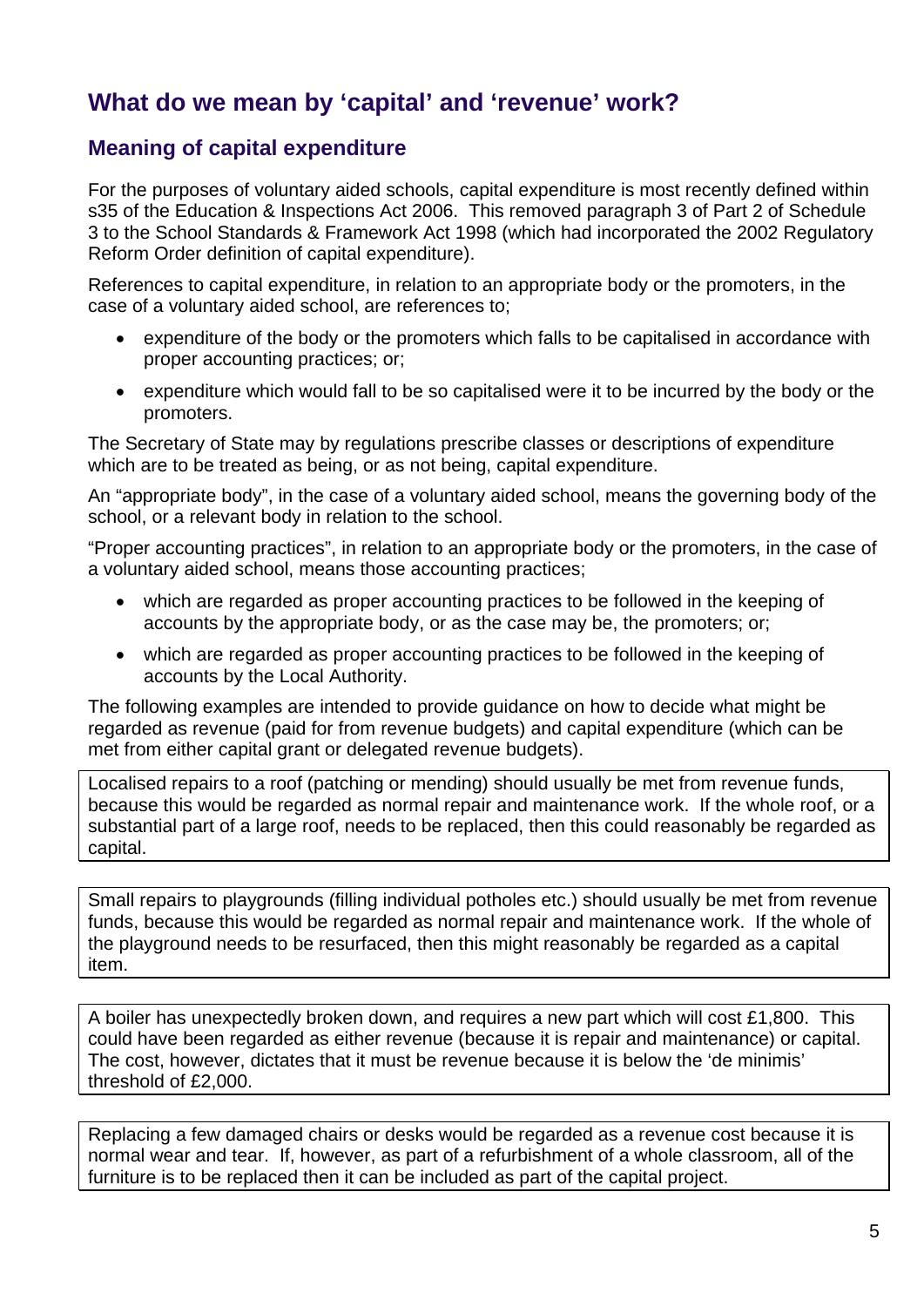Capital Includes - Purchase of computer hardware and software where these are to be capitalised or are funded from capital grant; E-learning credit expenditure; ICT in schools capital expenditure. However capital cannot be used for leasing of IT equipment and warranties as these must be funded from revenue.

In many cases, there will be a requirement for VA schools and their advisors to determine whether expenditure is of a revenue or capital nature.

#### **'De minimis' level**

There is a threshold below which any expenditure is not considered to be capital and should not be met from capital budgets. For all VA schools this is £2,000. The de minimis level also applies to the purchase of ICT equipment.

#### **How much capital grant can I claim?**

The standard rate of grant is 90%. This means that, for work which is the governing bodies liability and which (for example) costs £5,000, you can claim grant of £4,500. LAs have the power to help a VA school governing body with their 10% contribution.

Governing bodies cannot use their devolved formula capital to meet their 10% contribution, but they can use the revenue budget delegated to the school.

PfS has the power to pay grant at up to 100% only in exceptional circumstances. Further guidance is given from paragraph 51 onwards.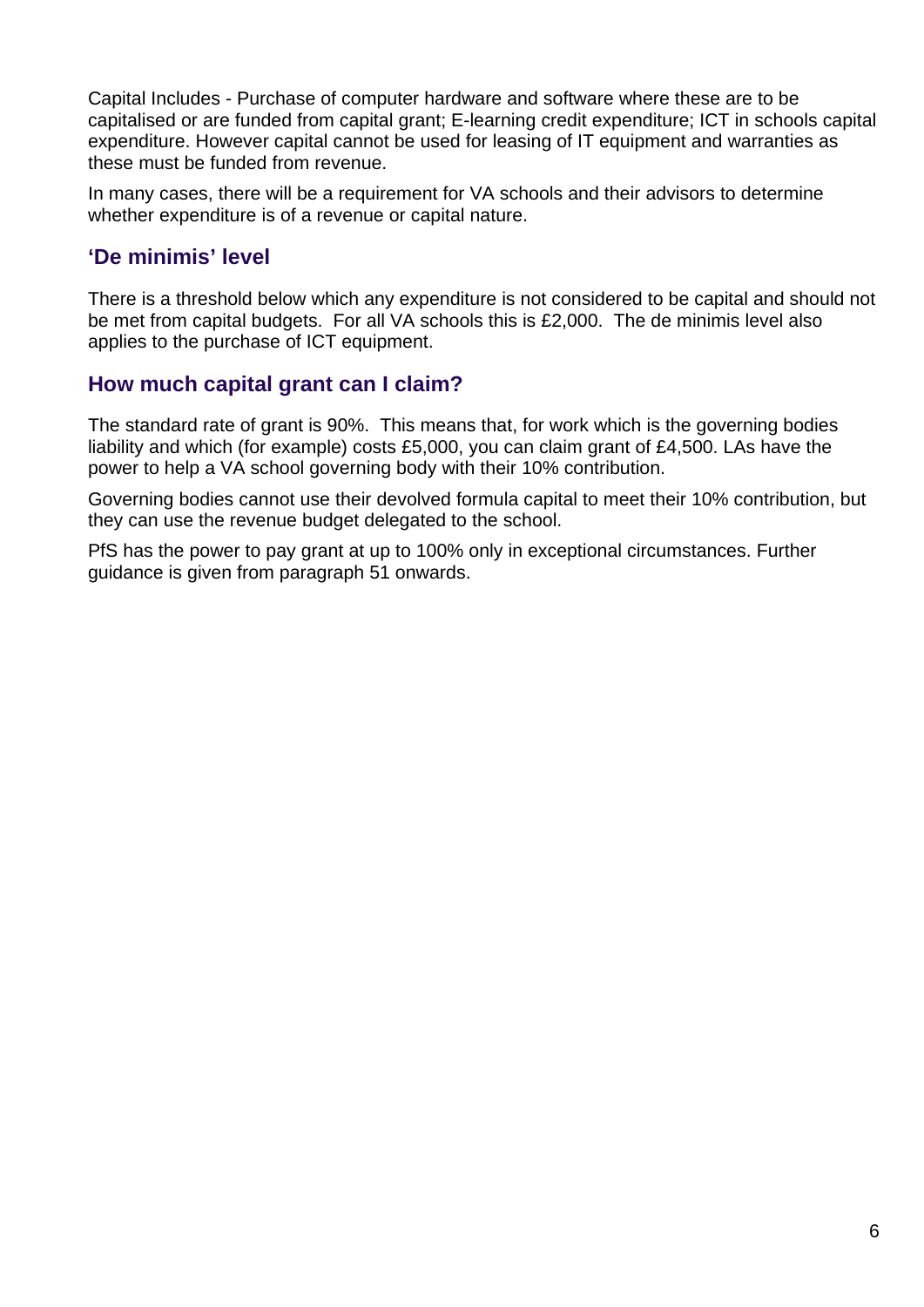# <span id="page-6-0"></span>**Funding Programmes**

This section covers the local funding programmes currently available to VA schools. It identifies the main aspects of each programme, and outlines what you can and cannot do with each programme.

Any grant support must be to assist the VA school's governing body with its responsibilities for the capital provision and/or capital refurbishment or renewal of VA school buildings and equipment.

Unless otherwise stated, in all of these programmes grant is paid at the standard rate of 90%.

### **Targeted Capital Funding (TCF) programme**

There is currently no bidding round for VA TCF, and no plans to reintroduce it. Funding has been redirected through the Locally Co-ordinated Voluntary Aided Programme (LCVAP). There are some existing TCF projects which were successful with bids in previous rounds. Funding awarded for these projects is capped, and any increase in costs must be met from local funding streams.

### **LA Co-ordinated VA Programme (LCVAP)**

#### **Outline**

This is funding, calculated by formula, which we ask LAs to co-ordinate. There are no limits on the size of a project that can be supported by LCVAP, nor any restrictions on the type of capital project, as long as the capital work is the governing bodies liability. LAs are notified annually of their LCVAP allocation.

#### **Detail**

Each LA is asked to co-ordinate, in consultation with local partners (e.g. dioceses, and schools not associated with a diocese), how the programme should be allocated against local needs and priorities. The programme must take account of additional formulaic contributions to approved capital projects, and should also provide sufficient flexibility to support other urgent works which may arise during the course of the year. We expect each LA to have submitted an outline list of projects by the end of May each year. We cannot approve LCVAP projects until we have a locally agreed programme of those projects going forward in each year.

For mixed DFC/LCVAP projects spanning 2 years, retentions are funded from the LCVAP element. We will only pay 97.5% of the grant in year 1. The remaining 2.5% should be allocated from the next financial year. Local partners will need to take this into account when planning their programme to avoid any 'loss' of funding at the end of a financial year.

The co-ordination of the programme should also take into account those projects that have slipped, causing committed expenditure in later year(s). LAs should use the VA Schools Information System (VASIS) to ascertain these projects and the value of the slippage.

When deciding which new projects should be funded through LCVAP, local partners should also consider the amount of DFC held by schools. It may be appropriate to ask those schools to contribute some, or all, of their allocation towards the cost of an LCVAP project. This will ensure that schools do not hold large amounts of unallocated DFC, and will enable LCVAP to be used to fund as much work as possible in a LA area. Once a school has been informed that they have been allocated LCVAP funding, the school/diocese will need to develop the project.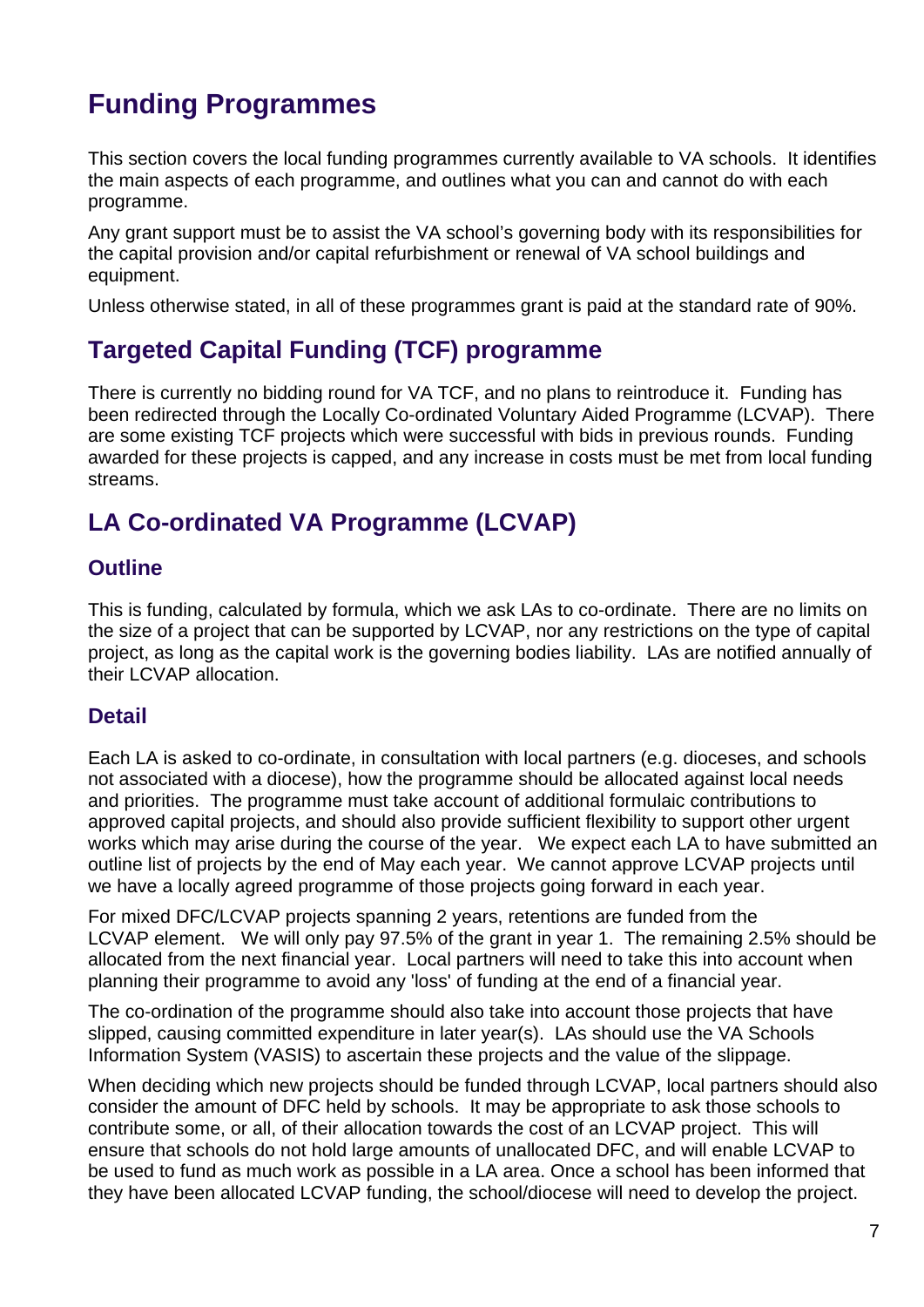Some planned projects do incur delays and cannot go forward in the chosen year. Therefore to ensure full spend of the programme, funding for these slipped projects will need to be reallocated to other projects. LAs should notify these fallback projects to us.

#### **Things to remember**

LCVAP funding must be spent in the year it is allocated; if not, it becomes a commitment in the following year (this means that fewer new projects can be funded). If your project does look like slipping, let us and your local partners know. LCVAP funding will be lost if it is not allocated to an approved project. Local partners need to ensure funding is correctly allocated and projects are approved and finalised wherever possible in the relevant year.

Plan projects properly and if necessary phase projects over two years where that best suits the projected build period. In this way, additional projects can be supported in both years.

LCVAP can support all types of capital work provided it is governors' responsibility. There is a minimum project cost of £2,000 but no maximum cost. LCVAP and/or DFC are the only sources of funding in the event of an emergency or insurance situation.

### **Devolved Formula Capital (DFC)**

Devolved Formula Capital (DFC) is a formula-based grant provided to all maintained schools. DFC is paid direct to VA schools, or by local arrangement to their Diocese, in two scheduled payments made during the financial year. It should be remembered that DFC is capital funding and is strictly subject to the £2,000 de minimis limit.

These arrangements provide greater autonomy for schools to decide how to fund local priorities. There is no requirement to seek approval to carry out capital work to the school premises, nor to make a claim to PFS for the money. DFC can only be used for capital expenditure which is the governing bodies liability. The 10% contribution is still required, as is permission from the trustees/diocese to undertake work to the buildings. LAs will also need to know about any work in order to update asset management plan information.

#### **How will the grant be paid?**

It will be paid in two instalments. The first is paid in May and is for 40% of in-year allocation. The second payment is paid in early July, and will be for the remaining 60%. Payment may be withheld where schools fail to comply with the assurance process.

#### **New schools entering the VA sector**

New schools entering the sector must tell us which account DFC should be paid into. A mandate form can be downloaded from [http://www.education.gov.uk/schools/adminandfinance/schoolscapital/funding/voluntary](http://www.education.gov.uk/schools/adminandfinance/schoolscapital/funding/voluntary-aidedschools)[aidedschools](http://www.education.gov.uk/schools/adminandfinance/schoolscapital/funding/voluntary-aidedschools)

When considering what type of account to use, schools must ensure that capital can be accounted for, and that value added tax (VAT) is not reclaimed. VAT should not be reclaimed because the DFC paid to VA schools includes an element of funding for VAT which VA governing bodies are obliged to meet.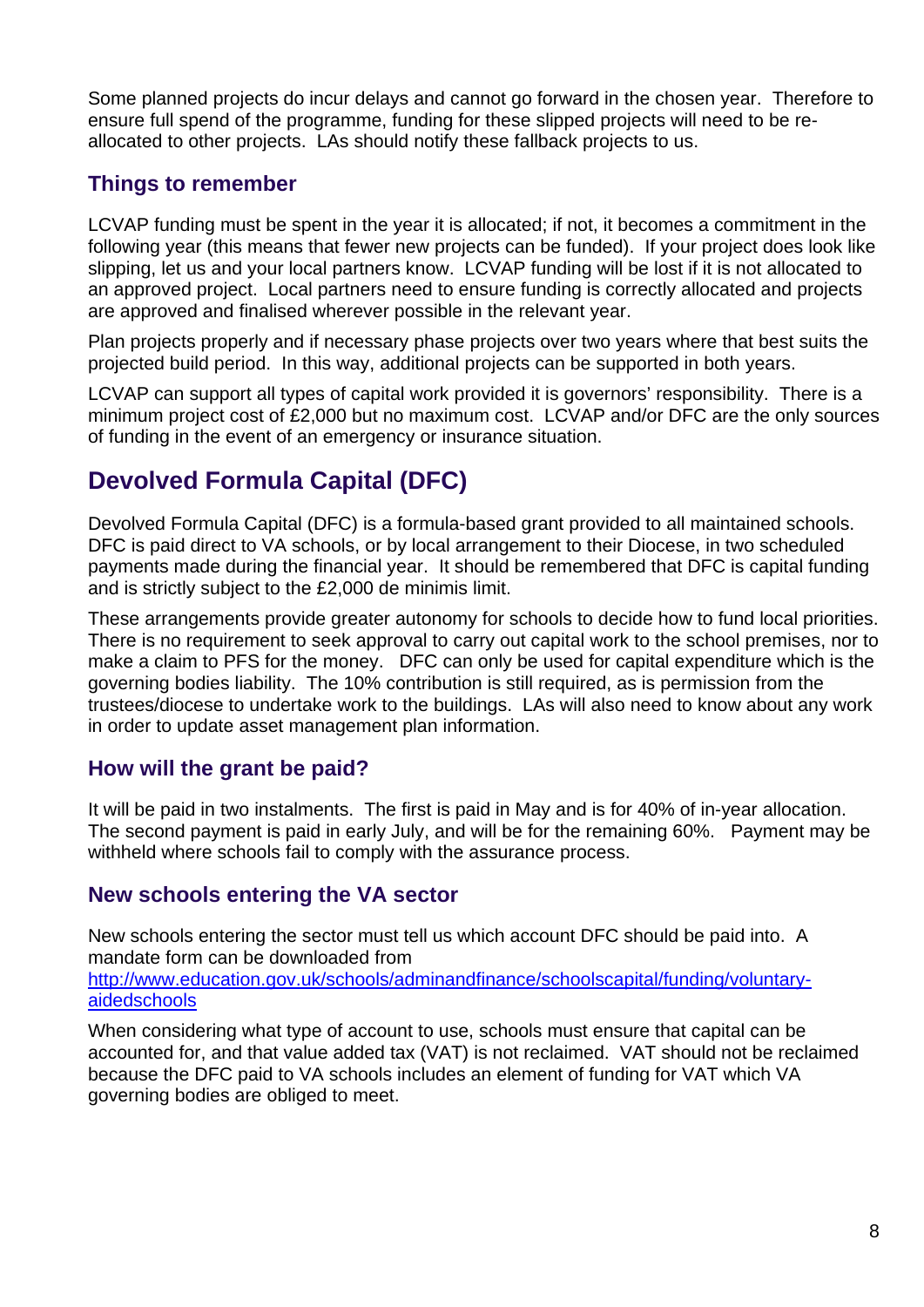#### **How will schools account for the funding?**

As a requirement of PfS's audit process, we will write to schools/dioceses at the end of the financial year requesting the completion of a declaration to tell us about how funding has been spent. The declaration will ask for confirmation that schools/dioceses:

- have spent the money on capital items
- have made the 10% contribution
- have local planning or other approvals (such as Building Regulations)
- have paid VAT where relevant (which has not been reclaimed)
- have consulted the trustees of the buildings (Church of England schools are under a legal duty to do so)
- acknowledge that the school is not due to close in the next 12 months

or

• are carrying the funding, or part of it, forward to the next financial year (if only part is carried forward, we will need to know how much)

#### **Claiming for work on projects approved before 1 April 2006**

Where we have approved work under the old arrangements this funding is already committed. You should send your claim to the VA capital team as you have always done until we advise you otherwise.

#### **Schools which will receive a reduced rate of DFC**

Where schools have been modernised by more than 80% of their floor area their DFC will be paid at the 'standard rate'. This rate equates to 50% of the 'higher rate' of DFC, which all other schools will receive.

#### **Outline**

The size of a project is limited to that which can be supported by the school's DFC allocation. Funding can be accumulated by a school for up to three years (four years in exceptional circumstances). Exceptional circumstances could be for example where a school is saving for a specific, identified project. Rolling DFC over will not be permitted to allow the accumulation of DFC for a 'sinking' fund, or in anticipation of future, as yet unidentified works.

There are no restrictions on the type of capital project that can be supported by DFC, as long as the capital work is governors' liability. To help schools plan their capital projects, DFC can be rolled forward or (where appropriate) pooled at diocesan level to enable larger projects to go ahead. Further details are given later in this section. Additionally, where DFC is at risk, schools and Dioceses should first look to pool/cluster money within the diocese or other schools (see Annex G). If this is not possible we will consider individual cases. This might include where project costs exceed the schools last three years DFC allocations, or where a project couldn't be started in the current financial year and there is no alternative funding. Simply rolling it over because a project has not been planned early enough will not be allowed.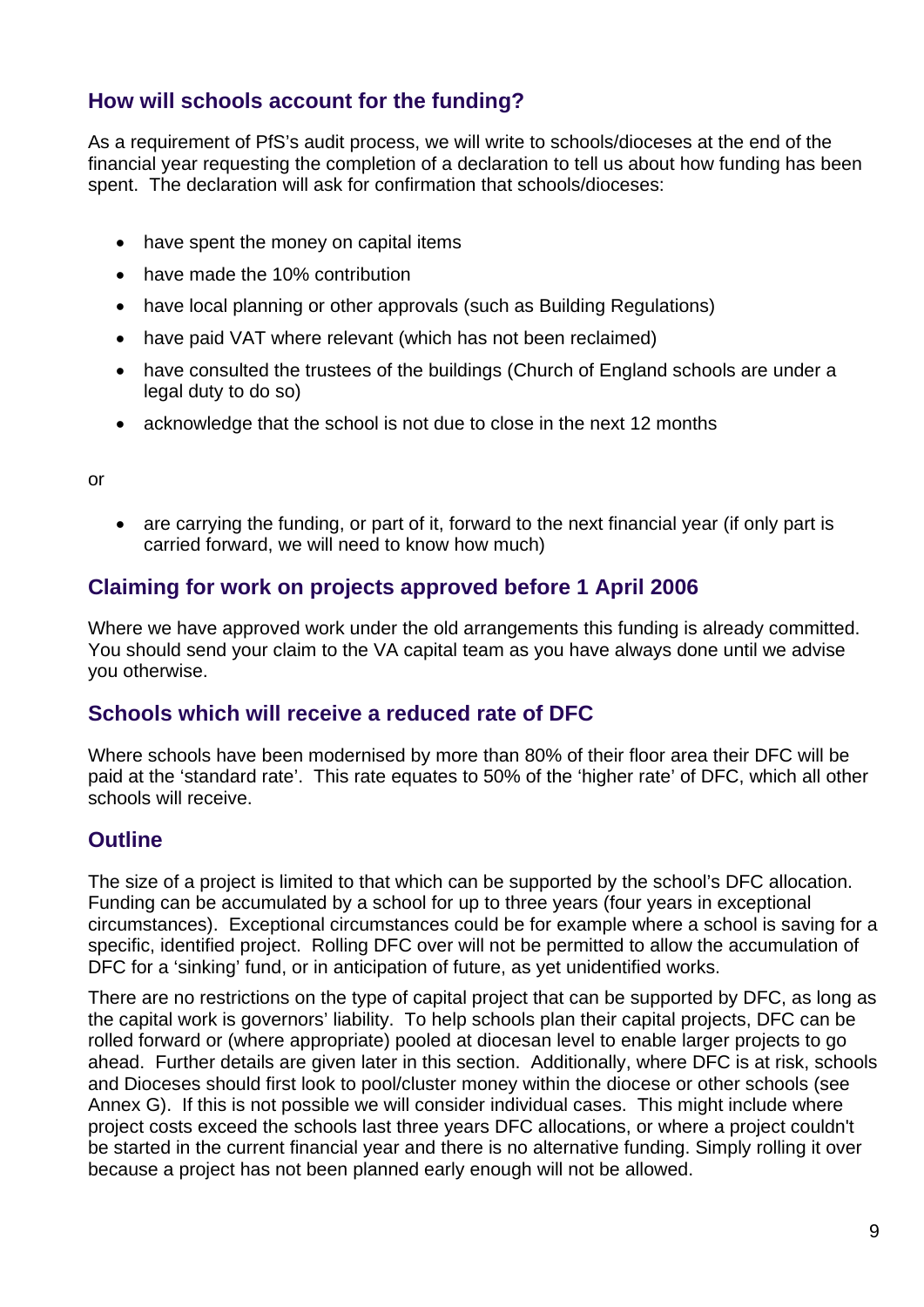### **Can DFC be used to fund feasibility studies?**

DFC can be used to undertake feasibility work.

#### **Formula**

The following table outlines the rates used to calculate a school's DFC allocation over the 2011- 12 financial year:

|                  |           | $+20\%$ for |           |                    |
|------------------|-----------|-------------|-----------|--------------------|
|                  | Standard  | $VAT = VA$  |           | Governing Body 10% |
| 2011-12          | Amount    | 100%        | 90% grant | contribution       |
| Lump Sum         | £4,000.00 | £4,800.00   | £4,320.00 | £480.00            |
| Per Pupil Amount |           |             |           |                    |
| Primary          | £11.25    | £13.50      | £12.15    | £1.35              |
| Secondary        | £16,875   | £20.25      | £18.23    | £2.02              |
| <b>Boarders</b>  | £33.75    | £40.50      | £36.45    | £4.05              |

#### **Features**

Roll forward – to enable a large project to be funded it is possible to roll forward your allocation. You can roll forward a year's allocation for a maximum of three financial years, or four years exceptionally.

For example grant rolled forward from 2009-10 (including the amount advanced from 2010-11) must be claimed by 31 March 2012 unless we are informed otherwise.

If your allocation is not spent within the three years, and we have not been told of a requirement to roll forward for a fourth year, then any remaining allocation from year one will be lost.

DFC for VA schools cannot be brought forward from future years. This means that where a project is planned and requires two years' DFC, it will need to be prioritised to go forward when it is affordable within the four year period.

### **Pooling DFC**

Schools may wish to pool their funding to carry out a larger-scale project. You should first contact your diocese (if appropriate) to discuss your needs. If pooling is an option the diocese will assist with the local administrative arrangements.

In general it is possible for a group of schools to decide to pool some, or all of their DFC. Donating schools give up an amount of their DFC and passport this to the recipient school.

If a school decides to pool its funding, it will need to tell us that it is carrying the funding forward. We will write at the end of the financial year to ask for more details.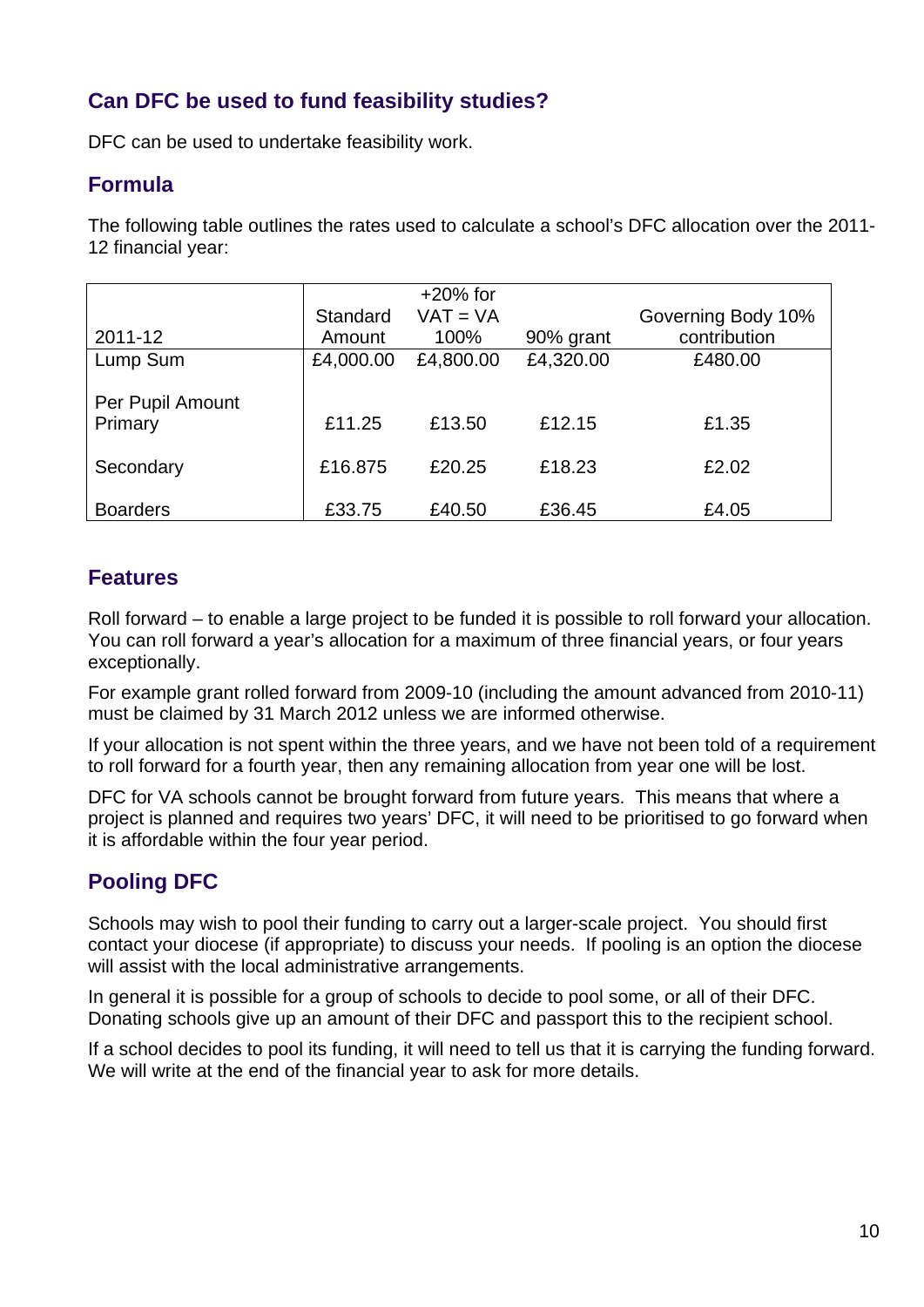#### **Detail**

DFC is often used for smaller-scale capital work that exceeds the de minimis level of £2,000. It can also be used as a contribution towards a larger project e.g. a project for which the major source of funding is LCVAP. Schools can decide how best to use their DFC, but projects should feature as part of the school's agreed development plan or the asset management plan.

#### **Emergencies**

We do not keep a reserve for funding emergency situations. Local partners may need to reprioritise funding from LCVAP to meet some, or all, of the costs. This may include, for example, the reinstatement of a classroom destroyed by fire, if uninsured. Schools must consider reprioritising DFC. See Annex B or contact Steve Atkinson on the VA Capital Team on 01325 392439 for insurance-related queries.

### **Funding in Exceptional Circumstances**

#### **Outline**

As a result of the changes introduced in April 2002, PfS now has the power to pay VA capital grant at up to 100% in exceptional circumstances. LAs continue to have the power to assist VA school governing bodies with their 10% contribution or towards capital projects as they wish.

In normal circumstances, the rate of grant support will be no more than 90%. However, there might be rare, exceptional circumstances in which it would be appropriate to consider paying above this rate. The VA team can provide further advice when necessary.

#### **Detail**

Contact the VA Capital Team to alert us to the situation (see Annex K). The decision about when to apply 100% funding will be based on the individual circumstances and the documentation supplied by the school or diocese.

#### **We would not regard the following as exceptional:**

- a governing body cannot afford its contribution towards a conventional capital project
- a one-off re-organisation affecting only a small number of schools which is not part of a larger reorganisation regardless of whether a LA or diocese initiates this. (The Primary Capital Programme is not paid at 100%)
- a surplus place removal project at an individual school
- any project where the contribution is less than £10,000 for a primary school, or £20,000 for a secondary school.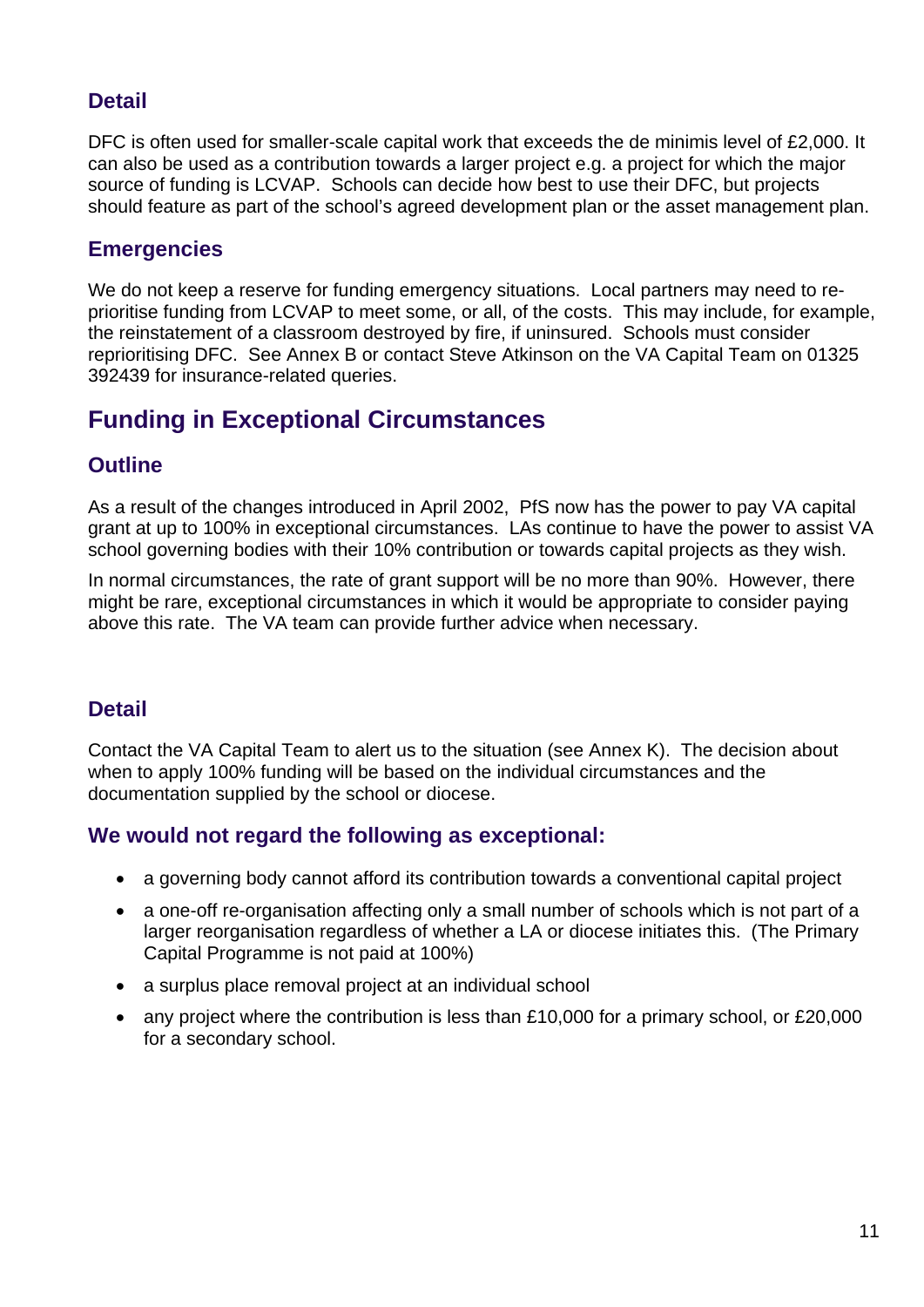### <span id="page-11-0"></span>**Responsibilities**

#### **The governing body and its consultants**

The governing body has a legal responsibility for all building work carried out at the school, and should employ appropriately qualified building professionals as consultants. The consultants will be responsible for assuring the governing body that projects comply with the current school premises regulations, the Department's constructional standards, building regulations and all other relevant legislation.

We recommend that any consultant must have professional indemnity insurance cover; this offers some protection to the governing body in the event of problems arising. Consultants will also usually complete the relevant paperwork and certifications including the approval form which needs to be submitted to the VA team before work commences.

If the governing body does not employ a consultant, it will need to certify on the approval form that the building work complies with the relevant standards and regulations. The governing body also has a statutory duty under the Construction (Design and Management) Regulations 1994 to appoint a competent Planning Supervisor on almost all building projects. This is to ensure that all issues relating to health and safety in construction work are covered.

More information on this statutory duty and other useful information relating to design issues can be found at

<http://www.education.gov.uk/schools/adminandfinance/schoolscapital/buildingsanddesign>

Governing bodies may also have access to advice and assistance from their local diocese, where appropriate.

#### **The Local Authority (LA)**

Any division of liabilities must be discussed with the LA before applying for building approval for capital projects which involve work to the playing fields, or buildings on the fields which relate to their use.

Form Approval should be copied to the LA when sent to the VA Team, even if the work contains no LA liability.

The LA will share the governing bodies interest in value for money. If the best value tender is above the agreed costs, and this increases the LA's share of funding, the governing body must get the authority's agreement to the increase. You will also need to send a revised approval form to PfS and the LA.

When projects funded through LCVAP or TCF are approved, PfS will notify the LA of approval. If the authority subsequently advises PfS that it is not aware of the project details, or its share of liabilities, the approval may be withdrawn. We cannot fund liabilities which are the statutory responsibility of the LA.

At final cost stage, the governing body must send form Final Claim to the LA, who will sign it and return it to the governing body. The governing body must then send it to PfS with all relevant original receipts.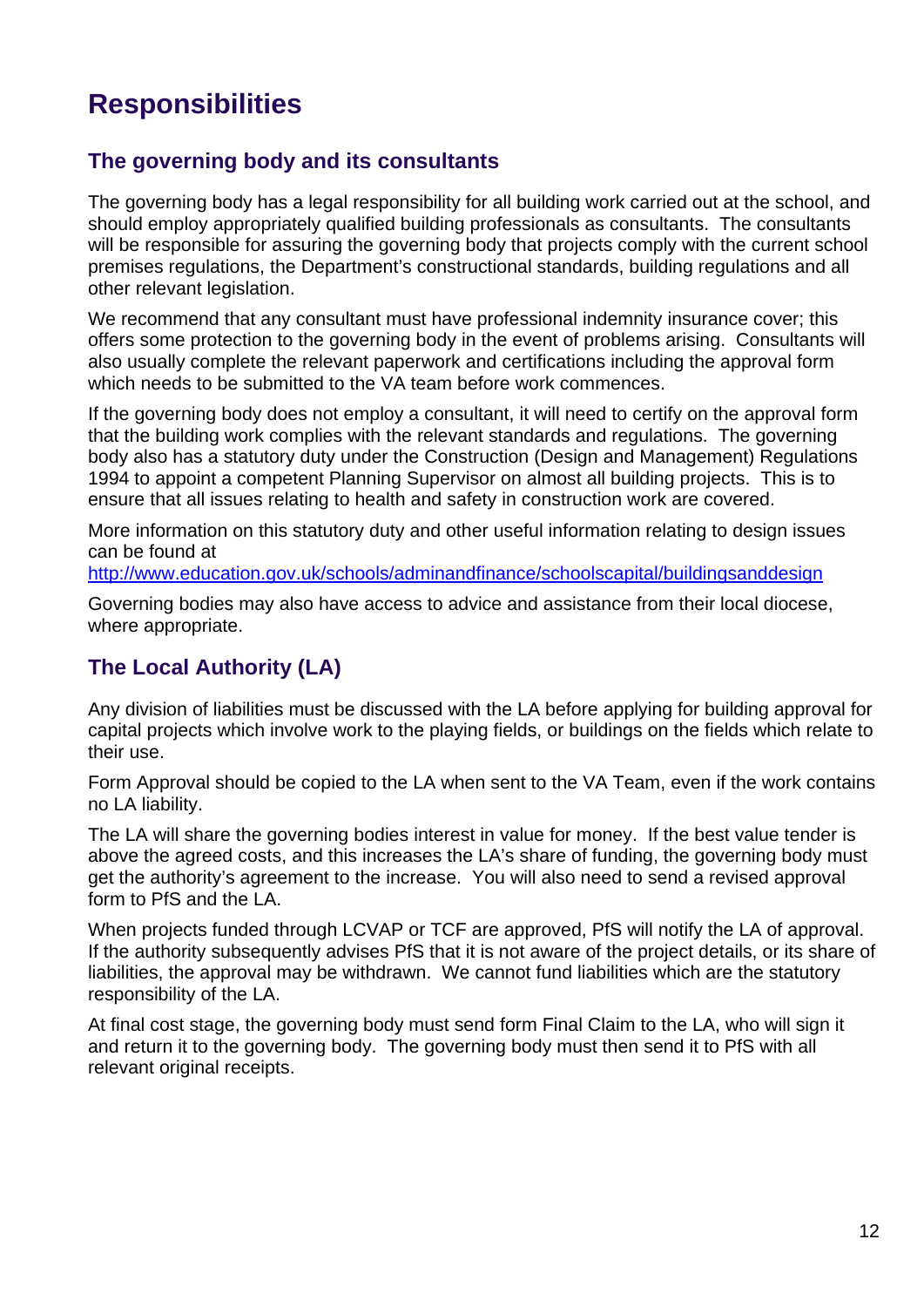# <span id="page-12-0"></span>**Building Approval**

Once you have agreed with local partners how the project will be funded, you should then apply to the Department for approval to carry out the work. Approval to proceed with any project should always be sought before the work commences using form Approval. This ensures availability of the funding for your project and also that PFS approve the work. All forms referred to in this section can be downloaded from

[http://www.education.gov.uk/schools/adminandfinance/schoolscapital/funding/voluntary](http://www.education.gov.uk/schools/adminandfinance/schoolscapital/funding/voluntary-aidedschools)[aidedschools.](http://www.education.gov.uk/schools/adminandfinance/schoolscapital/funding/voluntary-aidedschools)

On capital projects – building works must be above the £2,000 de minimis level.

Capital Projects – where the total value of building work:

- for primary schools is up to £499,999
- for secondary schools is up to £999,999

| Types of project                                                      | The process                                                                                                                                                                                                                                                                                                                                                                                                                                                                                                                                        |
|-----------------------------------------------------------------------|----------------------------------------------------------------------------------------------------------------------------------------------------------------------------------------------------------------------------------------------------------------------------------------------------------------------------------------------------------------------------------------------------------------------------------------------------------------------------------------------------------------------------------------------------|
| Capital projects - total value of building<br>work up to:             | 1. Where appropriate agree with the LA its<br>share of liability.                                                                                                                                                                                                                                                                                                                                                                                                                                                                                  |
| for primary schools - £499,999<br>for secondary schools -<br>£999,999 | 2. Undertake the tender process and<br>complete the relevant sections of form<br>Approval and send it to the VA capital team<br>(copy to the LA). All forms can be<br>downloaded from<br>http://www.education.gov.uk/<br>schools/adminandfinance/<br>schoolscapital/funding/voluntary-<br>aidedschools.<br>3. Claim forms will follow with the approval<br>letter once approved.<br>4. You can then send your claim to the VA<br>capital team on form Interim Claim as the<br>work progresses and on Final Claim when<br>the project is completed. |

You should agree with local partners how the project will be funded, undertake the tender process and then send the completed Approval form to the VA capital team. You must also send a copy of the application to your LA. Where appropriate the LA should have agreed to its liabilities and share of costs before the approval is submitted.

On receipt of your application, we will log it on the VA Schools Information System (VASIS) so you can see how it is progressing. If you need a password to access VASIS please email [va@partnershipsforschools.org.uk](mailto:va@partnershipsforschools.org.uk) with the following details:

full name; position; contact telephone number; LA/school number (if appropriate).

email address school/LA/Diocese (please specify) name;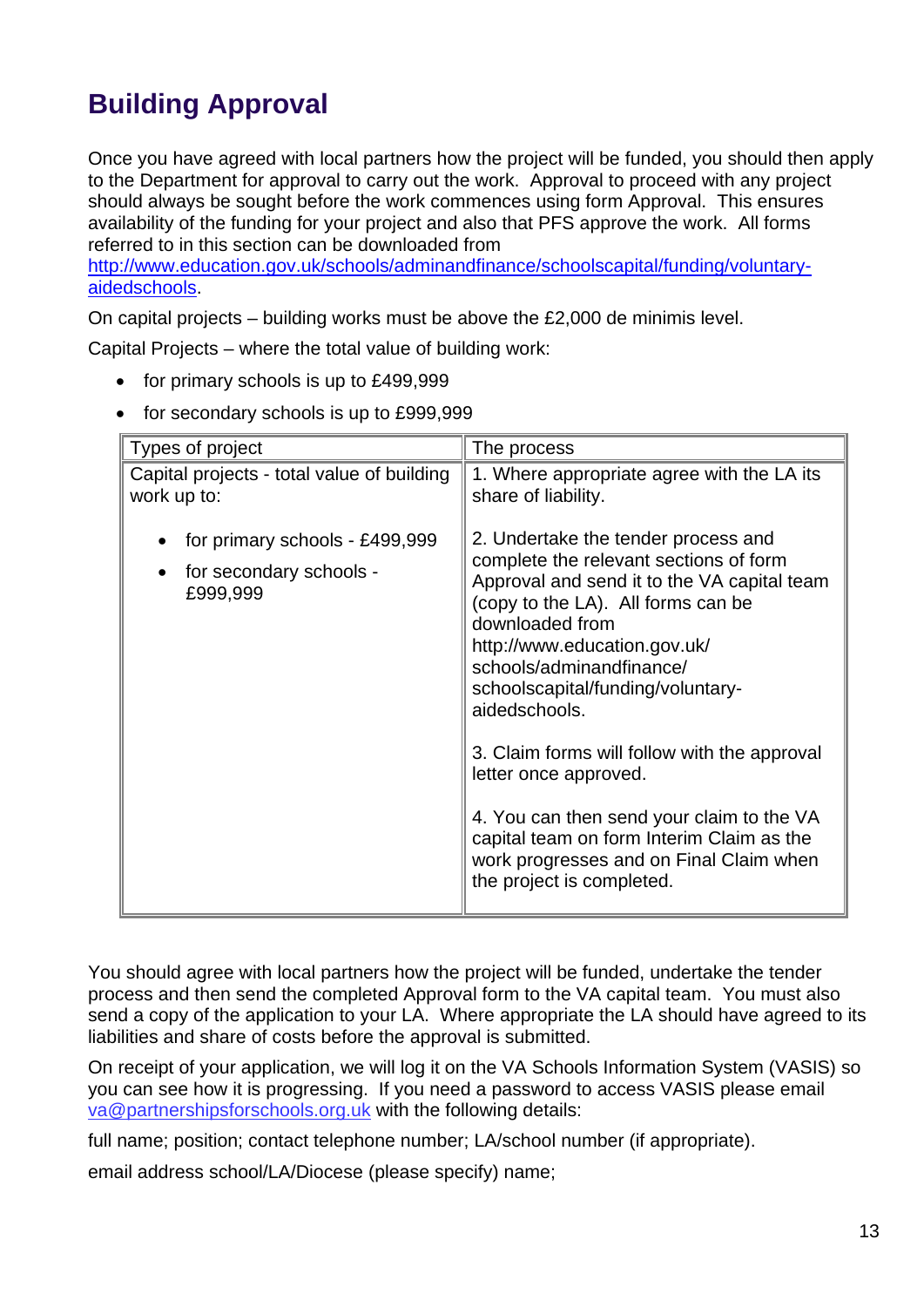We will consider all locally agreed projects. Once we are satisfied, we will give building approval and advise you how to claim grant using form Interim Claim.

You can then start the work. As the work progresses, grant should be claimed on form Interim Tender Claim which is sent with your approval. You may claim up to 97.5% of the grant available against the funding streams detailed on the claim form.

The final 2.5% can be claimed on form Final Claim once the work is completed and the final claim has been submitted.

You should not forward any plans or supporting documentation unless asked to do so.

Capital Projects – where the total value of building work:

- for primary schools is £500,000 and above
- for secondary schools is £1,000,000 and above

| Types of project                                                                           | The process                                                                                                                                                                                                                                                                                                                                                                                                                                           |
|--------------------------------------------------------------------------------------------|-------------------------------------------------------------------------------------------------------------------------------------------------------------------------------------------------------------------------------------------------------------------------------------------------------------------------------------------------------------------------------------------------------------------------------------------------------|
| Capital projects - total value of building<br>work:                                        | Agree 1. Where appropriate agree with<br>the LA its share of liability.                                                                                                                                                                                                                                                                                                                                                                               |
| for primary schools £500,000<br>and above<br>for secondary schools<br>£1,000,000 and above | 2. Complete relevant sections of form<br>Approval and sent it to the VA capital team<br>(copy to the LA).<br>3. If approved, obtain tenders. If your<br>tender is within PfS's criteria, go ahead with<br>the work and submit form Tender Report<br>Certificate Approval. If tender costs exceed<br>agreed estimates seek approval to change<br>to the new costs, or revise the scope of the<br>work and seek approval to change on form<br>Approval. |
|                                                                                            | 4. Claim from the VA capital team as the<br>work progresses on form Pre-Tender Claim<br>or Interim Claim and on Final Claim when<br>the project is completed.                                                                                                                                                                                                                                                                                         |

Once you have agreed with local partners how the project should be funded you should send the completed Approval form seeking approval to proceed (ATP) to tender to the VA capital team.

The level of detail submitted to obtain approval to proceed to tender should be equivalent to stage D of the Royal Institute of British Architects' (RIBA) plan of work. The Approval form should be accompanied by a reasonably comprehensive outline cost plan. Do not send tenders at this stage. You should also send a copy of form Approval to your LA. Where appropriate the LA should have agreed to its share of liabilities and costs before the approval is submitted.

On receipt of your application, we will add it to VASIS so you can track progress. If you need a password to access VASIS please email [va@partnershipsforschools.org.uk](mailto:va@partnershipsforschools.org.uk) with the details outlined at Annex F.

Successful applications will be given approval to proceed to tender and approval to claim grant for professional fees and VAT up to 7.5% of the total governing body's expenditure. Claims should be made on the Pre-Tender Claim form which will be sent with the approval letter.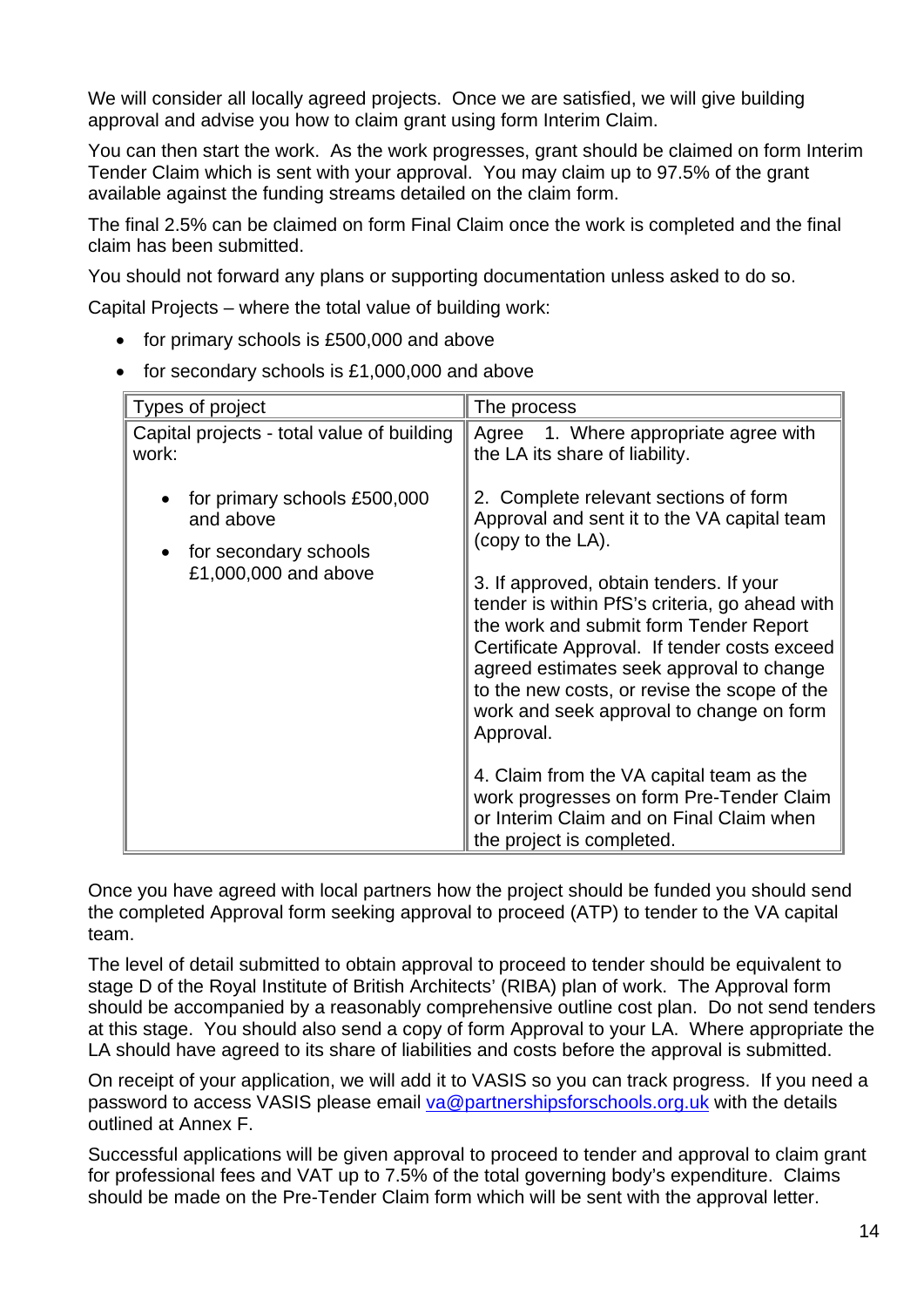#### **Tender approval/final cost stage**

On receipt of the tender report certificate, if approved, the VA team will send you a confirmation letter together with claim forms Interim Claim and Final Claim. You may then claim up to 97.5% of the grant available against the work categories detailed on form Interim Claim, but only up to the total amount under each category. At final cost stage, if the project contains an element of LA liability the governing body must send form Final Claim to the LA, who will sign it and return it to the governing body. The governing body must then send it to the Department with all the relevant original receipts. If the project does not contain LA liability there is no requirement to send form Final Claim to the LA. The governing body simply completes the form and forwards it to the Department with all the relevant original receipts.

#### **Buying a new or additional site**

If you are applying for grant to help buy a new or additional site, you must send us form SB1 and a District Valuer's report with your form VA/Approval. You can download form SB1 from the link below;

[http://www.education.gov.uk/schools/adminandfinance/schoolscapital/funding/voluntary](http://www.education.gov.uk/schools/adminandfinance/schoolscapital/funding/voluntary-aidedschools)[aidedschools](http://www.education.gov.uk/schools/adminandfinance/schoolscapital/funding/voluntary-aidedschools)

### **Additional Costs**

We do not expect to fund additional costs on any project after contracts have been signed and a tender report certificate provided. Should genuine unforeseen additional costs arise, we expect that local formulaic funding is used to support these.

Local partners need to be assured from the outset of any project that local contributions can be maintained and are sustainable throughout the life of it. We will only consider making other additional funding available on an exceptional basis, and this in turn is totally dependent on the availability of unallocated capital funding centrally.

Before considering local funding streams for additional costs, you should first look to use any contingency sums in the approved allocation and also to seek savings from within the contract works. You will need to demonstrate clearly how these contingency sums have been used and what actions you have taken to keep additional costs to a minimum.

Form Additional Cost Approval should be submitted with supporting documentation – applications may be subject to professional scrutiny.

#### **Building Regulations**

School buildings are treated in the same way as any other buildings, and are subject to normal building control procedures. This does not in any way affect the status of the School Premises Regulations, which continue to apply to all schools.

The link below will direct you to the web content of the Schools Design Team within Partnerships for Schools, who aim to promote best practice in design, use and management of school facilities.

<http://www.education.gov.uk/schools/adminandfinance/schoolscapital/buildingsanddesign>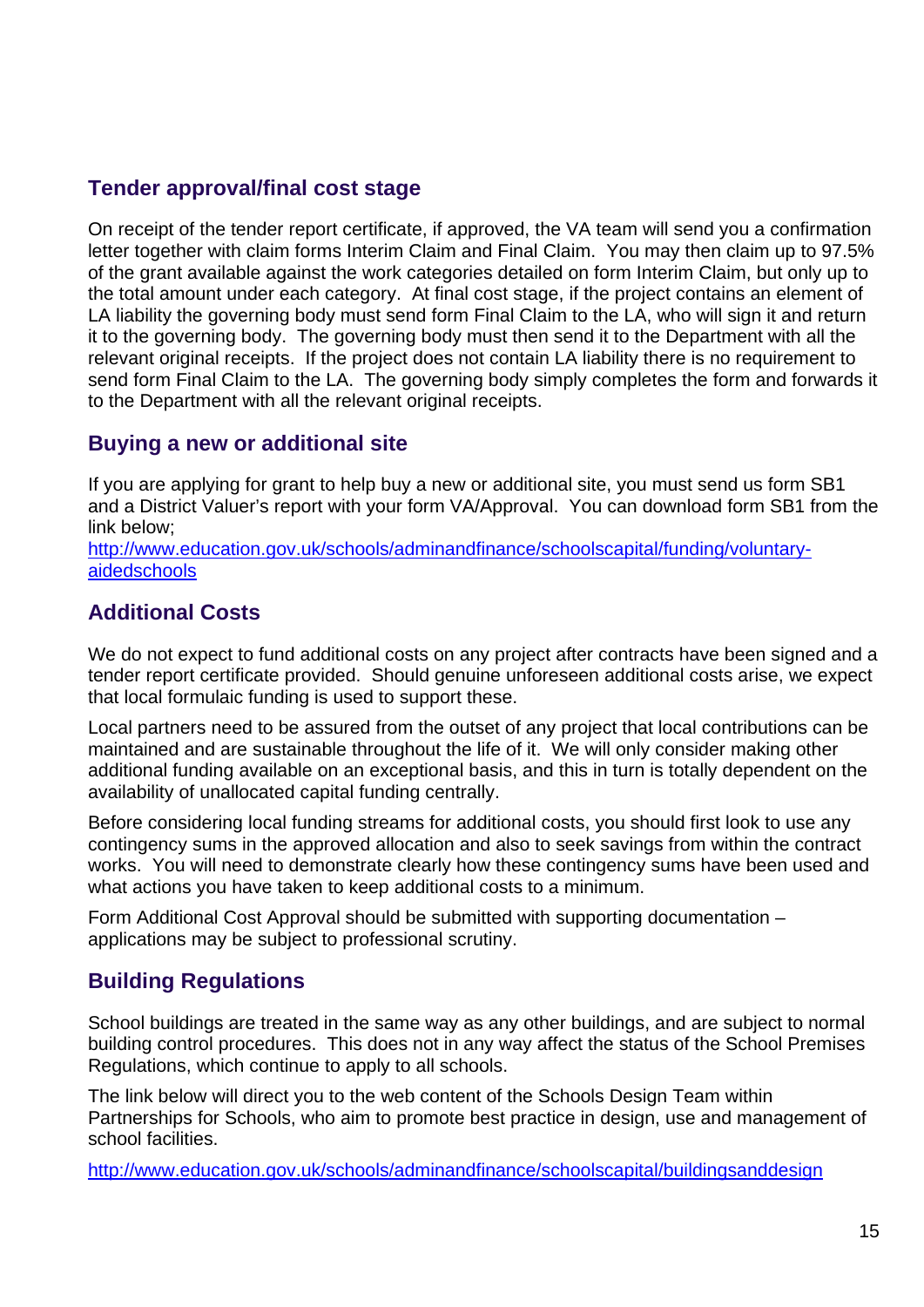# <span id="page-15-0"></span>**Annex A - Glossary Of Terms**

| <b>AMP</b>    | <b>Asset Management Plan</b>                                                   |
|---------------|--------------------------------------------------------------------------------|
| <b>ATP</b>    | <b>Approval to Proceed</b>                                                     |
| <b>BSF</b>    | <b>Building Schools for the Future</b>                                         |
| <b>BREEAM</b> | <b>Building Research Establishment Environmental Assessment</b><br>Methodology |
| <b>CDM</b>    | Construction (Design and Management) Regulations                               |
| <b>CIPFA</b>  | Chartered Institute of Public Finance and Accountancy                          |
| <b>DFC</b>    | Devolved Formula Capital                                                       |
| <b>DfE</b>    | Department for Education                                                       |
| <b>DV</b>     | <b>District Valuer</b>                                                         |
| <b>ICT</b>    | <b>Information Communication Technology</b>                                    |
| <b>LCVAP</b>  | Locally Co-ordinated Voluntary Aided Programme                                 |
| LA            | <b>Local Authority</b>                                                         |
| <b>PCP</b>    | <b>Primary Capital Programme</b>                                               |
| <b>PFI</b>    | <b>Private Finance Initiative</b>                                              |
| <b>PfS</b>    | <b>Partnerships for Schools</b>                                                |
| <b>PTA</b>    | <b>Parent/Teacher Association</b>                                              |
| <b>PLASC</b>  | <b>Pupil Level Annual Schools Census</b>                                       |
| <b>RIBA</b>   | Royal Institute of British Architects                                          |
| <b>SEN</b>    | <b>Special Educational Needs</b>                                               |
| <b>SOC</b>    | <b>School Organisation Committee</b>                                           |
| <b>STP</b>    | School Travel Plan                                                             |
| <b>TCF</b>    | <b>Targeted Capital Funding</b>                                                |
| <b>VA</b>     | <b>Voluntary Aided</b>                                                         |
| <b>VASIS</b>  | <b>Voluntary Aided Schools Information System</b>                              |
| <b>VAT</b>    | <b>Value Added Tax</b>                                                         |
| <b>VFM</b>    | <b>Value For Money</b>                                                         |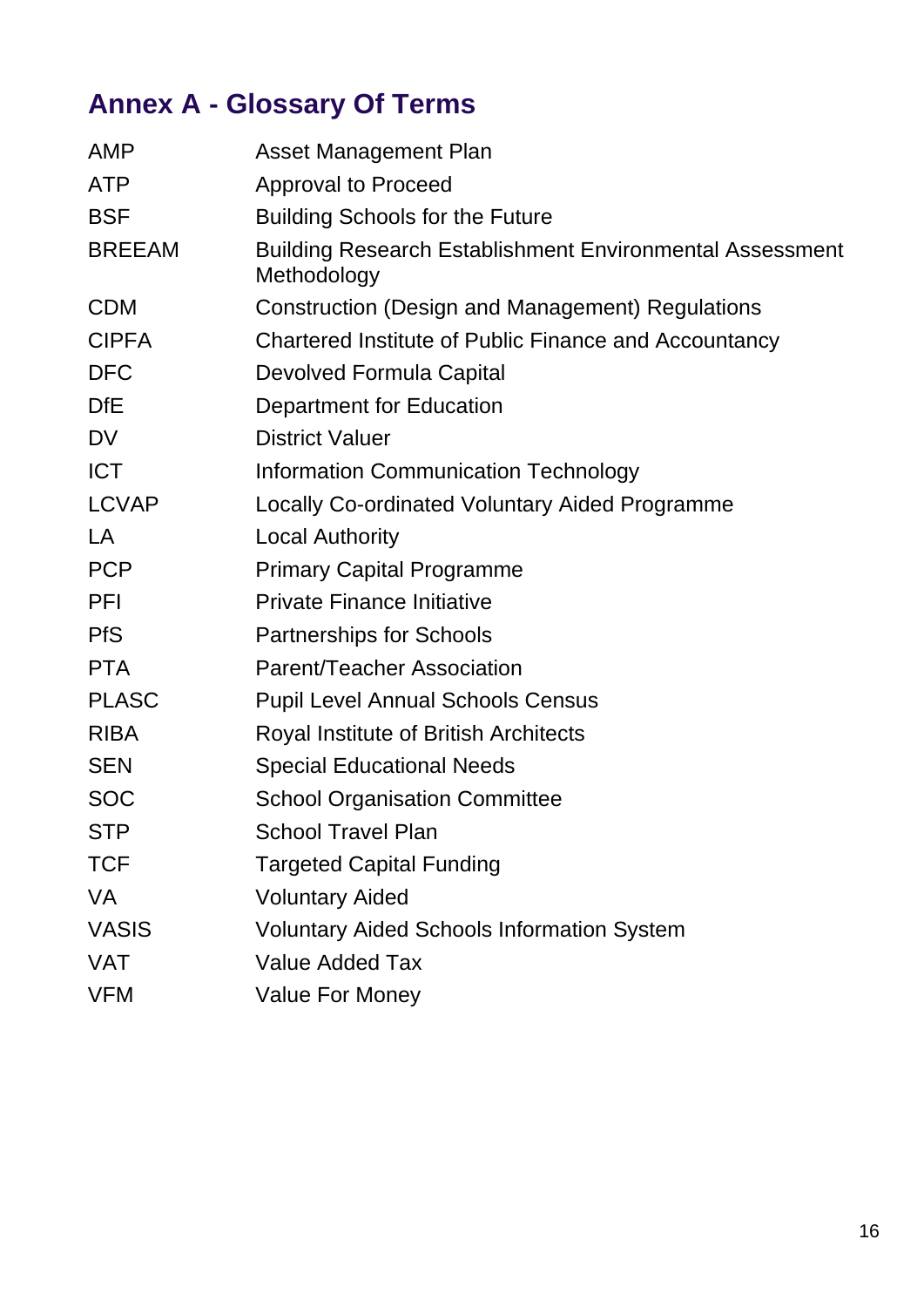# <span id="page-16-0"></span>**Annex B - Insurance Arrangements For VA Schools**

We are working to address current concerns expressed about insurance of premises, property and other liabilities for VA schools. We aim to develop a set of principles upon which new arrangements should be based.

This is a draft for information; it does not constitute formal DfE/PfS policy at this stage.

#### **Background and Experience**

The basis of current arrangements is as follows:

- VA governing bodies are liable for capital expenditure in respect of most of their premises (but not playing fields & associated buildings)
- the Department has the power (but not an obligation) to pay capital grant, usually at 90% of relevant expenditure, with governing bodies being responsible for the other 10%
- LAs are responsible for revenue funding including insurance premium costs

Previous advice has been that VA governing bodies need only insure for their 10% contribution, with capital grant being available to meet the balance. The issue now is not that the Department is questioning the principle of considering 90% of such costs but the manner in which that support might be provided when sudden and unforeseen damage arises to a VA school. There simply is no longer any headroom in the VA capital programme to find additional money, hence the increasing requirement in recent years to use DFC and/or LCVAP – or to insure for 100% of any loss. In addition schools need to bear in mind that existing capital programmes only apply to the government's current spending review period (up to March 2011)

LAs need to consider that, in the event of an unforeseen loss, they are responsible for the provision of places for pupils affected by the loss (it is the duty of every authority to provide a place for every child of statutory school age, but it is not a duty to provide it in a particular school).

The current interpretation and practice of these duties has created a complex and inconsistent situation. Anecdotal evidence is that:

- some LAs offer insurance packages of various kinds to VA governing bodies, while others do not (or even refuse to do so).
- many LAs do not adequately explain the level of cover they themselves may be providing: some self-insure, making the level of cover indeterminate; whilst
- other LAs market-insure everything, including the governing body's 10% share; and
- some risks are difficult to insure.

Governing bodies may therefore apply a 'belt and braces' approach and take out their own insurance policies, leading to some being double or even triple-insured. On the other hand, some schools may be under-insured. It is consequently arguable that the current situation is unsatisfactory and may be an inefficient use of public funds or else result in sudden calls for capital which may not be available.

DfE published guidance on schools insurance (which can be downloaded from [http://www.education.gov.uk/schools/adminandfinance/schoolscapital/buildingsanddesign/mana](http://www.education.gov.uk/schools/adminandfinance/schoolscapital/buildingsanddesign/managementofpremises) [gementofpremises](http://www.education.gov.uk/schools/adminandfinance/schoolscapital/buildingsanddesign/managementofpremises) and there is guidance on risk management at [http://www.education.gov.uk/schools/adminandfinance/healthandsafety/riskassessment.](http://www.education.gov.uk/schools/adminandfinance/healthandsafety/riskassessment) DfE also published guidance to authorities on disaster funding. Whilst problems at a single school would not qualify for assistance, the general principles have relevance.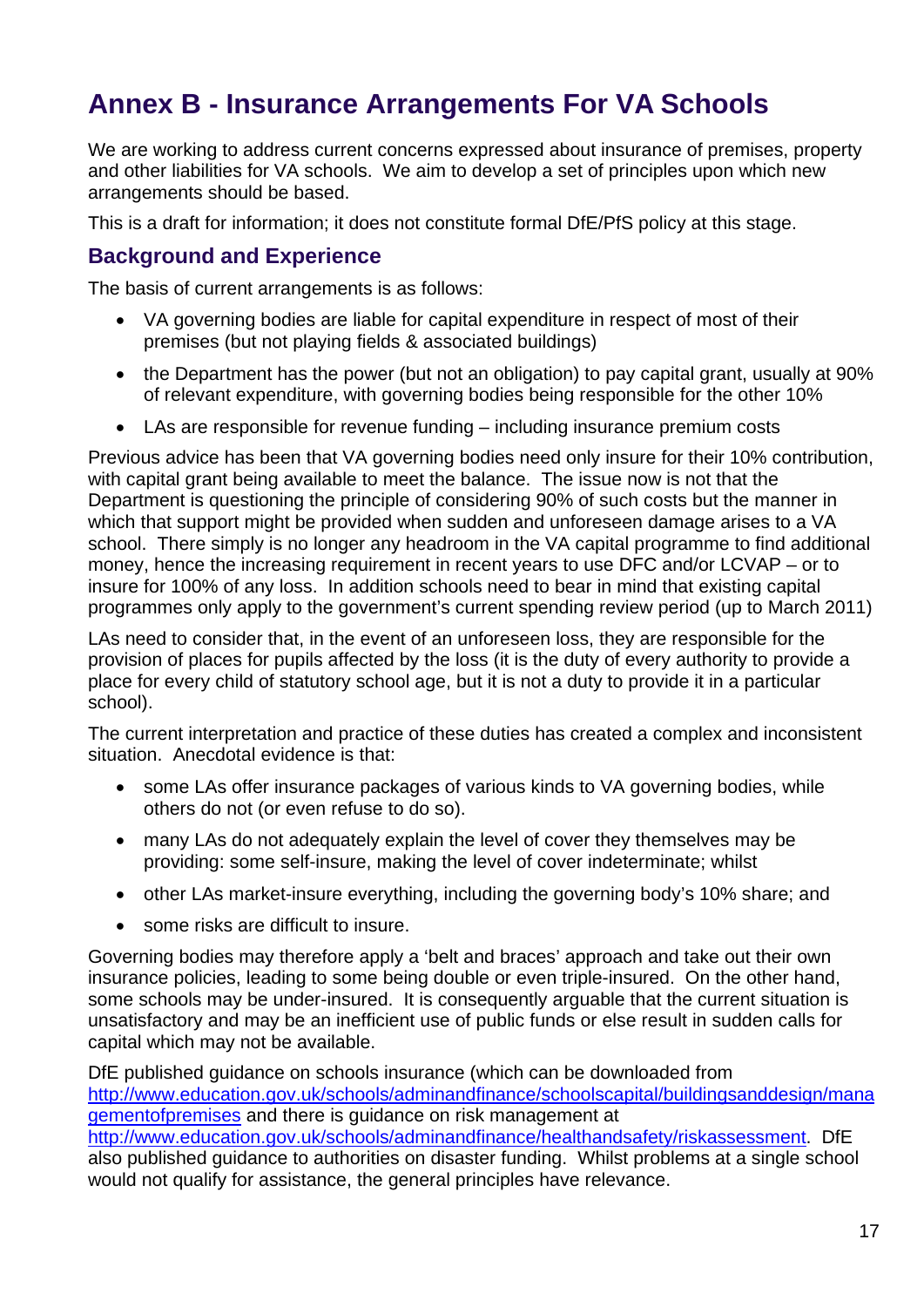#### **Next actions**

The issues were considered by members of the VA Capital Working Group, and discussed at the Church of England Buildings Officers' conference 2009. The principles were passed to the Local Government Association, and PfS, VA Capital Working Group representatives and LGA are now working to agree the principles in order to promote widespread good practise.

### **Principles in relation to Insurance of VA school premises**

Governing bodies, trustees, designated authorities (such as dioceses), and local authorities must have a clear understanding of, commitment to, and confidence in, the arrangements which should be transparent.

VA schools must be treated equitably in relation to other schools in the authority.

The arrangements must ensure that all assets and liabilities (both Trustee and public) are fully and equally protected.

Governing bodies and/or trustees must be the 'responsible body' for decision-making about insurance, which may involve a range of alternative approaches from which governing bodies can choose an appropriate solution – but they must have regard to value for money (and must understand that local authorities may only provide revenue funding for premiums equal to what those premiums would cost for a non-VA school).

Local authorities must offer the same insurance facilities to VA schools as they would to others (in relation to, for example, buy-back or self-insuring arrangements) or make appropriate funding available for comparable insurance premiums.

Local authorities must provide information to VA governing bodies in respect of what is covered by insurance, including details of self-insurance arrangements operated by authorities. VA governing bodies must provide information to local authorities about insurance arrangements.

DfE does not carry a contingency fund to meet uninsured losses. Any requests to ministers for exceptional funding in respect of VA schools will be treated in exactly the same way as from other categories of schools.

Subject to future public spending decisions, existing devolved capital programmes for VA schools (currently DFC and LCVAP) can be used to meet losses – but this should be applied in the same way as local authorities may require for equivalent programmes for non-VA schools. This may mean reconsideration of existing priorities for those programmes.

Local authorities, schools and trustees must have regard to other published guidance in relation to insurance and risk management.

Where a local authority self-insures, it must clarify to those VA schools for which it is responsible for insurance premium funding either;

- that, in the event of a loss at a VA school (including major loss, for example destruction by fire) that the local authority will provide funding up to the self-insurance level, regardless of ownership, and transfer the new building to the Trustees on completion; or;
- that VA schools are excluded from the self-insurance arrangement

Any queries relating to the policy and practical arrangements should be addressed to Stephen Atkinson on 01325 392439 or by email to [steve.atkinson@partnershipsforschools.o](mailto:steve.atkinson@partnershipsforschools.)rg.uk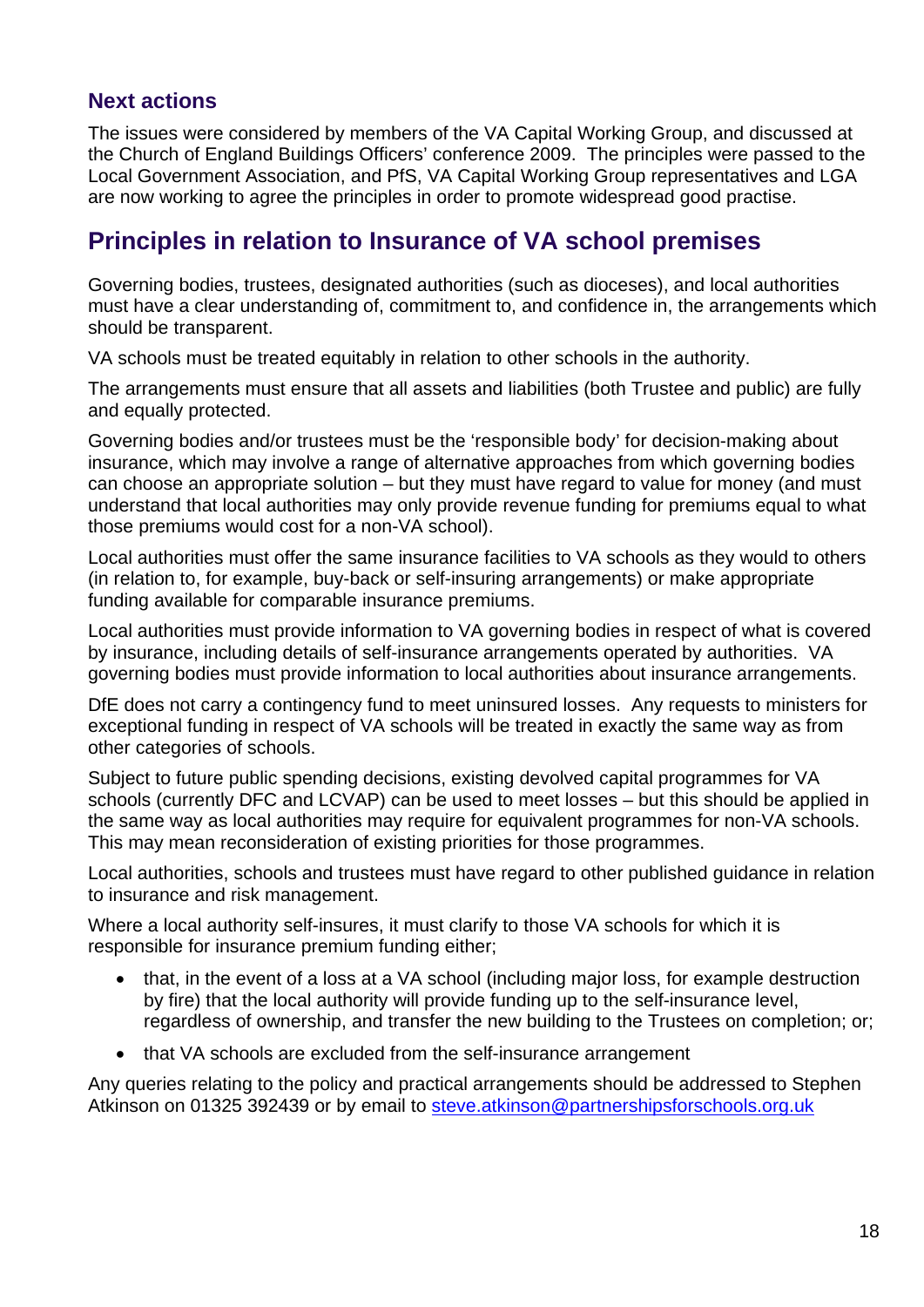### **GUIDANCE ON POSSIBLE DfE FUNDING FOR RECOVERY FROM FUTURE EMERGENCIES**

#### **Background and general information**

These guidance notes set out the terms under which DfE may make financial assistance available to local authorities to help meet the recovery costs incurred in the event of an exceptional emergency.

General Government guidance on recovery funding arrangements can be found in the National Recovery Guidance – [http://www.ukresilience.gov.uk/response/recovery\\_guidance.aspx](http://www.ukresilience.gov.uk/response/recovery_guidance.aspx) – and in the Emergency Response and Recovery Guidance – [http://www.ukresilience.gov.uk/response.aspx.](http://www.ukresilience.gov.uk/response.aspx)

These notes do not commit DfE to payments. In order to use resources fully, DfE does not hold a contingency fund for exceptional events, so the possibility of funding will depend not just on the principles set out below, but also on the availability of funds at the time.

Emergency support will be intended to help meet some of the exceptional costs incurred by local authorities in supporting affected communities during the recovery phase after an emergency; only costs relating to schools or services for children, young people and families will be considered, and only top tier authorities will be eligible. Any such costs would have to be over and above those normally incurred by local authorities and outside those met by other funding schemes (eg Bellwin). No insurable costs would be met by DfE funding – authorities that choose to self-insure will not receive any more favourable treatment.

The Bellwin scheme exists to cover local authorities' immediate needs in the event of an emergency. CLG, Defra and DfT also have recovery arrangements, which may or may not be activated; the activation of one or more of these does not necessarily mean the activation of others. Local authorities can access information about these other arrangements from the National Recovery Guidance website.

#### **Qualifying emergencies**

Funding support would be activated at ministerial discretion – subject to the availability of funding – in the event of exceptional emergencies that have a major impact on communities, and the services to those communities that fall within the policy remit of the Department for Children, Schools and Families.

For the purposes of this guidance, 'exceptional emergencies' should be interpreted as major emergencies with the sort of impacts currently described as significant (Level 4) or catastrophic (Level 5) in the local responder risk assessment advice, as set out in the Emergency Response and Recovery Guidance; the table in the Annex to this guidance provides more details of the sort of impacts that would be relevant.

Local authorities should be aware that the impacts set out in the table in the Annex are purely indicative. The meeting of one or more of these indicators would not on its own trigger any funding schemes automatically.

#### **Provision of funding**

Any funding might cover revenue and/or capital payments. The amount made available, where emergency funding is provided, will depend on the impact of a particular emergency on local resources and the total resource available. The indicator of need will be dependent upon the nature of a particular emergency. DfE will consult affected local authorities on the indicator(s) to be used in a particular situation. It is possible that: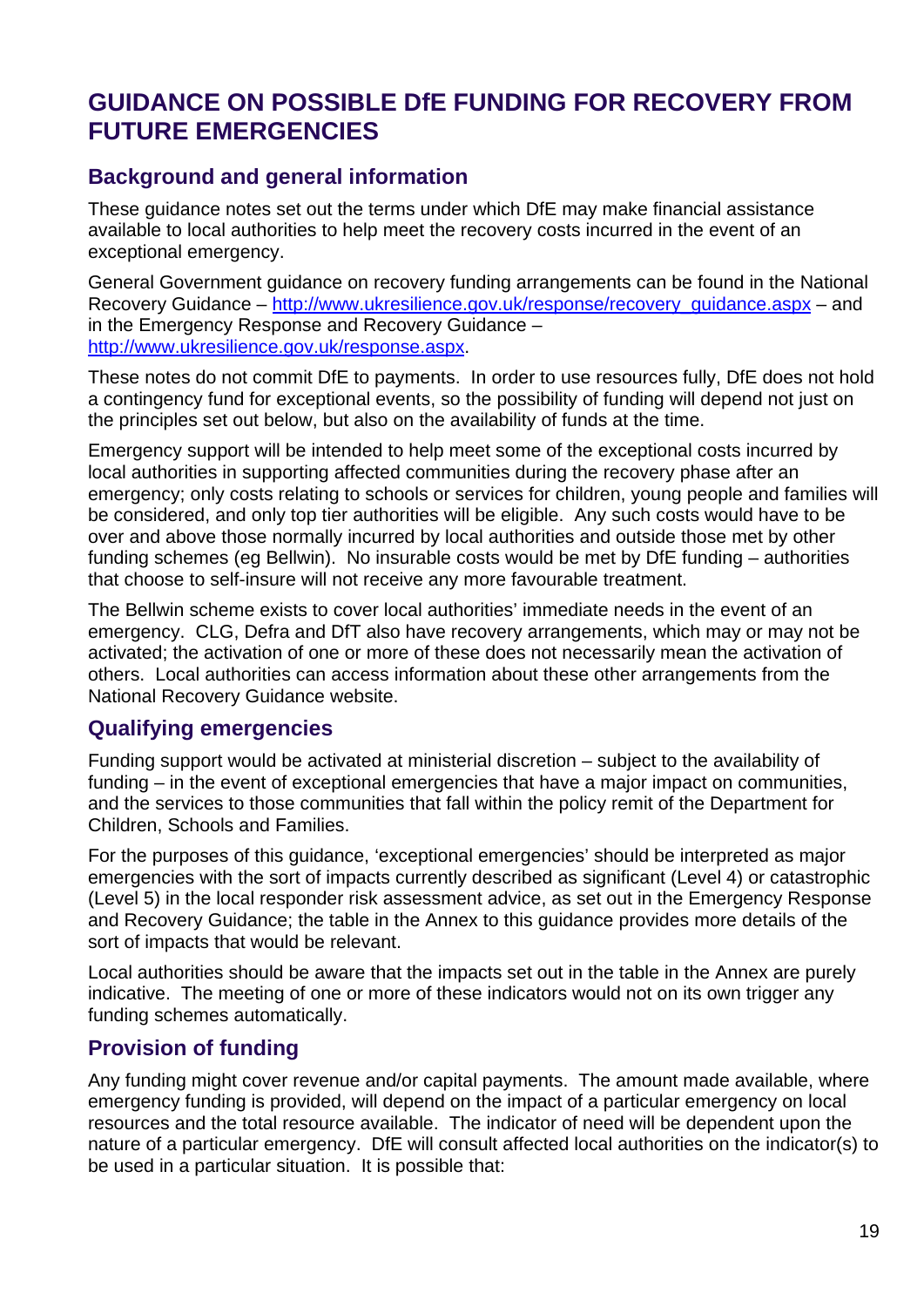- More accessible indicators may be used as a proxy for impacts that are hard to measure (for example in the 2007 floods, DfE used the number of children in flooded schools, and the amount of people in flooded homes as proxy indicators for disruption to services to children, young people and families);
- Partial information may be used in some cases if there is a need for urgent payments to minimise disruption to the school year;
- Different factors might apply at different times in the school year (holidays, exam periods).

#### **Which authorities would be eligible to receive funding?**

Only top-tier authorities will be eligible, that is:

- County councils:
- Unitary council;
- London borough councils;
- The Council of the Isles of Scilly.

District councils will not be eligible.

#### **The reporting process**

The Department will consider whether and how to activate funding based on reports and information provided by local authorities via Government Offices (GOs) – firstly through the Common Recognised Information Picture (CRIP) and then through the local: central recovery reporting template, or a modified version thereof. More information on both can be found in the National Recovery Guidance.

The GOs will act as the main point of contact with local authorities – ensuring they know what is required of them and responding to enquiries.

#### **What sort of things can LAs spend grants on?**

Grant letters would set out the details of eligible expenditure. Within the scope of eligible expenditure, it would be for local authorities to determine exactly how they spent any funds they received, subject to any specific conditions set out in the grant letter.

Within the DfE policy remit, we would expect eligible expenditure to include:

- Getting maintained schools of all categories including academies back open or into alternative or temporary accommodation;
- Providing support services to children, young people and families especially services for safeguarding children and supporting vulnerable children);
- Maintaining the provision of childcare and early places.

Capital expenditure might be eligible, depending upon circumstances and value for money.

#### **Other general principles applying to any DfE grant**

Though subject to review at the time, we would expect the following principles to apply to any payments:

- Local authorities would be able to take school balances into account;
- There would be a minimum amount below which we would not offer any support;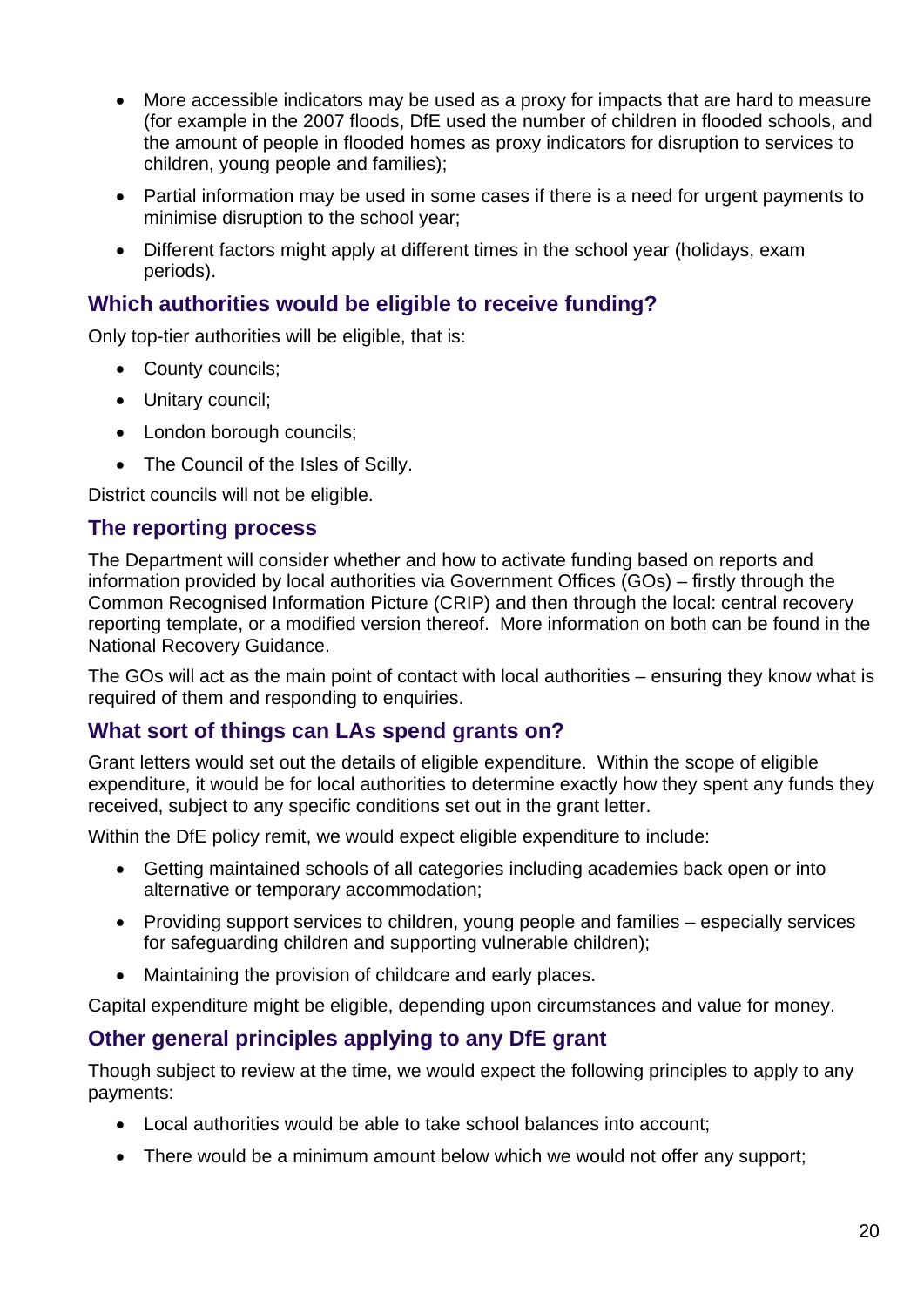- For longer-term capital needs, we will follow the established and ministerially agreed criteria for exceptional funding for any local authority:
- There would be unacceptable damage to children's education or wellbeing if the project did not proceed; and
- The authority could not reasonably be expected to fund the project from other resources; and

There is a value-for-money case for investing at that time to reduce future costs and to avoid buildings being re-built to superseded standards.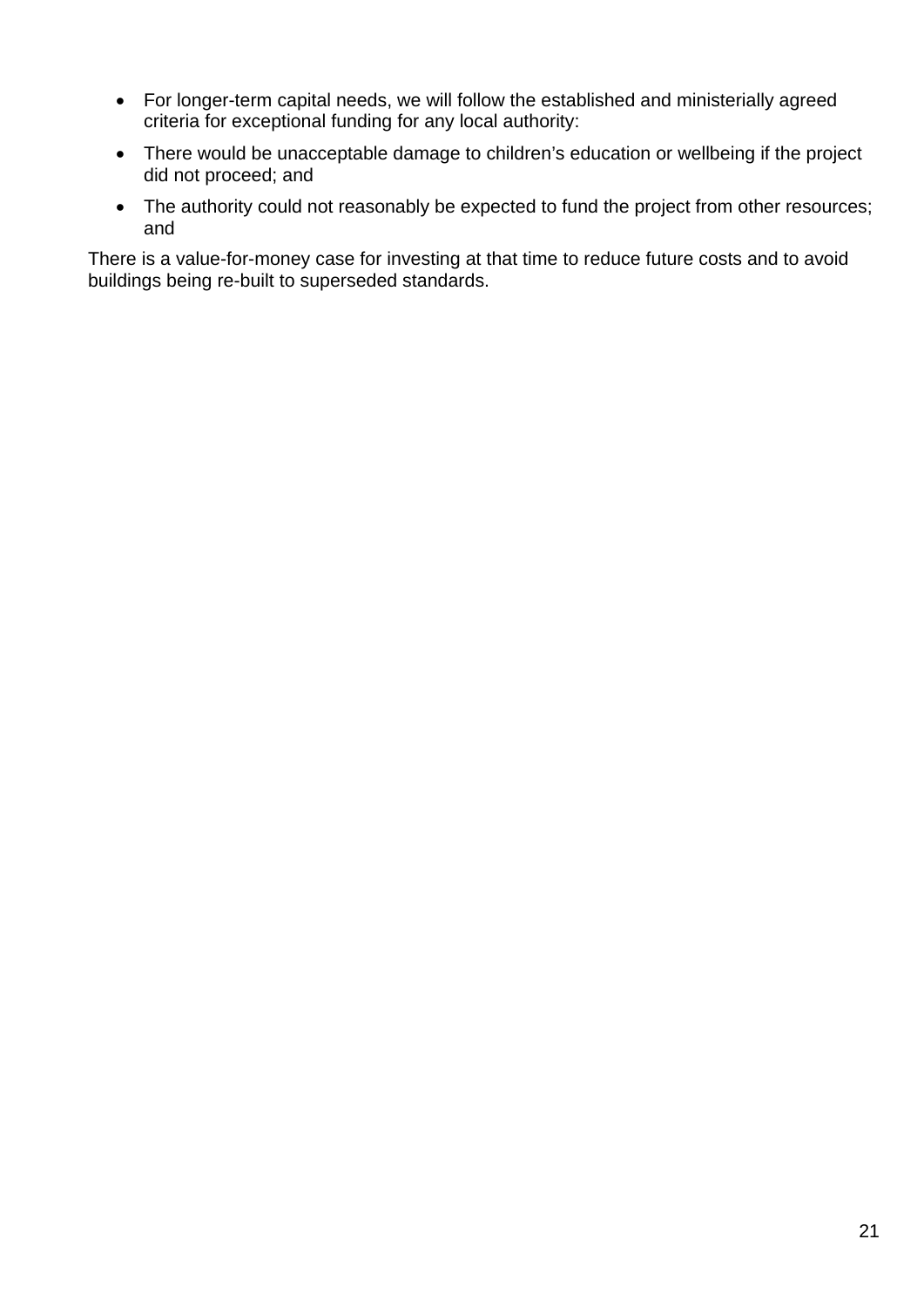# <span id="page-21-0"></span>**Annex C - Proceeds From Sale Of Assets**

#### **Background**

The Education Act 1993 sets out the Secretary of State's duties and powers regarding the power to pay grant, with the discretion to take into account proceeds of sale of any land/buildings released by new building work funded by capital grant.

The arrangements were implemented by a policy statement in a letter dated 16 December 1994, endorsed by the Churches and the Charity Commissioners. It introduced new arrangements whereby the sale proceeds released, as a result of a building project funded by capital grant, would be deducted from the governing bodies expenditure eligible for grant. We apply this policy in all cases where proceeds accrue, or are expected to become available, to the trustees, governing body or promoters. This policy secures best value for money from the use of capital grant and releases funds to support as many projects as possible.

The arrangements are set out in The Education (Grants in respect of Voluntary Aided Schools) Regulations 1999. These Regulations formalise the arrangements set out in the Department's letter dated 16 December 1994.

#### **Proceeds from projects which pre-date the letter or Regulations**

In these instances grant was paid with the proceeds being recovered only at the point of sale of original premises. In some cases these buildings may not have been sold immediately, particularly where the trust deeds at the time allowed for their continued use for the purposes of the church. This has meant that, in many cases, the projects have been completed for some time before the premises are sold.

The Secretary of State has a continuing entitlement to proceeds on certain sales. In such cases, advice should be sought from the VA Capital Team.

#### **Proceeds of sale under the new arrangements**

When premises for which grant has been paid are no longer used for the purposes of the school (for example when a school closes due to falling roles, or amalgamates with another school), the proceeds accrue to the trustees or governors. We take these proceeds into account when we calculate any new capital grant, and the Secretary of State may also try to recover any capital grant paid for work to the premises.

#### **Taking proceeds into account when calculating grant entitlement**

At the point of allocation (or on offering advice to the Schools Organisation Committee) we must establish whether there is anything in the trust deed to prevent proceeds from being taken into account. Examples include reverter clauses (where the original donor of the premises might have an entitlement to some or all of the proceeds), or restrictive covenants (for example relating to Sunday School fund entitlement).

If the land/buildings are subject to reverter then proceeds of sale will not apply. If a Sunday School Fund applies, the trustees or governing body are entitled to 3/14ths of the sale proceeds and this amount should be deducted from the proceeds. Restrictive covenants will need to be checked by the Diocesan/school solicitor.

#### **How much is taken into account?**

We use the District Valuer's (DV) valuation as an estimate to reduce the amount of grant entitlement until the actual proceeds of sale are realised. When the actual proceeds are realised, we re-calculate the amount of grant . Some costs associated with the sale can be deducted from the proceeds, such as the DV fee, marketing costs, legal fees, site security and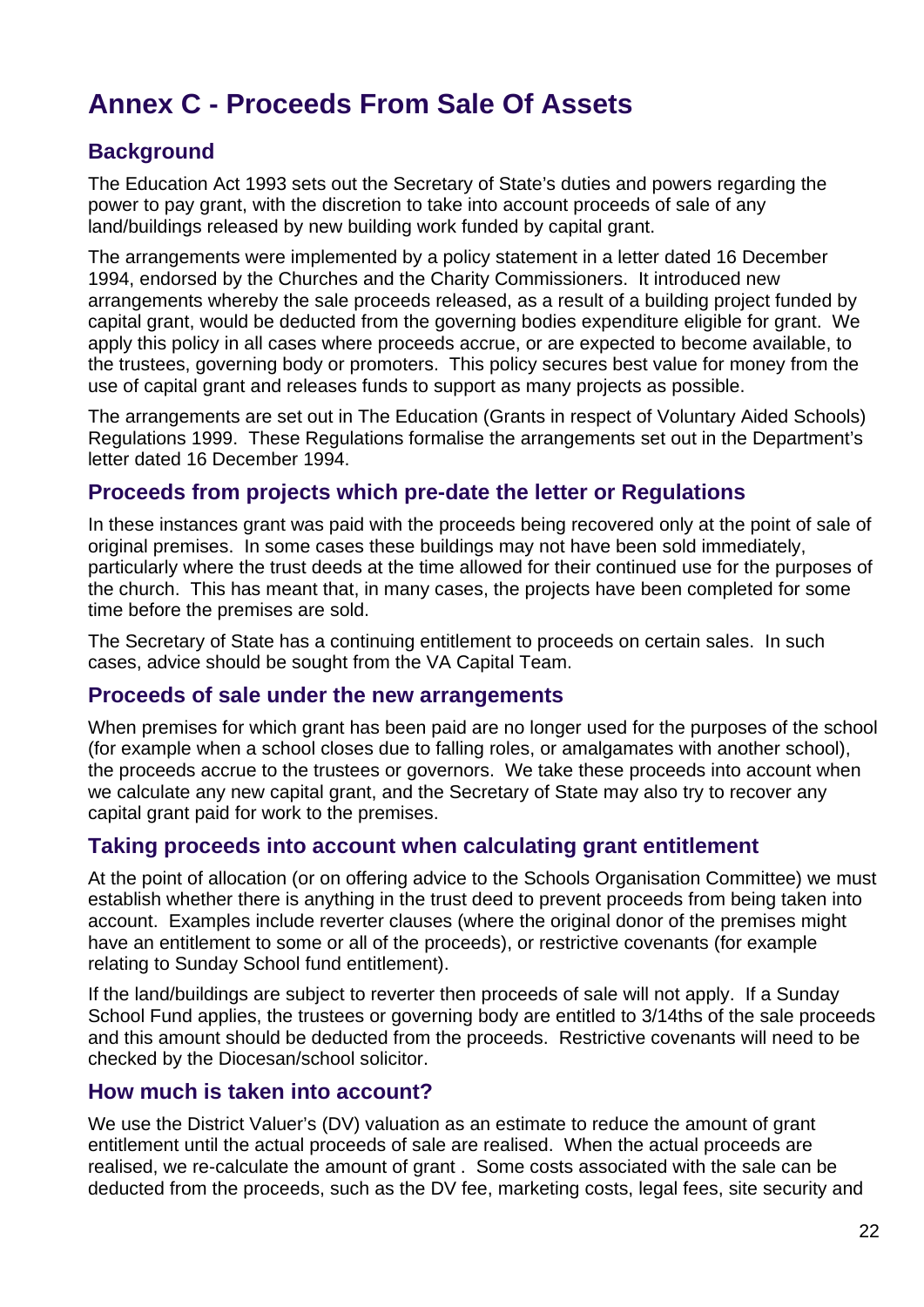demolition costs. Proceeds of sale reduce the governing bodies costs of any new project, reducing the overall project costs. We will then pay grant of 90% on the reduced project costs. The sale proceeds are not passed to PFS but are kept by the school, Diocese, or Trustees (as appropriate) to offset the costs of the project. Proceeds of sale cannot be used to fund the governing bodies 10% contribution.

#### **When are proceeds taken into account?**

At the point of calculating the original grant entitlement. If the site has not been sold, we use the DV's valuation . When the site is eventually sold we re-calculate the capital grant to take into account the actual proceeds. It is usual for the site to be marketed as soon as PfS has given approval to a new project. This then allows the proceeds to be realised before the new project is completed.

#### **What happens if the site is not sold?**

If a site is proving difficult to sell and it is over 6 months since the original DV's valuation, then a further valuation should be sought.

If the site is still not sold within a further 6 months, the school should contact the VA Capital Team for advice.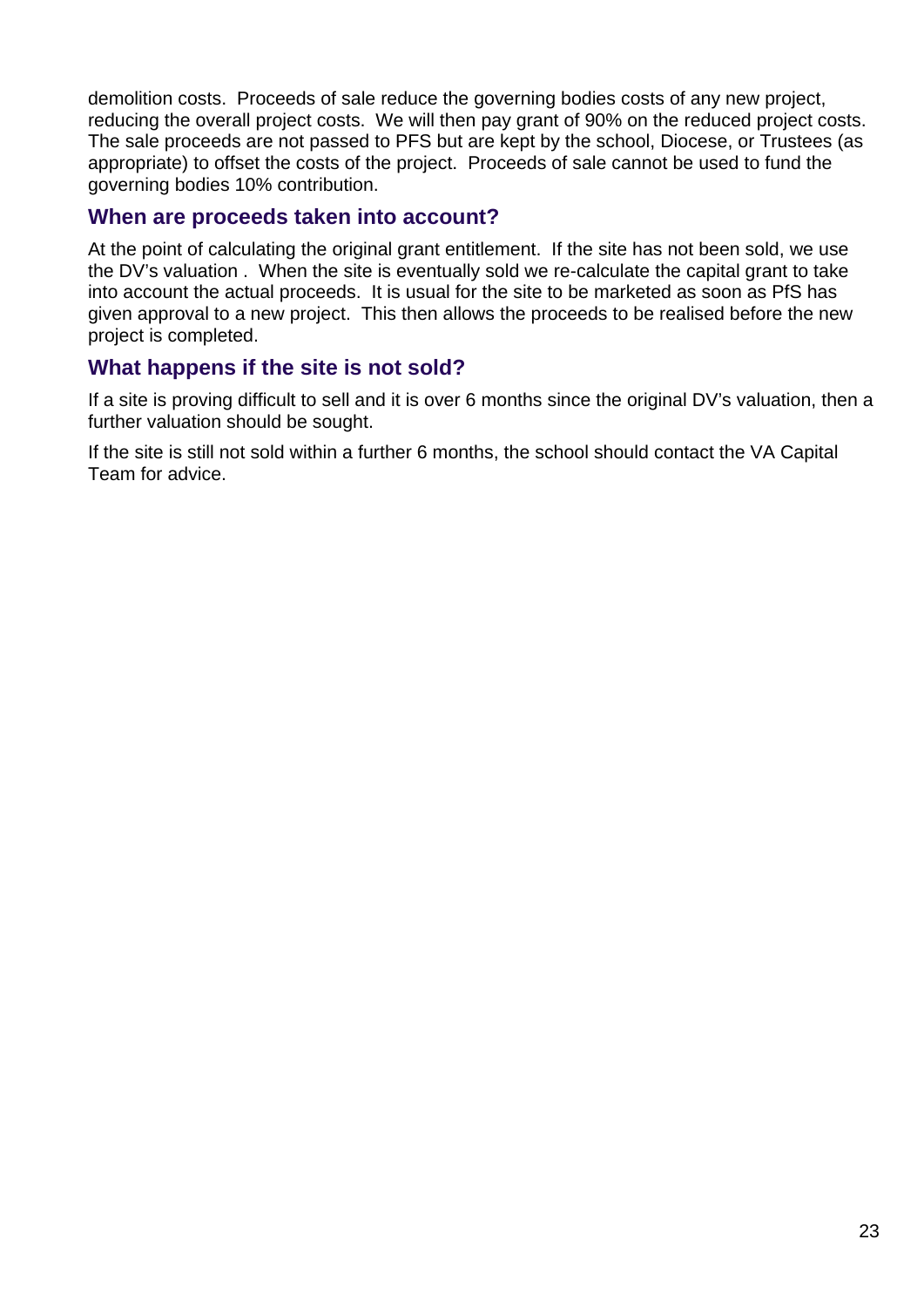# <span id="page-23-0"></span>**Annex D - School Sites**

#### **Provision of sites and buildings**

Who should provide the site for a VA school is determined by the reasons for purchase. In cases of non-statutory transfers and non-significant enlargements, the LA provides the site. Where a site is required to implement statutory proposals, it is provided by the governing body. LAs may use their powers to help the governing body in buying a site, or can provide a site or building free of charge. The circumstances in which the LA can do this are set out in paragraph 8 of Schedule 3 and paragraph 19 of Schedule 6 to the Schools Standard and Framework Act 1998. LAs are always responsible for providing the playing field and any buildings on them which are linked to their use as playing fields.

Spending capital grant on buying sites does little to raise standards. We would expect this to be the last resort, if other options are not possible.

#### **Leasing of buildings**

The governing body or trustees may be able to take out or renew a lease on land or property. The terms and conditions of any lease will always be subject to approval by PfS.

PfS prefers long term leases if possible. Any lease with a term lower than 50 years should be checked by PfS before being agreed locally.

Capital grant can be paid to support the expenses incurred by the governing body in acquiring sites/leases/buildings.

#### **When is the need for a site purchase identified?**

The need for a new site and the cost should be identified in any bid on behalf of the school. For successful Targeted Capital Fund (TCF) bids from previous bidding rounds, the allocation given will include a notional sum for the cost of the site. This is revised when the actual purchase price is known. The level of grant available will be based on the DV's valuation, or the actual purchase price if lower.

#### **What documentation must be sent to PfS?**

We must always have a site plan, a DV's valuation report, Form SB1 and, if appropriate, the trust deeds and lease agreement. PfS buildings advisers are asked to check the site plan to ensure that it is suitable for the size of the school proposed. The trust deeds and lease agreement are checked by PfS to ensure that the Secretary of State's investment will be secure. A draft copy of the conveyance/transfer documentation should be sent to the VA Capital Policy Team before the purchase.

#### **When should the purchase be made?**

The site must be approved by PfS and bought before any work starts on site. We should see the signed and dated conveyance/transfer documentation before we can make a payment.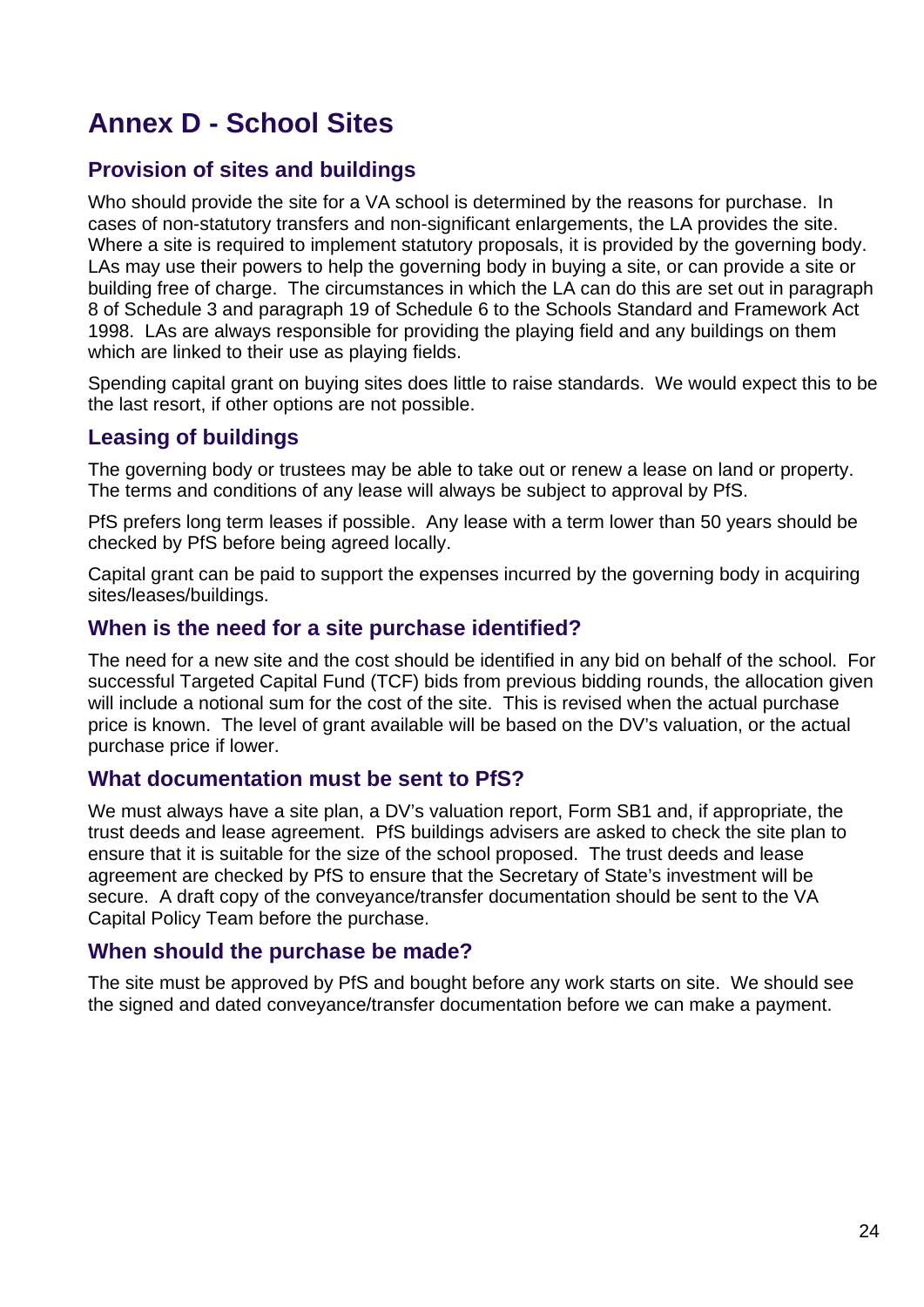### <span id="page-24-0"></span>**Annex E - Loans to VA School Governing Bodies**

Paragraph 7 of Schedule 3 to the School Standards & Framework Act 1998 provides that the governing body of a VA school, or a Diocesan Authority or school trustees acting on behalf, or the promoters of a new VA school, may apply to the Secretary of State for an interest-bearing loan towards the cost of any "initial expenses" required in connection with the school premises.

Please note: although this annex outlines the principles, any funding that would be loaned comes from the VA capital programme. This means that there is less available for other schools. It is also our policy not to hold money that can be made available as loans. It is therefore most unlikely that we will be able to approve any loans. If you would like more information on loans then please contact the VA Capital Team.

Governing Bodies and/or trustees cannot take out commercial or other loans secured against school buildings.

A school cannot borrow money without the express permission of the Secretary of State. A trustee can borrow to provide facilities at a school, but cannot use any school assets or school revenue, as a form of security. All loans must be free standing and have no financial impact on a school, and the school should not take on the burden of the loans in terms of paying out money or selling assets. If the Trustees wish to borrow for the school legal advice should always be sought.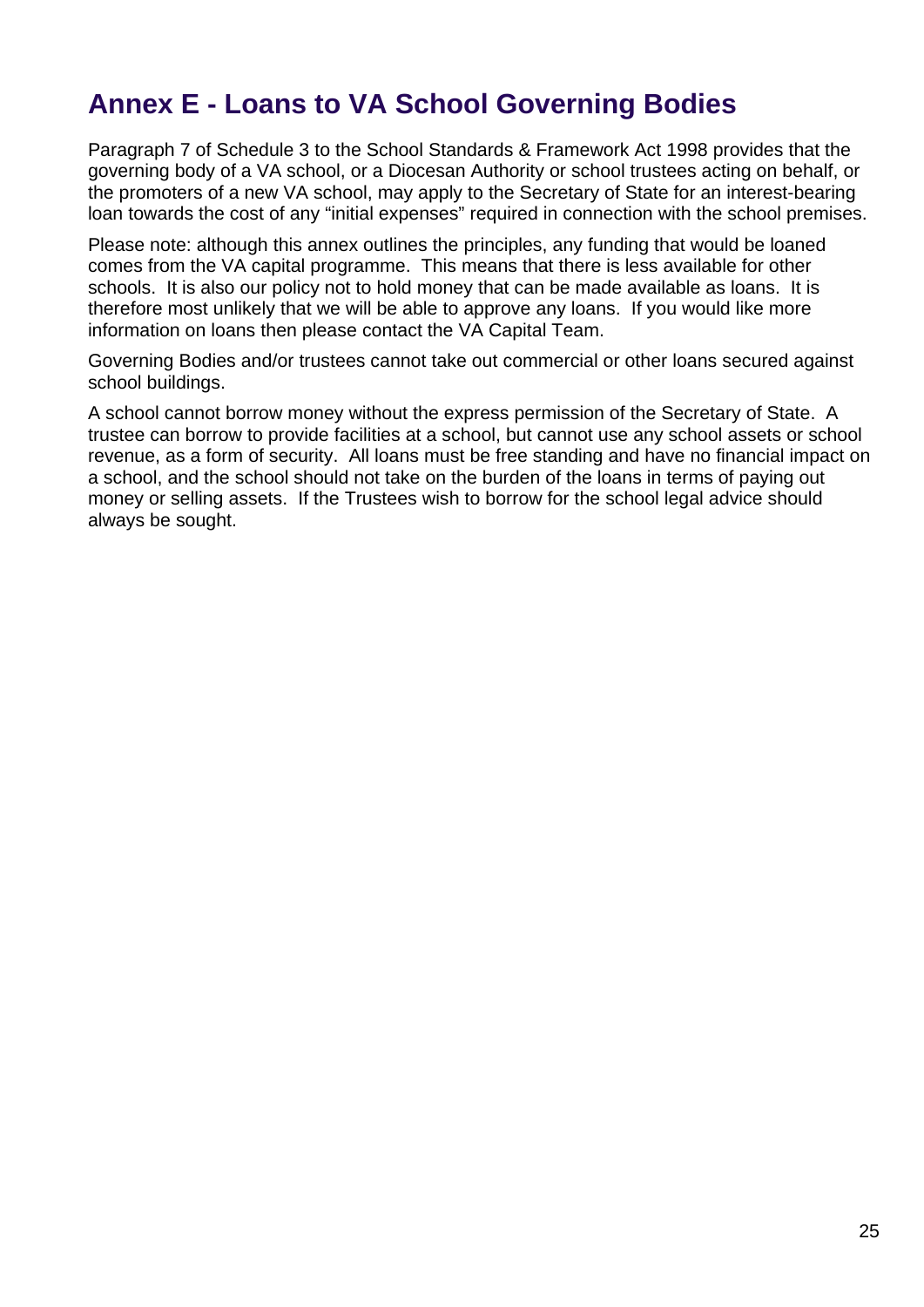# <span id="page-25-0"></span>**Annex F - VA Schools Information System (VASIS)**

The VASIS window, which is available through the following internet address <https://vasis.partnershipsforschools.org.uk/>allows schools, LAs and Dioceses to view:

- details of their Devolved Formula Capital allocation
- all projects currently in progress at relevant schools, and the stages they have reached in terms of grant support
- information on claims made against approved capital works at relevant schools
- administrative information, such as pupil numbers, contact details and briefings on specific funding programmes.

As the window has been designed for different levels of user, a password is needed for access. This password identifies the user, and allows them to view only the information relative to them. For example, a school can only view its own information, while an LA can view information about all the VA schools within its area.

To apply for a password, email [va@partnershipsforschools.org.uk](mailto:va@partnershipsforschools.org.uk) with the following details:

- full name;
- position;
- contact telephone number;
- email address
- school/LA/Diocese (please specify) name;
- LA/school number (if appropriate).

#### **Tips on using the VASIS Window**

#### **Internet access**

Apart from using the Internet address above, the other way to access the VASIS Window is via the VA home page;

[http://www.education.gov.uk/schools/adminandfinance/schoolscapital/funding/voluntary-](http://www.education.gov.uk/schools/adminandfinance/schoolscapital/funding/voluntary-aidedschools)

[aidedschools.](http://www.education.gov.uk/schools/adminandfinance/schoolscapital/funding/voluntary-aidedschools) It may be a good idea to save this in your "favourites" as we will update this page with any news or information relating to VA schools.

Once on this page, you must scroll down the page until you see the following message "Click here to enter your VASIS username and password". Once you have clicked on the message, a security alert will be shown. After responding yes, you will see the VASIS Window login prompt.

Enter your username and password that was sent to you and hit the submit button. The system will then ask you to change the password provided to another password that you can remember; this new password will last for 90 days and you must use it every time when you wish to use VASIS.

If you have any problems with your password or logging on, please send an email to [va@partnershipsforschools.org.uk](mailto:va@partnershipsforschools.org.uk) with the details. If you enclose a contact telephone number in the email, we will ring you back to talk you through any technical problems.

#### **Details**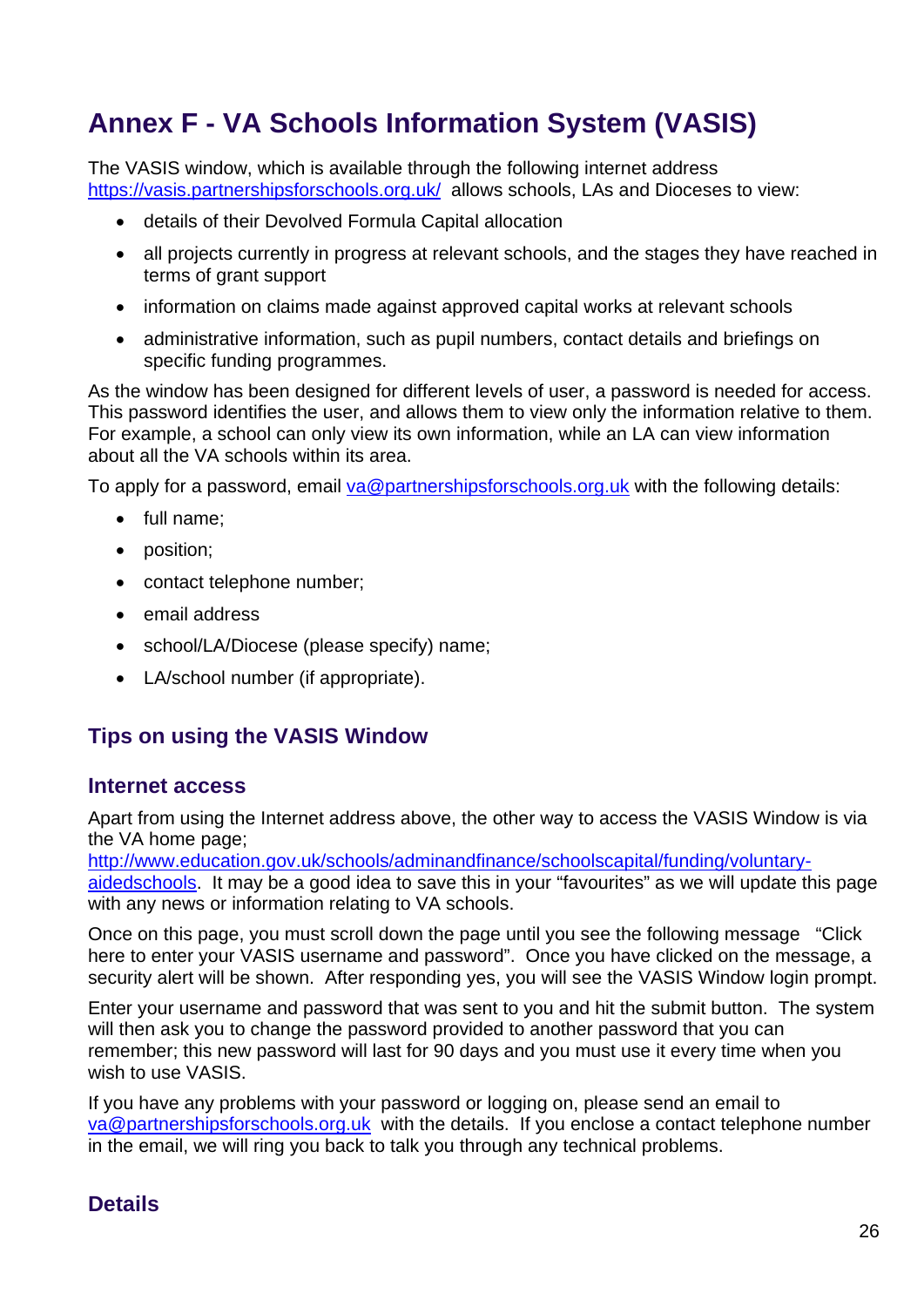The quickest and easiest way to access information about your school contact details is through the "Detail" button. This is situated on the left hand side of the screen.

On this screen you will see contact details and general information such as pupil numbers. The pupil number data is based on the previous Januarys PLASC data to the financial year we are currently in. This information is used to work out the schools DFC and is updated once a year.

If your contact details such as School Name, Head Teacher, Telephone Number, Fax Number or Address are incorrect you can change them via the Edubase Schools Interface website; [http://edubase.gov.uk/home.xhtml.](http://edubase.gov.uk/home.xhtml) To enter this site you must have a username and password. which can be obtained via the relevant links on the Edubase site.

#### **Devolved Formula Capital (DFC)**

The quickest and easiest way to access information about your DFC is through the "Allocations" button. This is situated on the left hand side of the screen.

Once you have clicked on the allocations button, you will be presented with the selection screen. Select your school (left window) by clicking on it and then clicking on the top chevron which is located in the middle of the two windows. The name of your school will now appear in the right window.

Underneath the left window is a drop down field called Budget Type. Click on the drop down arrow at the far end of the field to reveal a list of Budget Types. Click on the Budget Type "NDS DFC (90%)". Keep the financial year field as the current financial year then click the button "View selected school summaries". You will now be presented with details of your DFC allocation.

The following is a summary of the information being displayed:

Financial year – financial year selected

Budget type – budget type selected

Formula Calculated Amount - the yearly allocation available to the school for the year, based upon the per pupil rate and lump sum calculation

Formula Calculated Amount +/- Adjustments – the formula calculated amount minus any loss due to the three year rule, plus or minus any anticipated funding, plus or minus any clustered funding.

Current Amount +/- Adjustments – the total funding made available to the school in the current financial year, including any roll over allocation from the previous financial year, any unspent commitments from the previous financial year and any in year adjustments and commitments.

Amount Committed – the funding committed against approved projects in the selected financial year. The figure also includes any scheduled payments made.

Amount Paid – the funding paid to the school in the selected financial year against committed projects. The figure also includes any scheduled payments made.

Formula Remaining – the total funding still available to the school after all approved commitments have been taken into account i.e. current amount minus amount committed.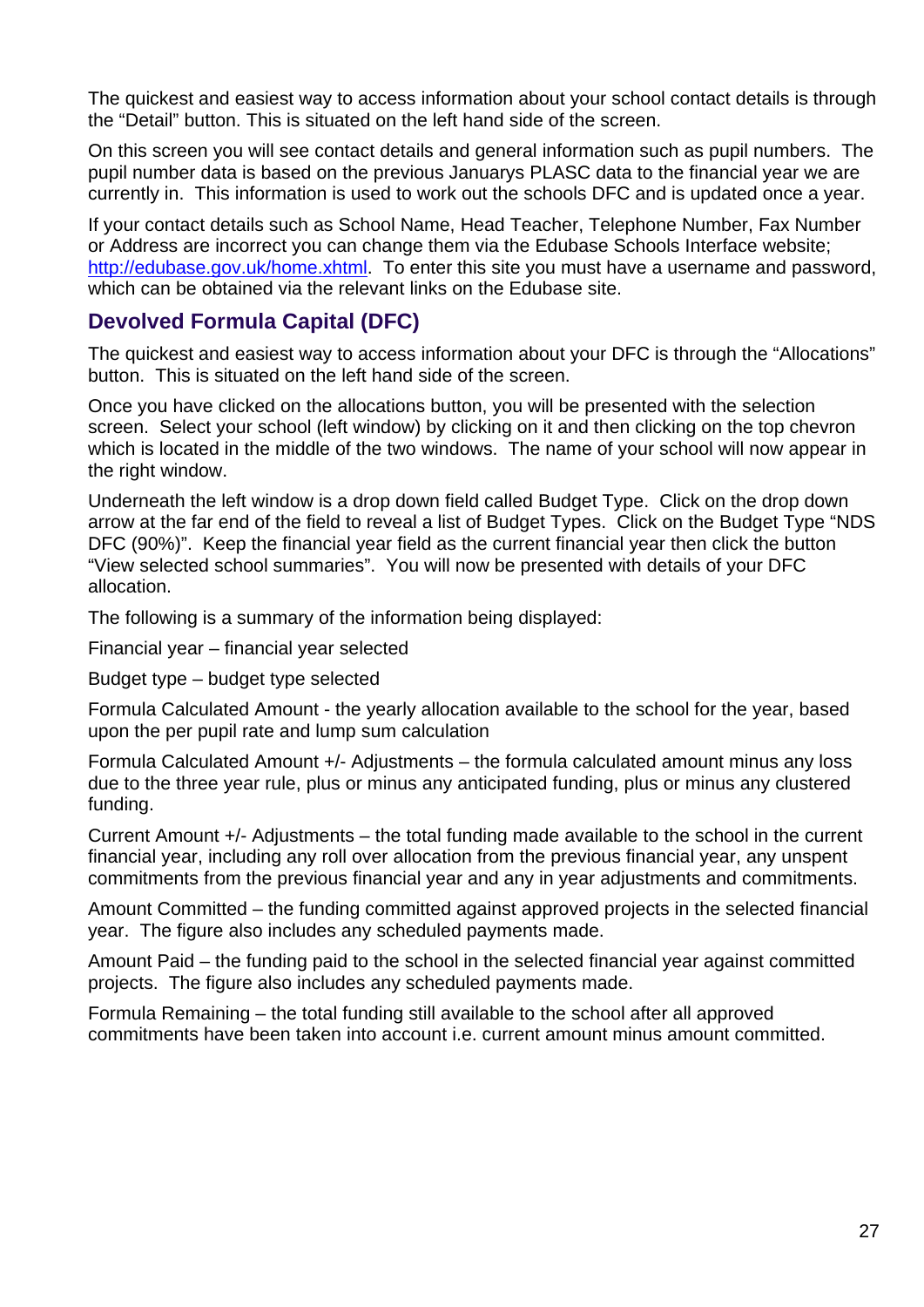#### **Financial Summaries**

The quickest and easiest way to access information about how the amount committed and amount spent is made up from the allocations screen is through the "Financial Summaries" button. This is situated on the left hand side of the screen. Once in this screen you will see three tabs along the top of the screen you should stay in the first tab "Project Summary".

Once you are in the project summary tab, you will be presented with the selection screen. Select your school (left window) by clicking on it and then clicking on the top chevron which is located in the middle of the two windows. The name of your school will now appear in the right window.

Underneath the left window is a drop down field called 'Budget Type'. Click on the drop down arrow at the far end of the field to reveal a list of Budget Types. Click on the Budget Type "LCVAP (90%)". Keep the financial year field as the current financial year then click the button "View Project Summary". You will now be presented with details of all your projects which contain an element of LCVAP in the chosen financial year.

Each project is listed separately and a lot of information is displayed on the screen. The two fields most relevant at this point are "Actual Expenditure this Year" which is the amount paid on the project in the chosen financial year and "Project Expenditure this Year" which is the committed amount on the project in the chosen financial year. If you were to add up each of these fields for all your projects the two amounts should correspond with the "Amount Committed" and "Amount Paid" from the allocation screen. To view this data in a more accessible, format click on 'Export to Excel' at the top of the page.

Although this section specifically deals with LCVAP commitments a separate report can be run for any budget type which will show all projects which have a commitment for the chosen budget type and financial year.

#### **Projects**

The quickest and easiest way to access information about your projects is through the "Projects" button. This is situated on the left had side of the screen.

Once you have clicked on the 'Projects' button, you will be presented with the selection screen. Select your school (left window) by clicking on it and then clicking on the top chevron which is located in the middle of the two windows. The name of your school will now appear in the right window.

Underneath the left window are two drop down fields: 'Order by' and 'Show'. We suggest that you keep them selected at the default settings. Click the button "View selected school summaries". You will now be presented with basic details of all your projects.

Once you have identified the project you wish to consider further, click on the 'Project Number' located in the first column. You should now be presented with full details of the project. Clicking between the tabs will reveal different levels of detail of your project; details of our scrutiny process are found under the 'Stages' tab.

#### **Claims**

The quickest and easiest way to access information about your claims is through the "Claims" button. This is situated on the left hand side of the screen.

Once you have clicked on the 'Claims' button, you will be presented with the selection screen. Select your school (left window) by clicking on it and then clicking on the top chevron which is located in the middle of the two windows. The name of your school will now appear in the right window.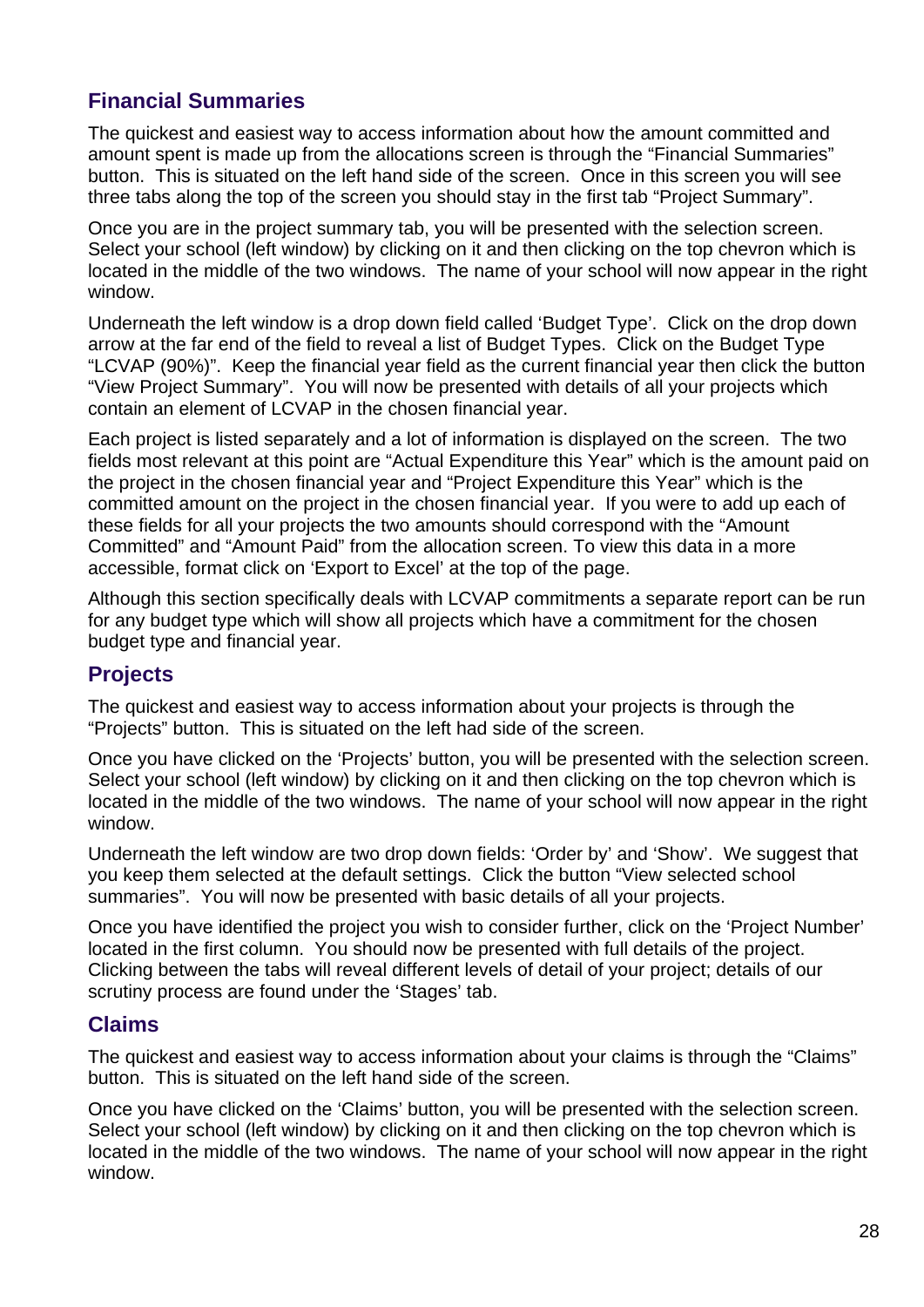Underneath the left window are two drop down fields: 'Claim type filter' and 'Claim status filter'. We suggest that you keep them selected at the default settings. Enter a date range in the 'From' and 'To' fields. Click the button "View selected school claim summaries". You will now be presented with basic details of all your claims.

Once you have identified the claim you wish to consider further, click on the 'Our Claim Ref' located in the first column. You should now be presented with full details of the claim. Clicking between the tabs will reveal different levels of detail of your claim; details of our payment process are found under the 'Summary' tab.

#### **Scheduled Payments**

Please note: the window does not show the individual scheduled payments of DFC. If you need specific information about these payments you should email [va@partnershipsforschools.org.uk.](mailto:va@partnershipsforschools.org.uk)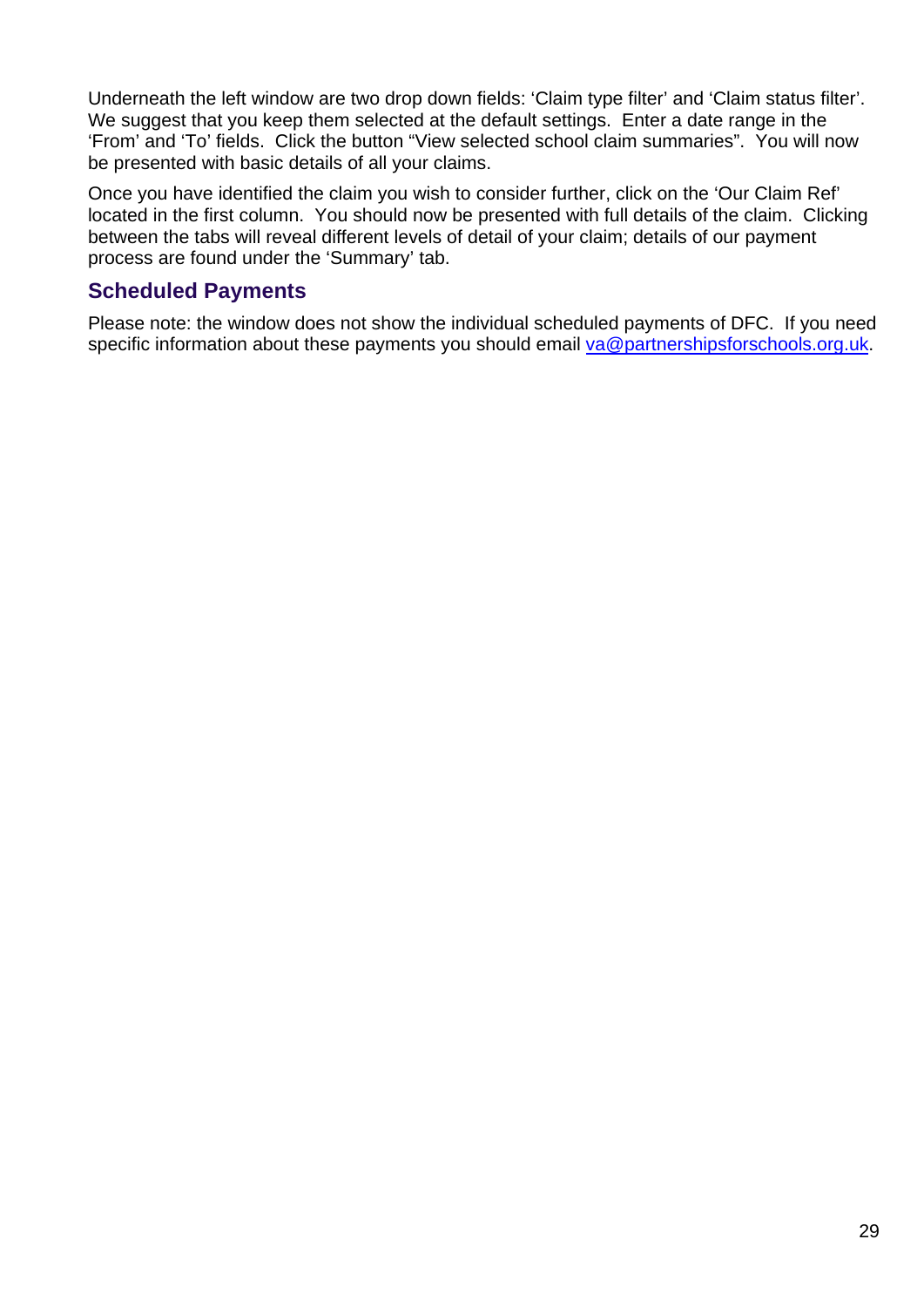# <span id="page-29-0"></span>**Annex G – Local Pooling of Devolved Formula Capital**

#### **The Basic Principles**

For schools participating in a diocesan pooling scheme:

- schemes are not compulsory
- the diocese should approach you to seek your permission

You may decide to contribute some or all of your DFC. It is important that the school and diocese keep a record of how funding is allocated and used.

It is for the diocese to allocate the funding against local priorities – this could mean that the donating school does not receive funding. Funding can also be provided to schools not contributing to the scheme if the diocese decides their need is a priority.

PfS will not intervene in any dispute.

#### **Setting up the scheme**

The diocese must obtain documented proof that a school has agreed to contribute to the scheme.

It should contain the following:

- LA number/name
- School number
- School name
- Total in-year DFC allocation (100% terms)
- Amount contributed to the scheme (100% terms)
- Balance of DFC for school use (if applicable) (100% terms)
- Signature Chair of Governing Body

We may ask to see these details of the administration as part of the DFC end of year certification process. For audit purposes, the diocese should retain original documents relating to the establishment of the scheme; PfS may ask to see these documents.

#### **Important points**

In order to keep control of the scheme, the diocese must record details of those schools donating to a scheme and how funding is allocated and used.

#### **Summary**

It is for the diocese to obtain school approval to join the scheme, and the diocese must record all related information.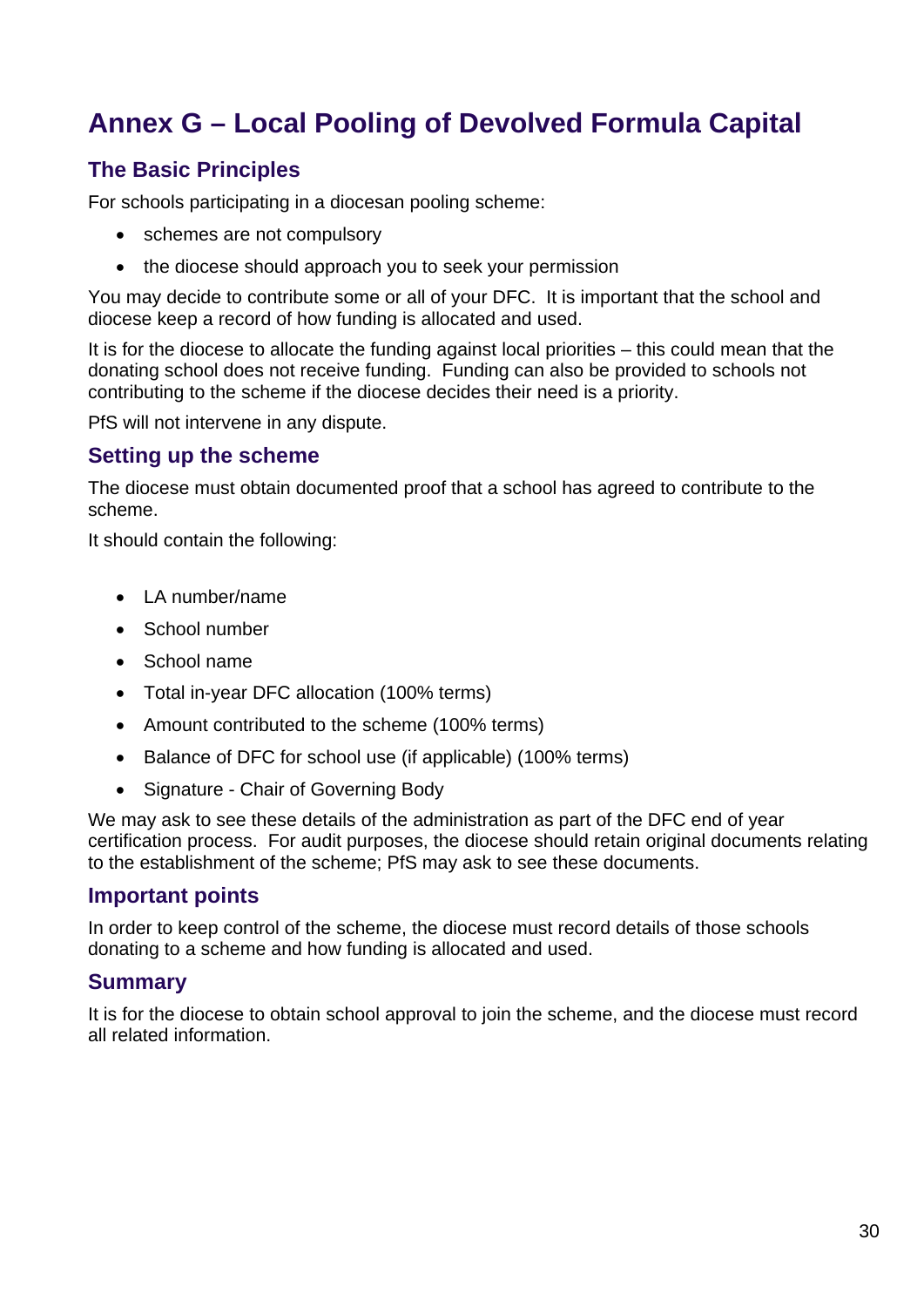# <span id="page-30-0"></span>**Annex H - Sustainable School Buildings**

Overall, the Government promotes sustainable education buildings by:

setting goals and standards (e.g. for energy use) for all education institutions through building regulations, planning law, and targets set by

- Department for Communities and Local Government (DCLG -formerly the Office of the Deputy Prime Minister (ODPM)
- Department for Environment, Food and Rural Affairs (DEFRA),
- the Health and Safety Executive (HSE),
- the European Union (EU) and international summits;

and setting guidelines for schools' compliance with the building regulations through the Department's building bulletins;

requiring, as a condition of funding, new school buildings to aim for a 'very good' or 'excellent' rating in the Building Research Establishment Environmental Assessment Methodology (BREEAM); and

promoting good practice in all sectors through, for example, guidance, exemplar designs, case studies and demonstration projects, such as the classrooms of the future.

#### **Building Research Establishment's Environmental Assessment Methodology**

The Building Research Establishment has developed a version of BREEAM for schools, which formally assesses a wide range of features which support the sustainable design and construction of school buildings and grounds. We are making it a requirement of funding that new schools and refurbishment projects register for BREEAM Certification and aim for a 'very good' rating. This will encourage sustainability to be designed in from the outset. This requirement applies to academies and Building Schools for the Future, and other new-build schools and major refurbishment projects.

The Building Research Establishment (BRE) is the UK's leading centre for construction and fire safety, providing research, consultancy, testing services and information to clients world-wide. BRE is owned by the Foundation for the Built Environment, whose membership comes from a wide spectrum of interests from the construction sector, building owners and users. Its Environmental Assessment Method (BREEAM) is the best-established method for environmental assessment in the UK and has no real competitors here.

BREEAM is a system for measuring the environmental impacts of any building and rating the performance on a simple single scale of PASS to EXCELLENT. This simple rating draws together a comprehensive environmental assessment process that covers all of the following aspects of a building: management, operational energy, transport, health and well-being, water, materials, land use, the ecological value, and pollution.

The method seeks to provide a simple, flexible but robust means of specifying environmental performance in new build, refurbishment and (in some sectors) existing buildings. The scheme covers the broader environmental concerns (climate change, resource use and impact on wildlife) and balances them against the desire for a high quality of life with a safe and healthy internal environment. It works by awarding credits to those designs that take positive steps to minimise their environmental impacts.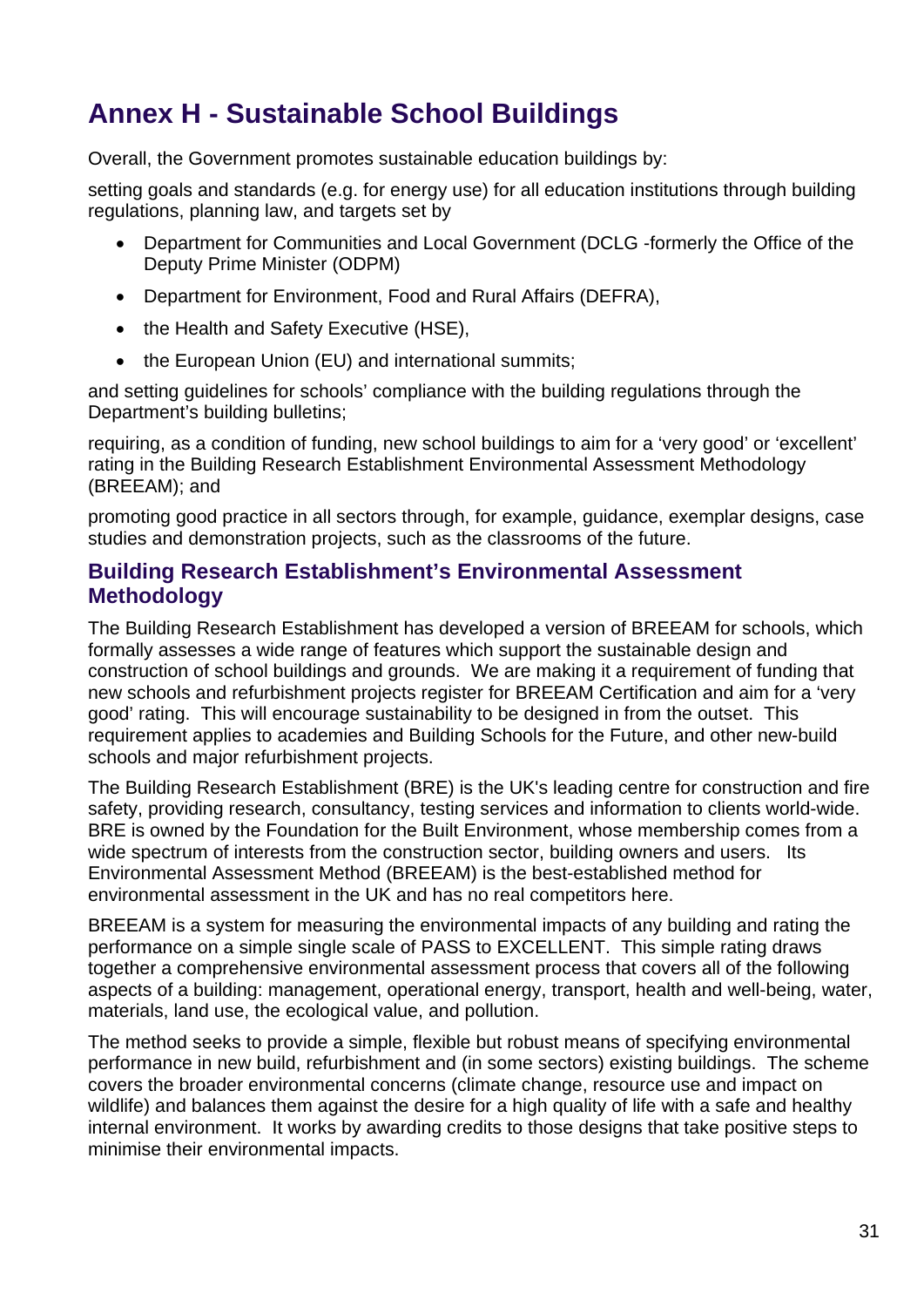The standards required to achieve PASS to EXCELLENT ratings are all in excess of current statutory requirements (like Building Regulations). The BREEAM rating system has been produced by BRE and licensed assessors carry out predictions and assessments, which are quality-assured and certified by BRE. BRE carries out an annual review of the methods and regularly updates the criteria in line with changing legislation, such as the Building Regulations.

#### **What does this mean for VA schools?**

All major new build and refurbishment projects valued at:

- over £500,000 for primary schools
- over £2 million for secondary schools

and involving rebuilding or complete refurbishment of more than 10% of the floor area of a school should be subject to a schools BREEAM assessment.

- We expect all these schemes to achieve at least a very good rating using the BREEAM schools methodology.
- Smaller schemes may also be suitable for formal BREEAM assessment and designers should, as far as practicable, apply the same standards to all projects.

You can get more information from the relevant Website at [www.breeam.org/schools.html.](http://www.breeam.org/schools.html)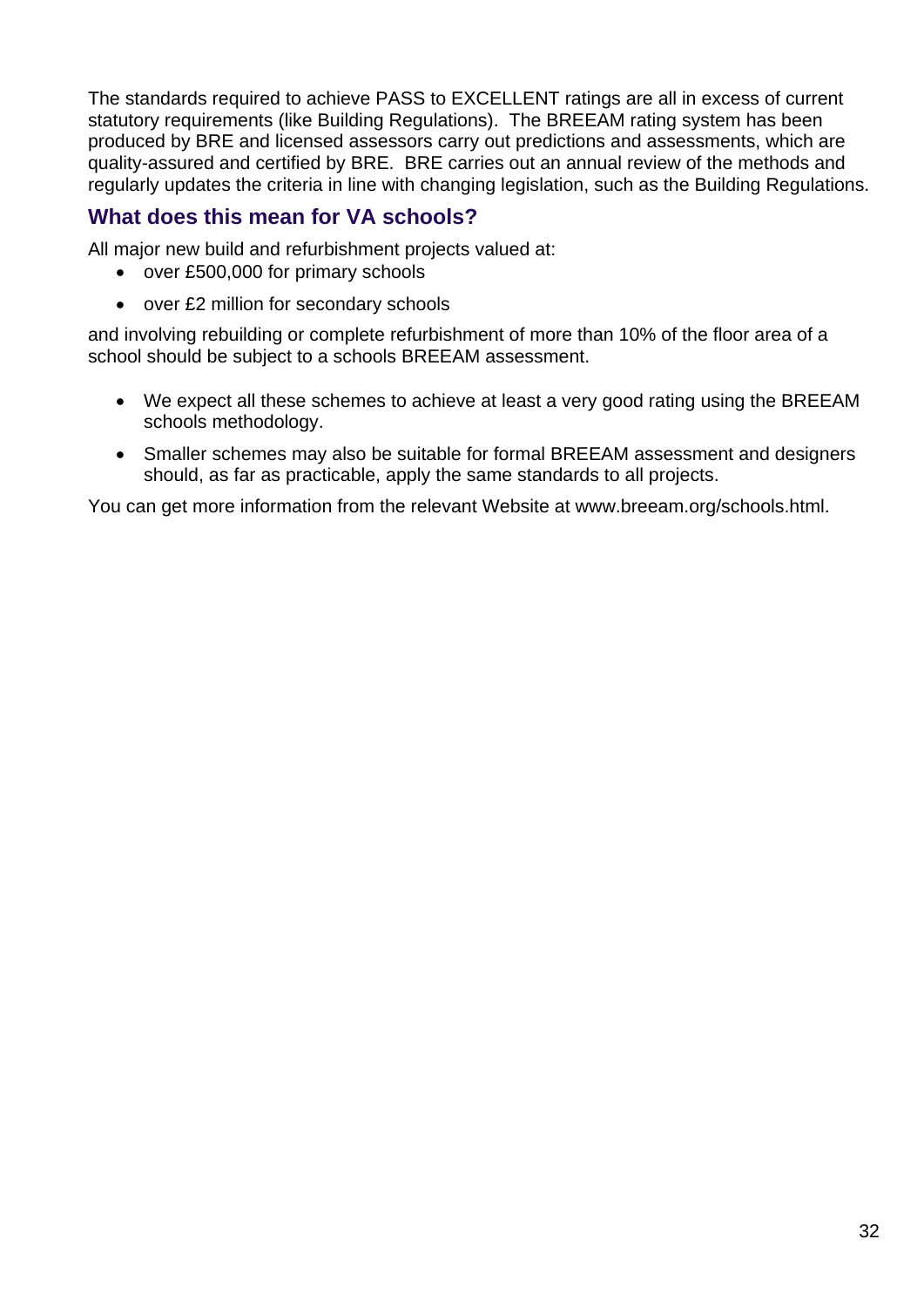# <span id="page-32-0"></span>**Annex I – VAT**

### **Arrangements for Voluntary Aided Schools**

### **Background**

Special provisions apply to local authorities under section 33 of the VAT Act 1994, which allows them to recover VAT which relates to supplies they receive which are not for the purpose of any business carried on by them. The provision of free education by local authorities is considered to be a non business activity and therefore they may recover VAT relating to this activity, including capital works. In this respect, a local authority can only recover VAT on works that it is responsible for e.g. community and foundation schools.

However, the situation with capital works to VA schools is different because the responsibility for this is laid to the governing bodies in the Education Act 1944 section 15. The funding for such works is therefore the responsibility of the governing body and DfE assist governing bodies by awarding them up to 90% of the costs of capital works (100% under the BSF initiative), which is paid VAT inclusive to take into account the fact that, unlike local authorities, governing bodies may not recover VAT incurred relating to their non business activities.

It follows that VAT cannot be reclaimed in respect of capital works at a VA school. There could be an option to apply to HMRC to zero-rate the works for VAT purposes, although under current regulations this would limit the non-school use to 5% (maximum). If this was ever exceeded in the 10 years following the build, the VAT would become payable. Very few projects are eligible for zero-rating in any event.

With regard to the 10% governor's contribution required, contributing to the cost of capital expenditure is a very long-standing feature of voluntary aided status, usually linked to benefits in relation to the appointment of staff and the teaching of the curriculum. Governors of voluntary aided schools are not exempted from their contribution in the circumstances which you describe, and it will attract VAT.

#### **History**

When VAT was introduced in 1973, a zero rate of VAT applied to the construction of all types of buildings and to the sale or long lease of any building by the person who constructed it. Alterations to buildings were also zero-rated but not repairs and maintenance: these were liable to VAT at the standard rate.

In 1984, the zero rate for alterations was removed. This was because the borderline between repair/maintenance and alterations was confusing. As a consequence, a new zero rate for approved alterations to listed buildings and for the sale or long lease of a substantially reconstructed listed building by the person who substantially reconstructed it was introduced.

In 1989, the UK was infracted by the European Commission on the scope of the UK's zero rates. There is no provision for a zero rate of VAT in European legislation. However Member States were allowed to retain any zero rates that they did have, provided that the zero rates satisfied certain conditions, namely that their provision was for 'clearly defined social reasons' and 'for the benefit of the final consumer'.

The European Court of Justice held that a zero rate applied to housing constructed by both local authorities and the private sector did not contravene the above. However, a zero rate applied to commercial, industrial and community buildings did do so.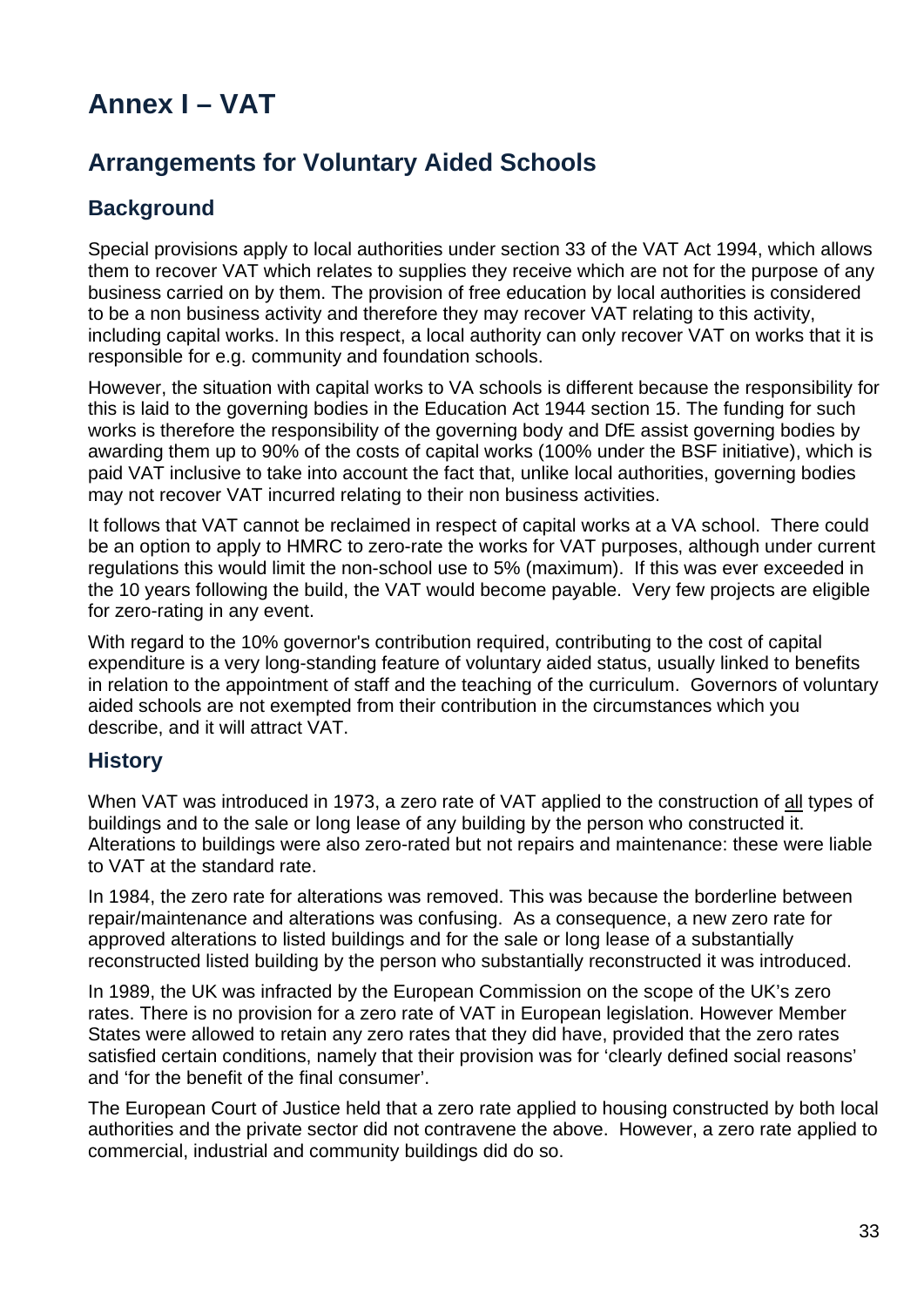As a result, the UK narrowed the scope of its zero rate on construction and buildings to three categories of buildings:

- a building designed as a dwelling or number of dwellings:
- a building intended for use solely for a relevant residential purpose (prescribed types of communal residential accommodation such as care homes, children's' homes, halls of residence etc); and
- a building intended for use solely for a relevant charitable purpose (non-business and/or use as a village hall or similar building).

VA schools, being charities, would fall into the last category as the provision of education by them is a non-business activity. A small amount of use other than for a non-business purpose can be disregarded (initially under our formal concession where up to 10% non-qualifying use could be disregarded and now, since the withdrawal of that concession, up to 5%)

HMRC cannot amend the conditions for the zero rate. The agreements with Member States which govern the retention of our zero rates prevent them from extending the scope of the existing zero rates or introducing new ones.

#### **VAT and the construction of Voluntary Aided (VA) school buildings**

**The Governing Body or Foundation of a VA school, when commissioning the construction of a school building, can take advantage of the zero rate of VAT that is available to a charity when it constructs a building that it intends to use exclusively for a non-business purpose.**

**Some VA schools wish to use their buildings to generate additional income and have enquired as to how much commercial activity can be tolerated without jeopardising the zero rate they are either hoping to obtain or have obtained.**

**It must be pointed out that the above relief was never intended for the construction of buildings that were intended to be used for both business and non-business purposes. However, under its care and management powers HMRC can disregard minimal use for a business purpose.** 

This guidance is to help the Governing Bodies of VA schools ensure that any commercial activity they intend to carry on remains minimal and so can be disregarded.

This guidance can also be used by any other school provided it has charitable status, provides education as a non-business activity and is responsible for constructing its own school buildings.

#### **What are the conditions for zero-rating?**

In order for the construction of a building to qualify for the zero rate, the following criteria must be met -

- the Governing Body must be a charity;
- the Governing Body must intend to use the building **solely** for a non-business purpose;
- the Governing Body is the recipient of the supplies of construction services; and
- the Governing Body must provide a certificate to the supplier of the construction services attesting to the above 3 points before construction starts.

A blank copy of this certificate (section 18.1) and further information on the construction zero rates can be found in Notice 708 *VAT: Buildings and construction -*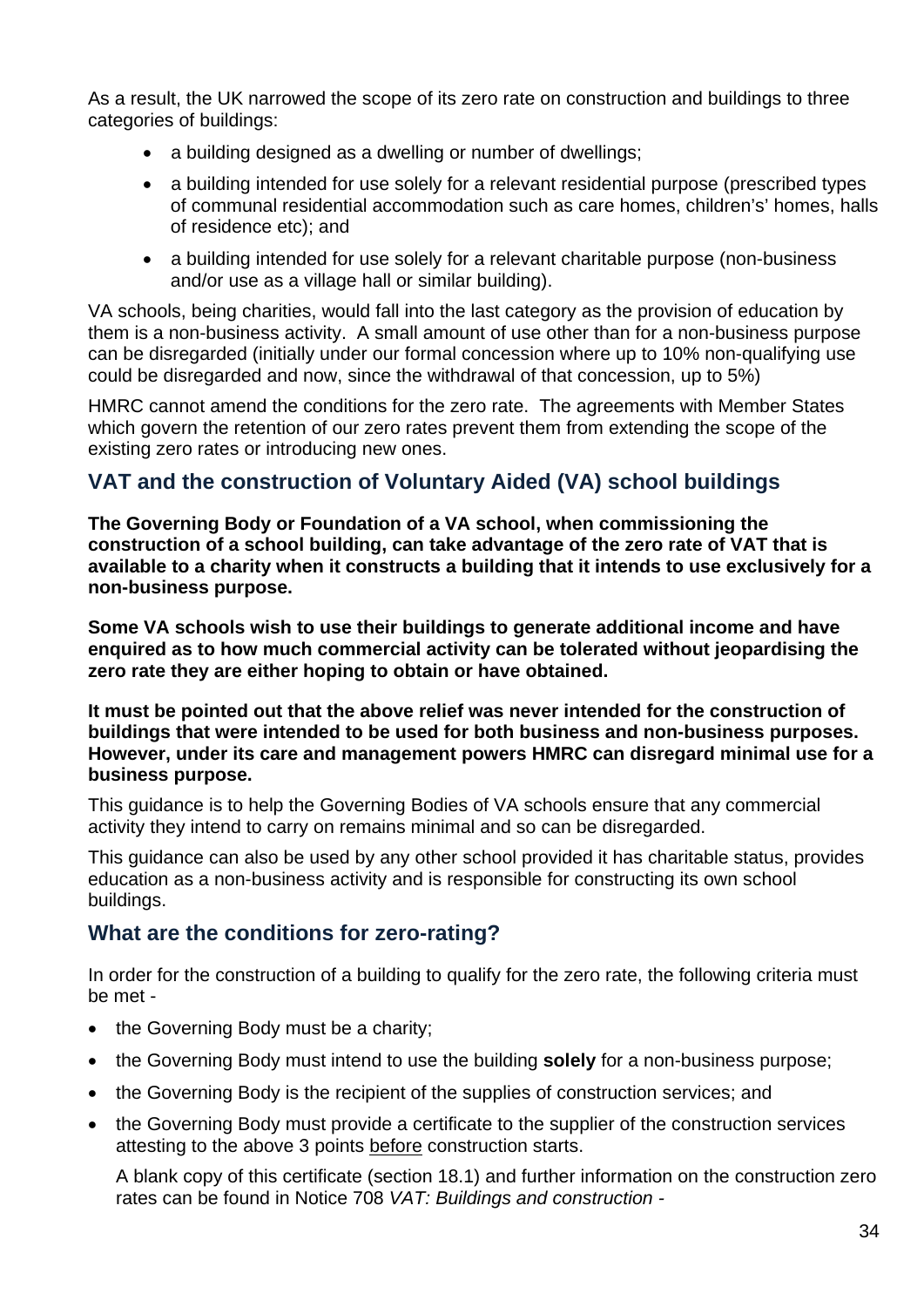[http://customs.hmrc.gov.uk/channelsPortalWebApp/channelsPortalWebApp.portal?\\_nfpb=tru](http://customs.hmrc.gov.uk/channelsPortalWebApp/channelsPortalWebApp.portal?_nfpb=true&_pageLabel=pageVAT_ShowContent&id=HMCE_CL_000513&propertyType=document) [e&\\_pageLabel=pageVAT\\_ShowContent&id=HMCE\\_CL\\_000513&propertyType=document.](http://customs.hmrc.gov.uk/channelsPortalWebApp/channelsPortalWebApp.portal?_nfpb=true&_pageLabel=pageVAT_ShowContent&id=HMCE_CL_000513&propertyType=document)

#### **What is "use for a non-business purpose"?**

VA schools receive all their running costs from central government via the local authority, and do not charge fees to students for their education. School buildings that are intended to be used for the provision of this education are intended to be used for a non-business purpose.

Breakfast and after school clubs are non-business activities even though there may be fees.

School buildings (or parts) are also intended to be used for a non-business purpose when those buildings (or parts) are made available to other parties for their non-business purposes, free of charge.

The provision of tuition to 'community classes' would be use for a non-business purpose if the tuition is provided free of charge.

Facilities used by crèches and pre-school nurseries would be used for a non-business purpose if the crèches and nurseries are run by charities at a less than commercial rate and the facilities are made available to those charities at a less than commercial rate.

#### **What is meant by 'solely'?**

If a building is intended to be used for a non-business purpose and for no other purpose, the 'solely' requirement of the law would be met and the building's construction would qualify for the zero rate.

However, a small amount of use for a non-business purpose can be disregarded. Provided that a building is intended to be used at least 95 per cent for a non-business purpose, HMRC considers that the 'solely' requirement of the law is met and all of the building's construction would qualify for the zero rate.

If the amount of use for a non-business purpose is less than 95 per cent, the construction of the building would not qualify for the zero rate. However, if the use for a business purpose is restricted to a particular part of the building and the rest of the building is intended to be used solely for a non-business purpose, the construction of the latter part would qualify for the zero rate.

#### **What is not "use for a non-business purpose"?**

Additional tuition provided for a fee such as music or sports instruction.

Facilities used by 'community classes' where the tuition is provided for a charge.

Facilities used by the wider community for a charge, even if not for profit.

#### **Change of use**

Zero-rating is conditional upon the intended use of the building being solely for a non-business purpose. Once the building is complete, should the building not be so used, the school will have to account for VAT on a 'change of use' charge, effectively charging itself the VAT that it should have incurred in the first place.

A 'change of use' charge is also liable if, after completion, the building is used as intended but within ten years of completion, the building is no longer being used solely for a non-business purpose. However, the VAT accountable will be reduced to reflect the proportion of those ten years where use was for a RCP.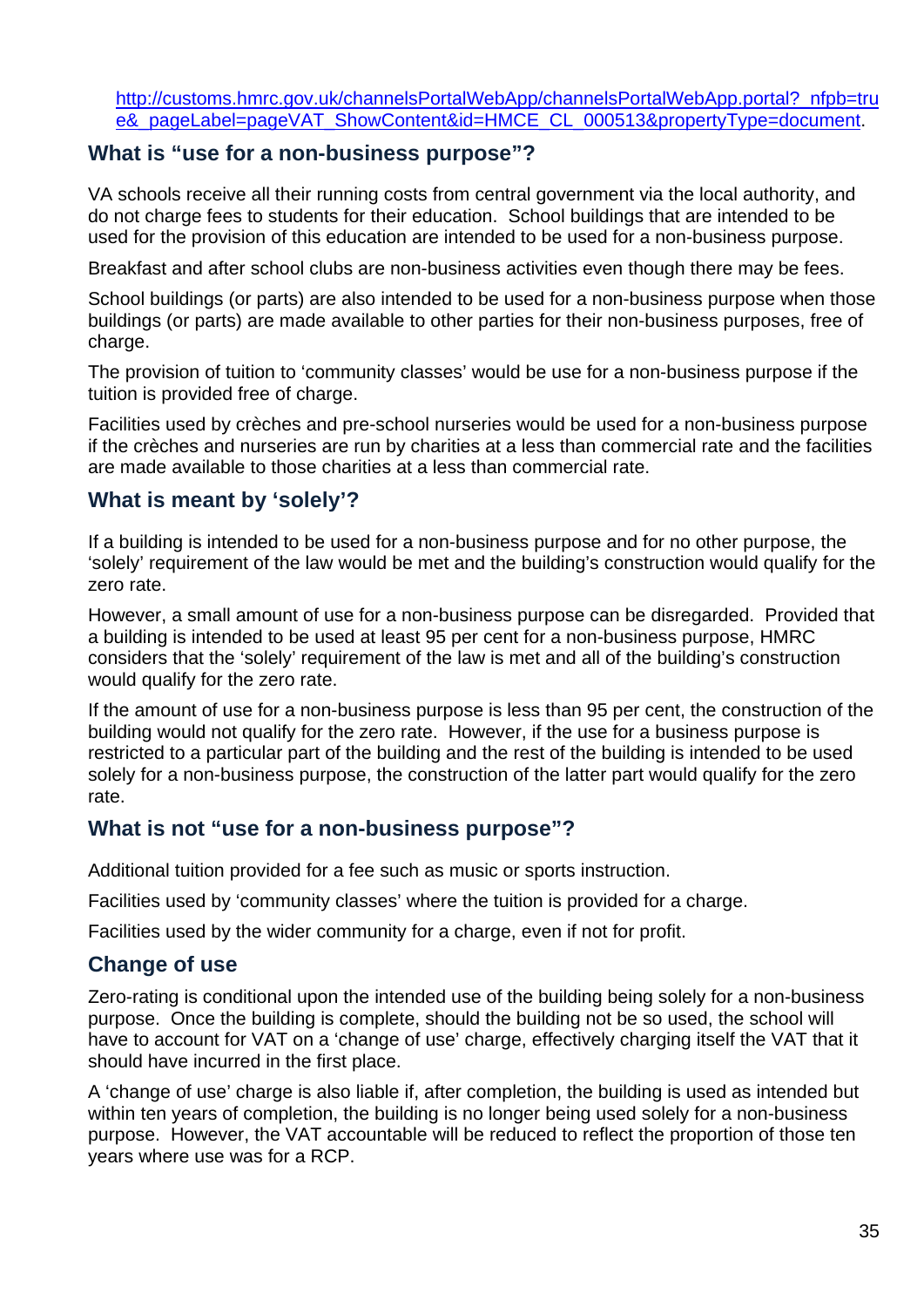Further information on the change of use provisions and how to account for any VAT due can be found in Section 19 of Notice 708 *VAT: Buildings and construction*  [http://customs.hmrc.gov.uk/channelsPortalWebApp/channelsPortalWebApp.portal?\\_nfpb=true&](http://customs.hmrc.gov.uk/channelsPortalWebApp/channelsPortalWebApp.portal?_nfpb=true&_pageLabel=pageVAT_ShowContent&id=HMCE_CL_000513&propertyType=document) pageLabel=pageVAT\_ShowContent&id=HMCE\_CL\_000513&propertyType=document.

#### **How do I calculate percentage use?**

Schools can use any method to calculate qualifying use so long as it is 'fair'. We will consider a method to be 'fair' if it:

- accurately reflects the extent to which a building is intended to be used for a qualifying purpose; and
- can be carried out and checked without any undue difficulty or cost.

You should also bear in mind that if an identifiable part(s) of the building is intended to be used solely for a non-business purpose and the remainder is not, the construction to the extent that it relates to that part(s) can be zero-rated. Methods to calculate percentage use can be applied to parts of buildings as well as whole buildings.

Examples of percentage use calculations can be found below, while full guidance can be found at:

[http://customs.hmrc.gov.uk/channelsPortalWebApp/channelsPortalWebApp.portal?\\_nfpb=true&](http://customs.hmrc.gov.uk/channelsPortalWebApp/channelsPortalWebApp.portal?_nfpb=true&_pageLabel=pageOnlineServices_ShowContent&propertyType=document&id=HMCE_PROD1_030535) pageLabel=pageOnlineServices\_ShowContent&propertyType=document&id=HMCE\_PROD1 [030535](http://customs.hmrc.gov.uk/channelsPortalWebApp/channelsPortalWebApp.portal?_nfpb=true&_pageLabel=pageOnlineServices_ShowContent&propertyType=document&id=HMCE_PROD1_030535)

It is not necessary to obtain our approval to use a method but if you have any doubts as to the fairness of a particular method, you should contact HMRC Charities at:

Tel: 0845 302 0203

Email: [charities@hmrc.gov.uk](mailto:charities@hmrc.gov.uk)

or write to:

HM Revenue & Customs Charities

St Johns House

Merton Road

Liverpool L75 1BB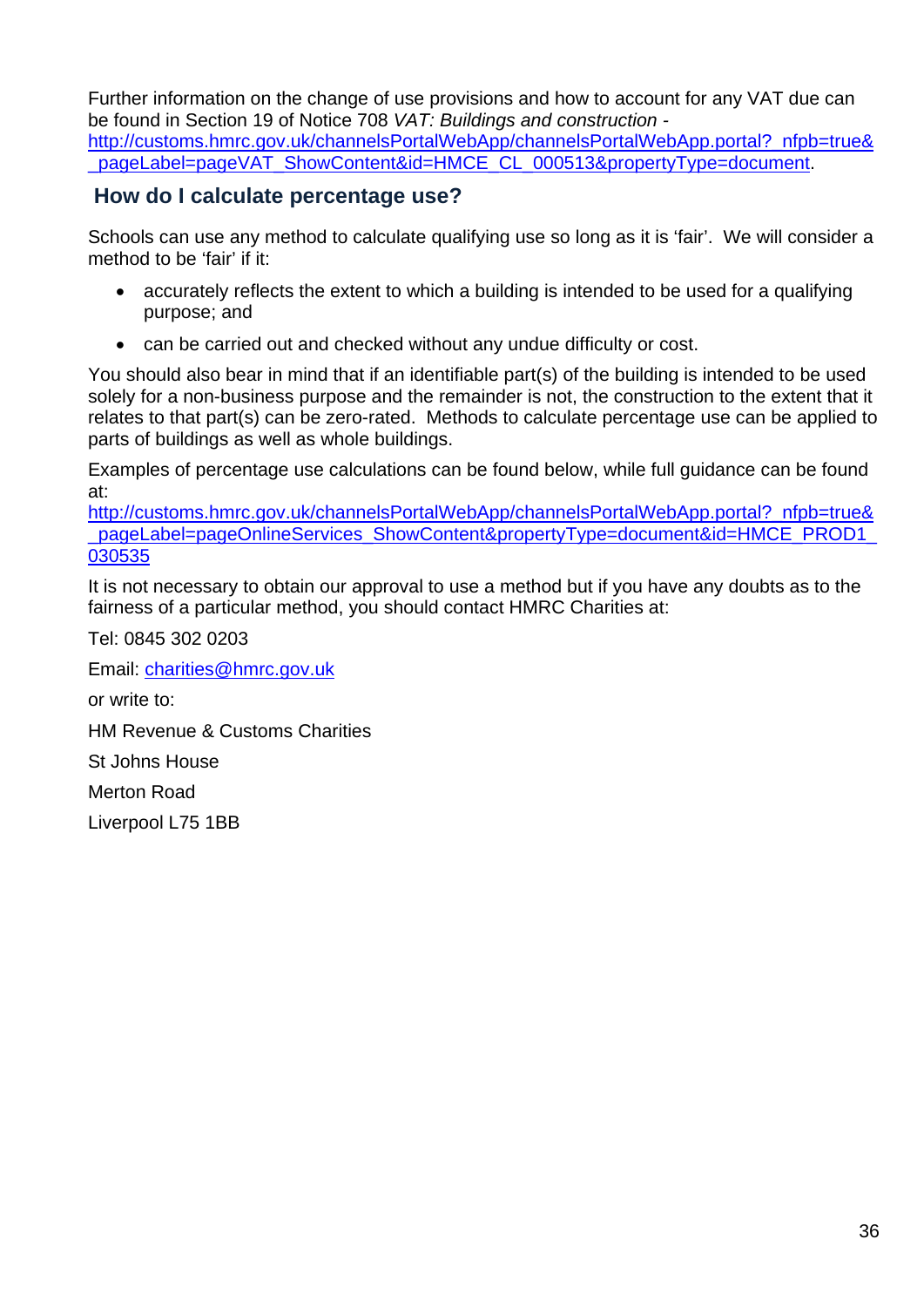### **Examples of percentage use calculations**

Please remember – these calculations will be based on how the buildings are intended to be used and not on actual use. Therefore HMRC accept that some values can only be rough guesses.

#### **Floor space**

The simplest calculation is a floor space-based method. In a floor space-based method, you compare the area of the proposed building that is intended to be used exclusively for a nonbusiness purpose with the area of the building in total. If the former is 95 percent or more of the latter, all of the building will qualify for the zero rate. If the former is less than 95 percent, only that part of the building will qualify for the zero rate.

When calculating the area that is intended to be used exclusively for a non-business purpose, you must not include areas that would be used in common with areas used for a business purpose, such as corridors, entrance lobbies, toilets etc.

Example - a school building consists of 8 classrooms (each classroom having a floor space of 50 m²), circulation space of 150 m² and toilet space of 50m².

One classroom will be not only be used for normal education purposes during the day (use for a non-business purpose) but also for fee-paying adult education in the evening (use for a business purpose).

In order to access this classroom, all of the circulation space will be used.

| Floor space of building intended to be used solely for a non-business purpose (7x)<br>$50m^2$ )    | $=$ | 1350m <sup>2</sup> |
|----------------------------------------------------------------------------------------------------|-----|--------------------|
| Total floor space of building ((8x50m <sup>2</sup> )+150m <sup>2</sup> +50m <sup>2</sup> )         |     | 600m <sup>2</sup>  |
| Percentage of total floor space intended to be used solely for a non-business<br>purpose (350/600) |     | 58                 |

Result – not all of the building will qualify for the zero rate but 58 per cent of the building will.

#### **Time**

There may be no specific part of the building that is intended to be used solely for a business purpose. For example, during the school day a building will be used for normal education purposes (non-business) but for several hours outside of school hours, all of the building will be used for fee-paying adult education (business).

In a time-based method, you compare the time that a building (or part) is intended to be used solely for a non-business purpose over a representative period with the time that the building is available for use.

Example – if we take the aforementioned school building, the normal school day (including breakfast clubs and after school clubs) is 8am to 6pm. 3 evenings (Tue to Thu) per week the school is open for adult education classes from 6pm to 9pm. Once a term, on a Monday night, there is a Governors' meeting from 7pm to 10pm. A term (10 weeks) would appear to be a representative period.

**NB The 'total time that the building is available for use' is the total opening hours of the building during the representative period.**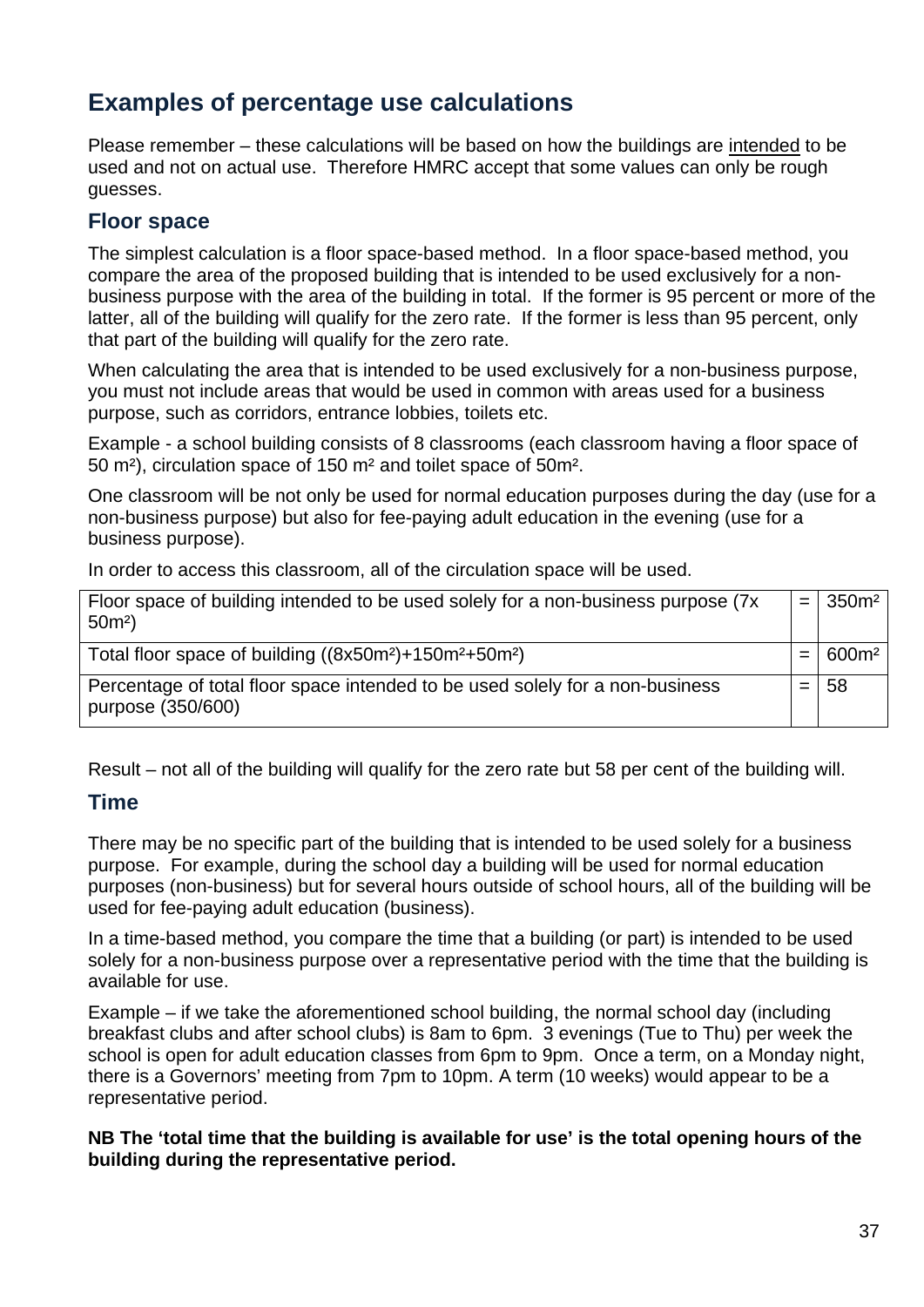| Time that the building is intended to be used solely for a non-business purpose<br>$((10x5x10)+3)$                          | $=$ | 503 hrs |
|-----------------------------------------------------------------------------------------------------------------------------|-----|---------|
| Total time that the building is available for use (503+(3x3x10))                                                            |     | 593 hrs |
| Percentage of total time that the building is intended to be used solely for a non- $\vert$ =<br>business purpose (503/593) |     | 85      |

Result – none of the building will qualify for the zero rate.

#### **Headcount**

There may be no specific time that the building is intended to be used for a non-business purpose: business and non-business activities are carried on at the same time and in the same place. In such circumstances, a headcount-based method may be the most appropriate method of calculating percentage use. In such a method, you compare the number of people who are likely to be involved in the non-business activity in the building concerned over a representative period with the total number of people who are likely to use the building over the same period.

Example - if we take the aforementioned classroom block, during normal school hours, each class room will be used by 20 pupils and 1 teacher, 5 days a week during term time (10 weeks). Outside of normal school hours, two class rooms will be used by two classes, each consisting of 10 adult pupils and 1 teacher, 3 days a week, during term time.

NB Users would include teaching assistants, admin staff and part time staff but exclude visitors, cleaners, caretakers, security staff etc.

| Number of people to be involved exclusively in a non-business activity<br>(8x21x5x10)                               | $=$ | 8400 man<br>days |
|---------------------------------------------------------------------------------------------------------------------|-----|------------------|
| Total number of intended users (8400+(22x3x10))                                                                     | $=$ | 9060 man<br>days |
| Percentage of total number of users intending to use the building solely for a<br>non-business activity (8400/9060) |     | 93               |

Result – none of the building will qualify for the zero rate

#### **Hybrid**

In a hybrid method, you can combine floor space and time or headcount and time so as to take account of the time an area or a person is intended to be used for a non-business purpose and compare to the total time a building is being used.

Example - a school building consists of 8 classrooms (each classroom having a floor space of 50 m²), circulation space of 150 m² and toilet space of 50m².

One classroom will be not only be used for normal education purposes during the day (use for a non-business purpose) but also for fee-paying adult education in the evening (use for a business purpose).

The normal school day (including breakfast clubs and after school clubs) is 8am to 6pm. 3 evenings (Tue to Thu) per week the school is open for adult education classes from 6pm to 9pm. Once a term, on a Monday night, there is a Governors' meeting from 7pm to 10pm. A term (10 weeks) would appear to be a representative period).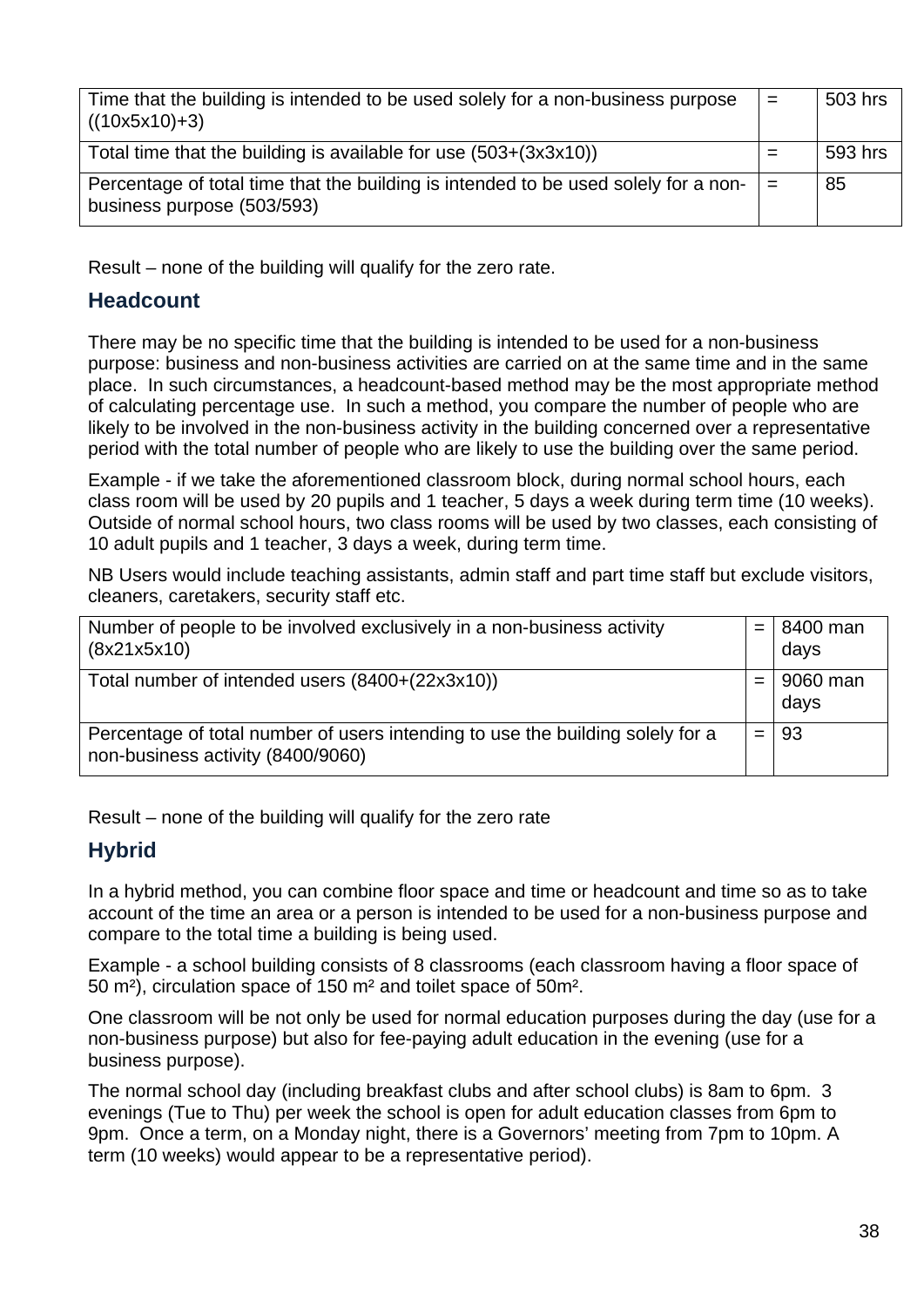In other words 350m² of the building is being used 100 per cent of the time for a non business purpose whilst the remaining 250m² is being used 85 percent of the time for a non-business purpose.

| Weighted floor space of building intended to be used solely for a non-business<br>purpose ((350m <sup>2</sup> +(250x85%)m <sup>2</sup> ) | $=$ | 562.5m <sup>2</sup> |
|------------------------------------------------------------------------------------------------------------------------------------------|-----|---------------------|
| Total floor space of building available for use                                                                                          |     | 600m <sup>2</sup>   |
| Percentage of total floor space of building that is intended to be used solely for a<br>non-business purpose (562.5/600)                 |     | ∣94                 |

Result – none of the building will qualify for the zero rate

Example - the normal school day (including breakfast clubs and after school clubs) is 8am to 6pm. 3 evenings (Tue to Thu) per week the school is open for adult education classes from 6pm to 9pm. A term (10 weeks) would appear to be a representative period).

During normal school hours, each class room will be used by 20 pupils and 1 teacher, 5 days a week during term time (10 weeks). Outside of normal school hours, two class rooms will be used by two classes, each consisting of 10 adult pupils and 1 teacher, 3 days a week, during term time.

In other words, in a complete term, 8400 users use the building 100 per cent of the time for a non-business purpose, 660 users use the building 85 per cent of the time available for a nonbusiness purpose.

| Weighted number of people intending to use the building solely for a non-business<br>purpose (8400+ (660x85%))       | 8961 |
|----------------------------------------------------------------------------------------------------------------------|------|
| Total number of intended users of the building (8400+660)                                                            | 9060 |
| Percentage of total number of users who intend to use the building solely for a non-<br>business purpose (8961/9060) | -99  |

Result – all of the building will qualify for the zero rate.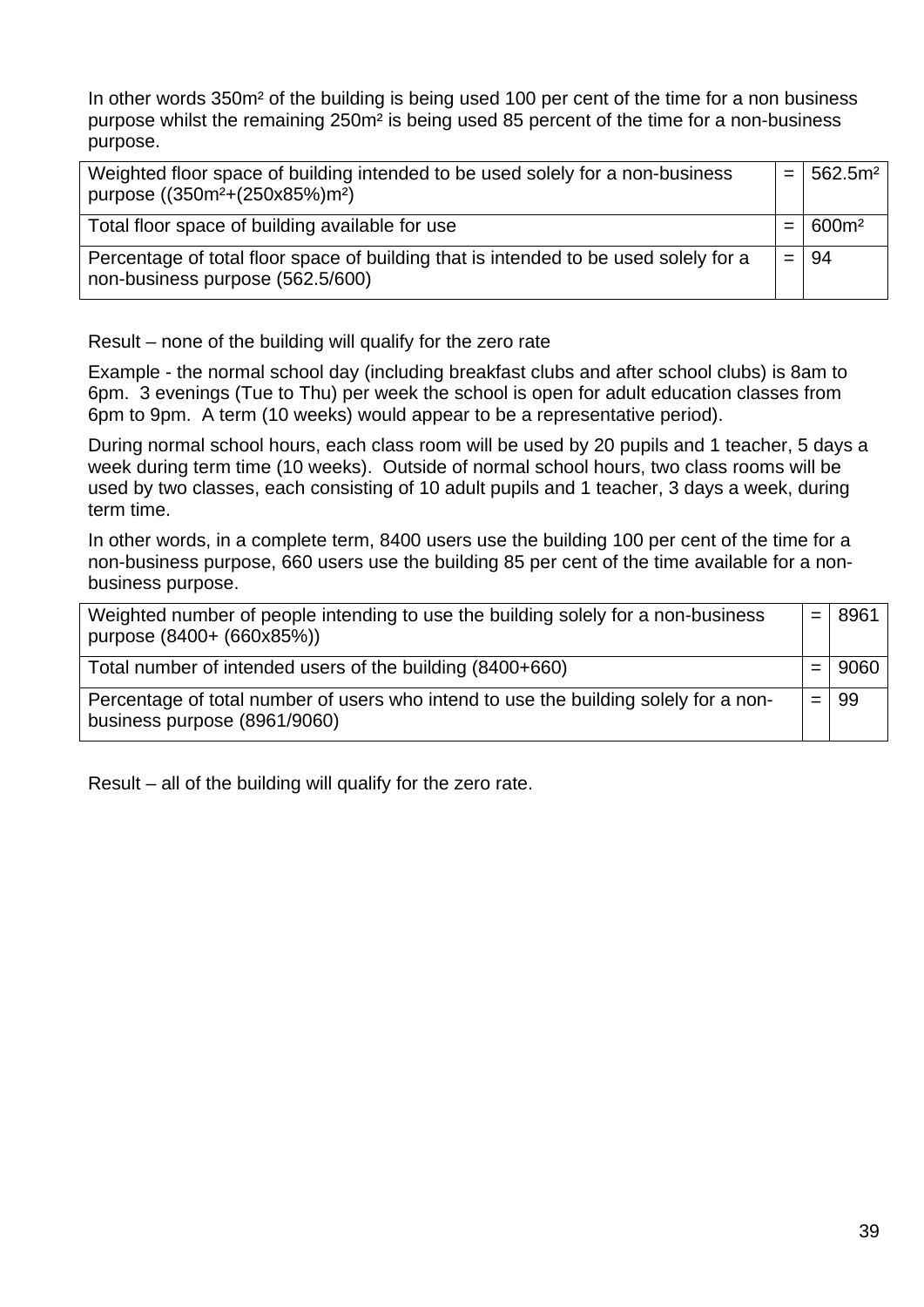### **HMRC Guidance for Local Authorities (LA) and Voluntary Aided (VA) Schools – VAT recovery under section 33 VAT Act 1994 – HMRC July 2009**

#### **Section 33 VAT Act 1994**

S33 of VAT Act 1994 is a special refund scheme which allows specified bodies, including local authorities, to recover VAT incurred on their non-business activities. In order to be considered by HM Treasury for inclusion in s33, a body must:

- undertake a function ordinarily carried on by local government; and
- have the power to draw its funding directly from local taxation.

In all maintained schools, the LA has a statutory requirement relating to the provision of free education, a non-business activity of the LA.

#### **Maintained schools and delegated budget**

All maintained schools, including VA schools, receive recurrent funding from their LA under arrangements set out in sections 45-53 of the School Standards and Framework Act 1998 (SSFA), which allows that every maintained school shall be financed by their LA by means of a "budget share" (the school's delegated budget).

#### **Governing bodies (GB) and VAT recovery**

Under section 36(1) of SSFA, governing bodies (GB) of maintained schools are separate legal entities. GBs are not bodies specified in s33 VAT Act 1994 and therefore VAT incurred by GBs in respect of their non-business activities may not be recovered under s33.

However, s49(5) of SSFA allows that "any amount made available" by a LA to the GB of a maintained school shall remain the property of the LA until spent by the GB and when spent by the GB shall be taken to be spent by them as the LA's agent. This generally allows the LA to recover VAT on expenditure made from the delegated budget.

#### **Voluntary Aided schools and GB responsibilities**

In the case of VA schools though, s49 (6) SSFA stipulates that the GB does **not** act as the LA's agent when spending amounts from the delegated budget to meet expenses payable by the GB in relation to work for which the GB is responsible. VAT may therefore not be recovered on such expenditure.

In return for a continuing degree of autonomy over pupil admissions, hire of staff and contents of religious curriculum, GBs of VA schools retain responsibility for certain capital work. At the time of publication of this guidance, these responsibilities and definition of capital expenditure are contained in the following legislation:-

- School Standards and Framework Act 1998 (SSFA)
- the Regulatory Reform (Voluntary Aided Schools Liabilities and Funding) (England) Order 2002 (RRO) (applies in England only) and
- the Education and Inspections Act 2006 (EIA)
- The Capital Expenditure in respect of Voluntary Aided Schools (England) Regulations 2007 (applies in England only)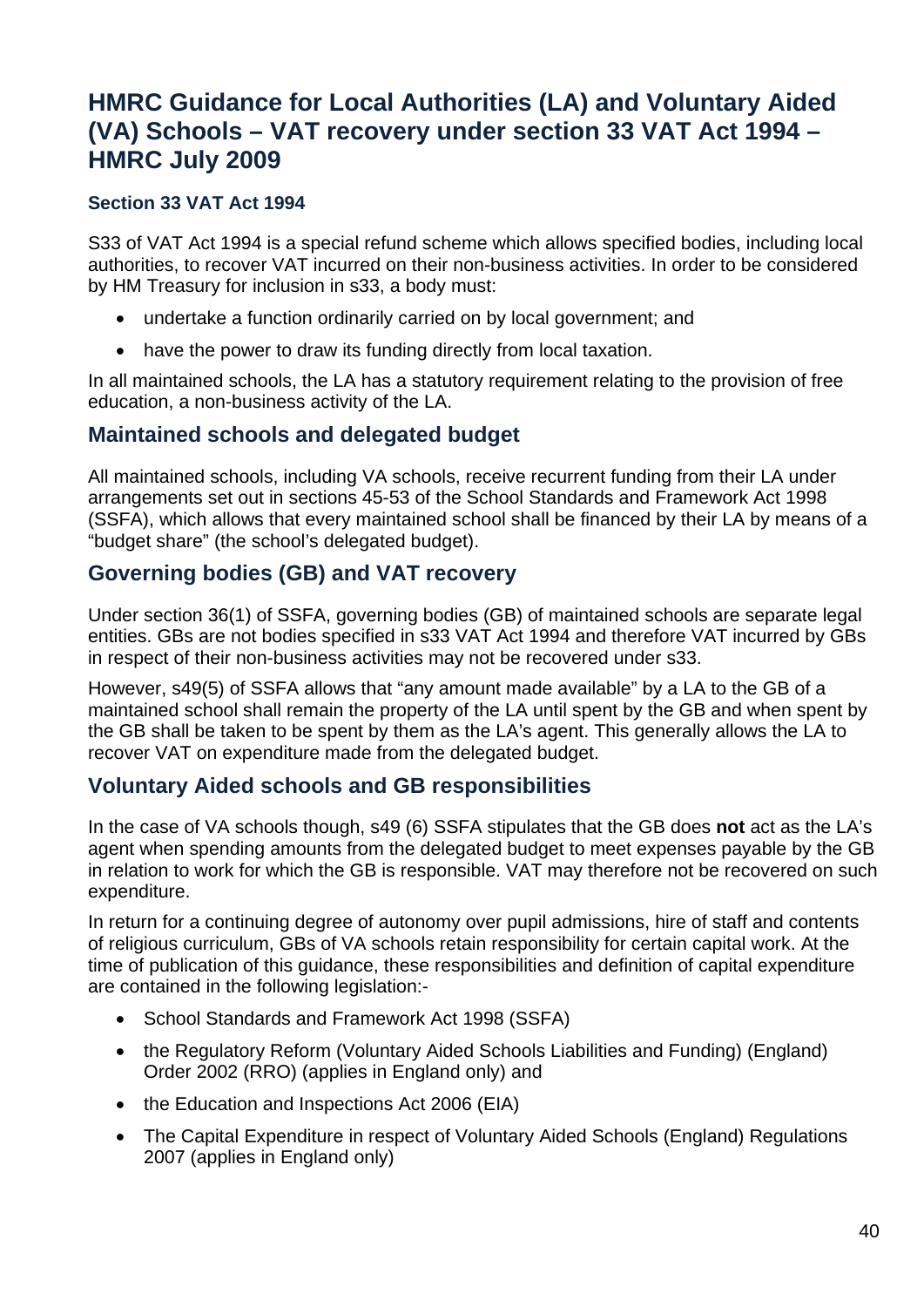The SSFA (as amended by the RRO) makes the GB of a VA school responsible for all capital expenditure in relation to school premises, with the exception of playing fields and related buildings on those fields (for which the LA is responsible). The EIA contains the current definition of capital expenditure (see para 5 below).

In England, DCFS, and in Scotland and Wales<sup>[1](#page-40-0)</sup>, the Scottish and Welsh Assembly, may make grants to GBs of VA schools in order to help them meet these responsibilities (SSFA Schedule 3 Para 5). In England, DfE fund 90% of a GB's qualifying expenditure (the RRO increased the maximum grant prescribed by the SSFA from 85% to 90%), whilst in Wales and Scotland this remains at 85%. DCFS and the Education Departments in Scotland and Wales understand that VAT will not be recoverable by the GB in respect of this expenditure and therefore their grant includes funds to cover the irrecoverable VAT costs. VA school GBs are expected to meet the remaining 10%/15% of costs from their own resources although para 8 of Schedule 3 SSFA allows LAs to contribute to the GB's 10%/15% contribution, if they so wish.

#### **Definitions of capital and revenue expenditure**

The legal definition of "capital expenditure" contained in the SSFA in relation to GBs' responsibilities is subsequently amended by the EIA (s35) to be expenditure of a GB "which falls to be capitalised in accordance with proper accounting practices". However, regulation 2 of The Capital Expenditure in respect of Voluntary Aided Schools (England) Regulations 2007 qualifies this definition by providing that any expenditure incurred by a GB of a VA school shall not be treated as capital expenditure if it is an amount which is less than £2000.

Responsibility for issues regarding funding for capital and revenue expenditure and determining what should be interpreted as capital, and what revenue, expenditure lies with the DfE (in England) and education departments in the devolved administrations. Earlier in this guidance document (page 4) it explained who is responsible for expenditure at VA schools as set out below. This was followed by some examples to illustrate the points, adding that, in cases of doubt, there will be scope for VA schools and their advisers to determine whether expenditure is of a revenue or capital nature. This guidance also explains that these responsibilities are not specifically related to ownership. For example, GBs may own the playing fields and associated buildings, but the LA will still be responsible for any work on them.

#### **Definition of capital expenditure for which GB is responsible (as per Blue Book)**

- The existing buildings (internal and external)
- Those buildings previously known as "excepted" (Kitchens, dining areas, medical/dental rooms, swimming pools, caretakers' dwelling houses)
- Perimeter walls and fences, even if around the playing fields
- Playgrounds
- Furniture, fixtures and fittings including ICT infrastructure and equipment
- Other capital items (which can include capital work to boilers or other services)

<span id="page-40-0"></span> $1$  The situation in Northern Ireland differs in that the Department of Education and newly established Education and Skills Authority are responsible for the delivery of education. Separate guidance for Northern Ireland to be issued in due course.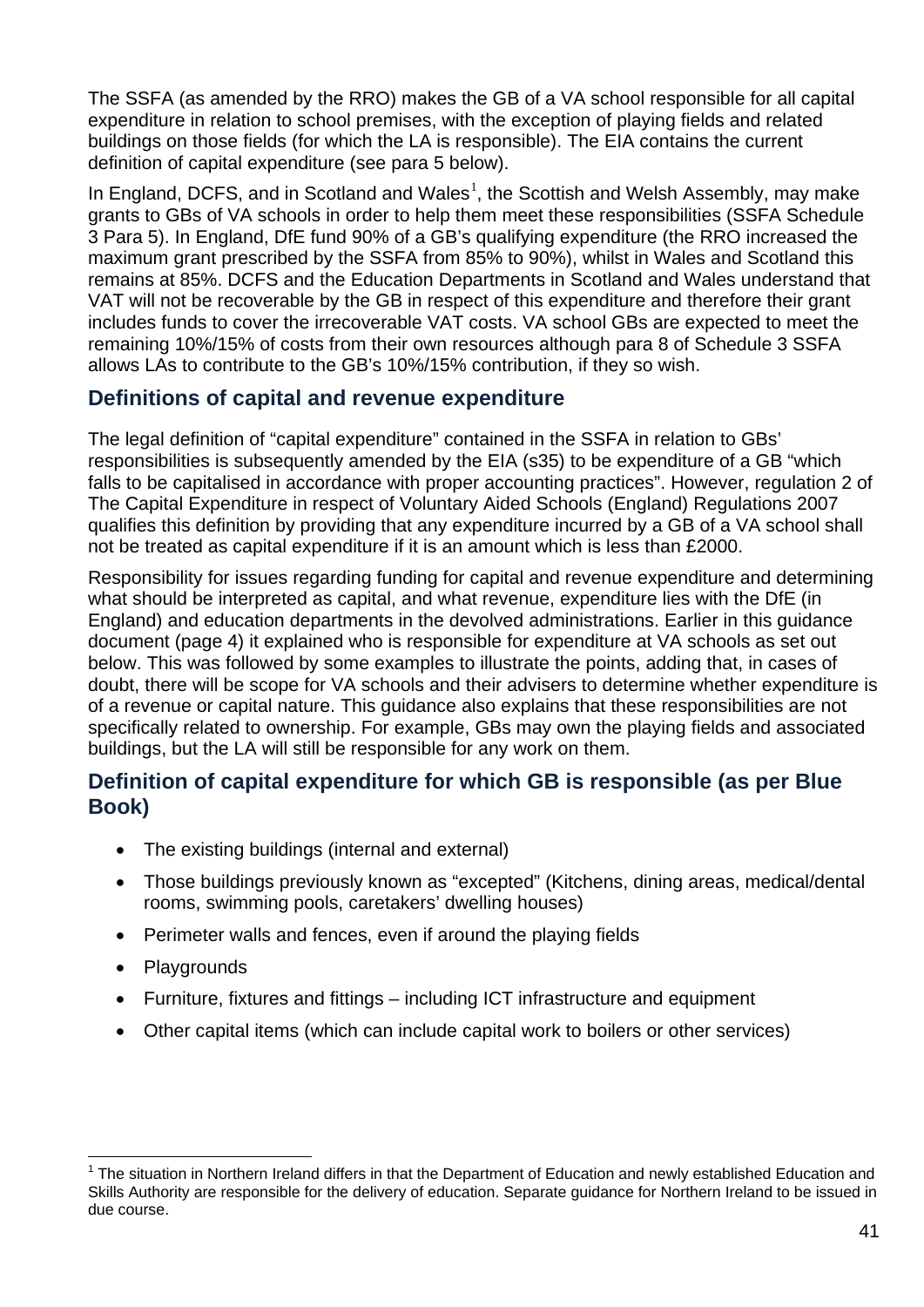#### **Definition of capital expenditure for which LA is responsible (as per Blue Book)**

- Maintenance of playing fields (including sports pitches and hard surfaced games areas)
- Buildings on those fields and related to their use
- Capital expenditure below £2000 (see C) below)

#### **Definition of Revenue expenditure for which LA is responsible (as per Blue Book)**

- Day to day running costs of the school e.g. costs of staff, training, consumables, teaching resources, utilities etc
- Additionally, there is a threshold below which any expenditure of £2,000 net value or less, regardless of the use to which it is put, deemed to be revenue (see B) above)

Therefore whilst any expenditure of £2000 or less is always to be classified as revenue expenditure, any expenditure above £2000 will need to be considered and a view taken as to whether this is revenue or capital expenditure. The following examples are intended to provide guidance on how to decide what might be regarded as revenue (paid for from revenue budgets) and capital expenditure (which can be met from either capital grant or delegated revenue budgets).

- Localised repairs to a roof (patching or mending) should usually be met from revenue funds, because this would be regarded as normal repair and maintenance work. If the whole roof, or a substantial part of a large roof, needs to be replaced, then this could reasonably be regarded as a capital.
- Small repairs to playgrounds (filling individual potholes etc.) should usually be met from revenue funds, because this would be regarded as normal repair and maintenance work. If the whole of the playground needs to be resurfaced, then this might reasonably be regarded as a capital item.
- A boiler has unexpectedly broken down, and requires a new part which will cost £1,800. This could have been regarded as either revenue (because it is repair and maintenance) or capital. The cost, however, dictates that it must be revenue because it is below the 'de minimis' threshold of £2,000.
- Replacing a few damaged chairs or desks would be regarded as a revenue cost because it is normal wear and tear. If, however, as part of a refurbishment of a whole classroom, all of the furniture is to be replaced then it can be included as part of the capital project.

**It is important to note that the £2000 de minimis limit described above should not be used to attempt to artificially disaggregate capital expenditure in order to recover VAT. For example, a single supply of ICT equipment should not be split into smaller contracts for individual IT items of £2000 or less, or construction works similarly split, in order that, invoiced separately, this could be treated as revenue expenditure.**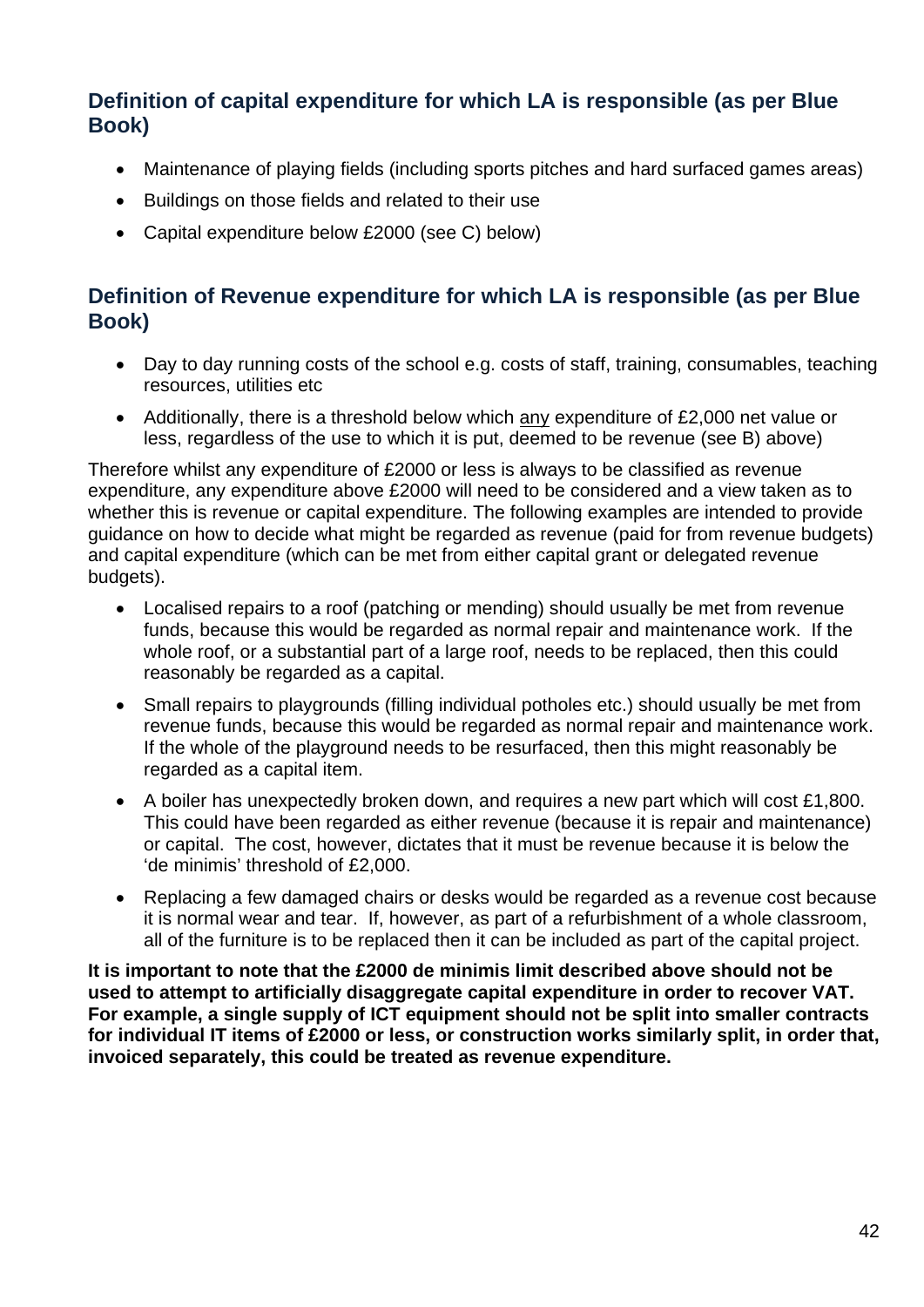#### **VAT recovery on expenditure**

As described above, generally the LA may recover VAT (under s33 of the VAT Act 1994), where it is incurred by the LA in relation to expenditure for which it is responsible i.e. where it receives the supply.

However, VAT incurred by a GB on expenditure for which the GB is responsible is not recoverable under s33, even when payment is made from the delegated budget. VAT is only ever recoverable on expenditure from the delegated budget to the extent that it relates to expenditure for which the LA is responsible.

Neither is VAT recoverable by the LA on any expenditure made from DfE grant funding made to the GB. Again, this is designated for expenditure for which the GB, rather than the LA, is responsible.

Further, although LAs commonly contribute towards a GB's capital expenditure, for example, to assist GBs in meeting their own 10/15% contribution for capital works, or to subsidise certain projects, again VAT is not recoverable by the LA on such contributions. HMRC recognise that there has been some confusion in the past regarding such recovery and have, to date, accepted that LAs can recover the VAT incurred on expenditure which is the responsibility of the governing body but which the authority funds. However, HMRC have reviewed this policy and realise that it goes beyond what section 33 actually permits. In these arrangements, the GB is responsible for the expenditure and receives the supply. Thus, any VAT incurred on the supply is incurred by the GB, not the LA. This revised guidance now seeks to bring such treatment within the normal rules for VAT recovery for LAs as set out in Public Notice 749 *Local authorities and similar bodies*. Therefore with effect from 1 September 2009, for projects initiated after this date, VAT may no longer be recovered by LAs in these circumstances, as the supplies are not made to them (whether or not paid from the delegated budget). We will consider, on their individual facts, cases where a project initiated after 1 September 2009 was funded on the basis of the previous policy.

Where however, an LA decides to spend its own funds (excluding the delegated budget), by placing an order directly with a supplier on work to a VA school for which the GB is statutorily responsible then, under certain circumstances, it may recover VAT under s33 as described in para 7.1 of Public Notice 749 i.e. it must procure the goods or services and receive the supply.

The flow chart (page 13) and the table of examples (pages 14-17) are intended to give further guidance on circumstances when VAT may and may not be recovered, but are not intended to be exhaustive. In cases of doubt, GBs or LAs are advised to discuss the matter with HMRC.

#### **Insurance arrangements for VA schools**

Whilst HMRC can advise on the VAT consequences of arrangements, they are unable to give any advice regarding who is responsible for insuring school premises and property. DfE advise that, although they expect the school premises to be insured, the actual detail of what to insure is for the individual parties to determine. In that context the school may need to seek advice from DfE, their LAs, especially in relation to funding for premiums and access to LA schemes, and from their Dioceses or other trustees (the ultimate owners of the buildings).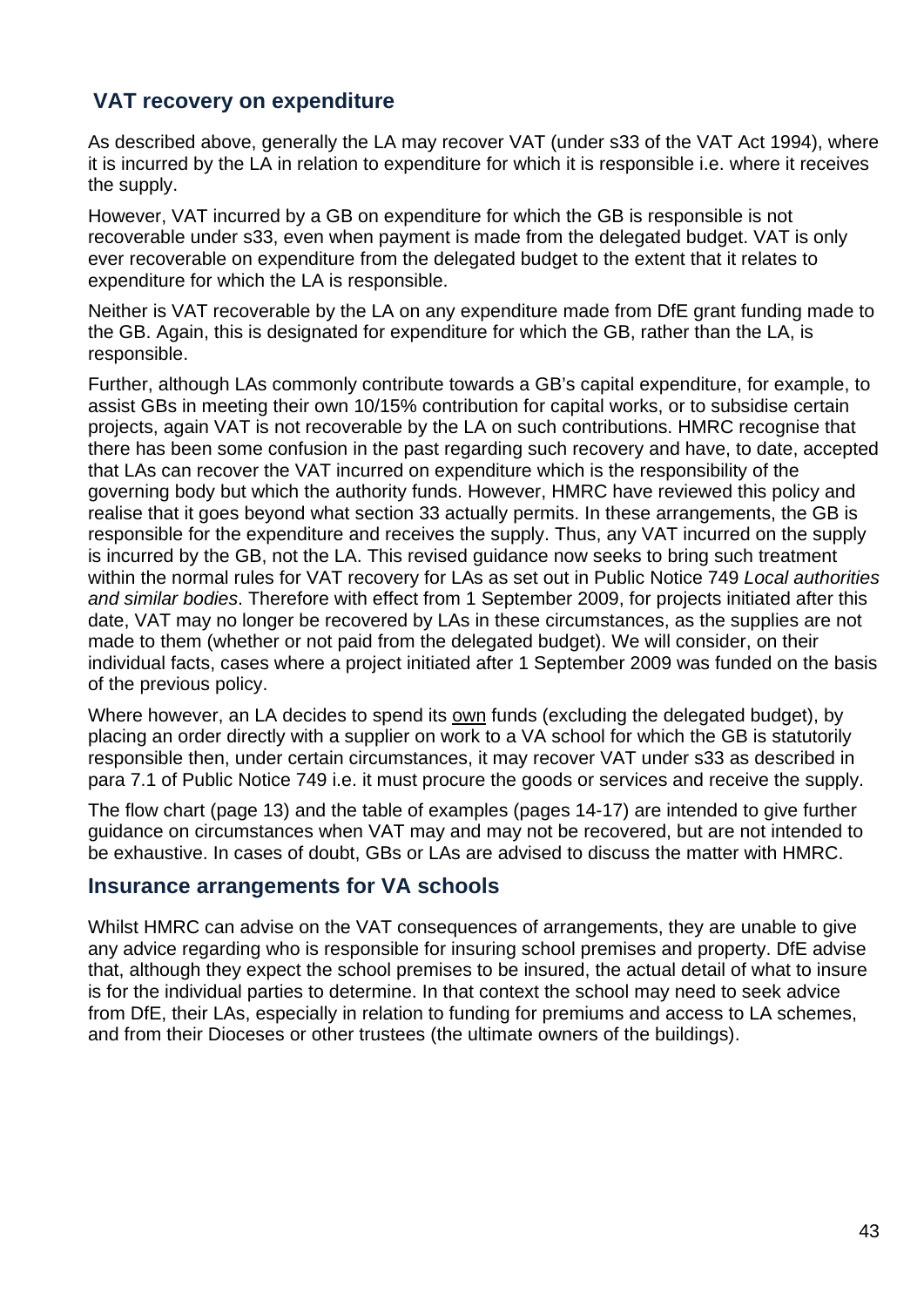#### **Responsibility for funding of insurance premiums**

The various Education Acts described above provide that, in the case of a VA school, although a LA's statutory duty to "maintain" the school includes the "duty of defraying all the expenses of maintaining it", this duty does not extend to certain capital expenditure, for which statutory responsibility is laid to GBs.

The authority's duty to "maintain" in respect of all schools extends to the funding of premises insurance premiums as this is not "capital expenditure". Funding of premiums may be done in many different ways at the discretion of the authority, but must not disadvantage VA schools, who are entitled to equity with non-VA schools. In other words, where insurance is taken out, the LA is obliged to provide sufficient funds from its revenue budget (usually Dedicated Schools Grant) to each VA school, to enable the school to meet all its insurance premium costs (including any premiums payable to the diocese). If they are not allowed access to LA-managed insurance schemes, then there must be compensating recompense in their revenue funding so that they can buy into another scheme. In this respect, ownership of buildings is not a consideration. LAs insure Foundation schools (who own the buildings) and VA schools should be treated in the same way as those and community schools.

VA schools should be treated in the same way as other maintained schools in relation to providing for any *revenue* premises losses (currently below the de minimis level of £2000 – see above) i.e. those for which the authority is responsible.

#### **Premises Insurance**

DfE advise that for premises insurance, ideally cover should be provided through a single insurance policy entered into by the school governors and identifying all parties with an insurable interest, together with their respective level of risk and responsibility for the insurance premiums (the LA will be responsible for certain expenditure, as set out above).

A VA school GB would be responsible for the financial cost, in the event of damage or loss requiring capital expenditure at a VA school. As with other capital expenditure, DfE agree to fund 90% of replacement costs via capital grant, leaving the remaining 10% of costs to be met from the GB's own resources. In order to cover this liability, GBs should arrange insurance cover for their 10% liability (typically through the church diocese or its equivalent) for the benefit of the GB and the trustees.

However, although DfE will continue to meet their commitment to 90% capital costs, they advise that there is no contingency reserve from which this 90% funding can be drawn down. The 90% funding must therefore be met from existing funding streams (either the schools' own funds or the programme allocated through LAs, usually the Devolved Capital Formula or Local Authority Co-ordinated Voluntary Aided Programme (LCVAP)). This has led to unplanned reprioritisation where a major incident at a VA school could see such funding used in an emergency and thus diverted from other VA school planned projects.

In light of this, in order to provide more certainty for all VA schools and so that VA school capital programmes are not disrupted by unplanned emergency calls, DfE now advise VA schools to consider some form of 100% insurance, i.e. the full reinstatement value of the buildings, either through private providers or through a scheme operated by the LA (buy back). VA schools may also take insurance cover for the costs falling upon school governors for the hire of necessary temporary accommodation while insured damage is being repaired or replaced.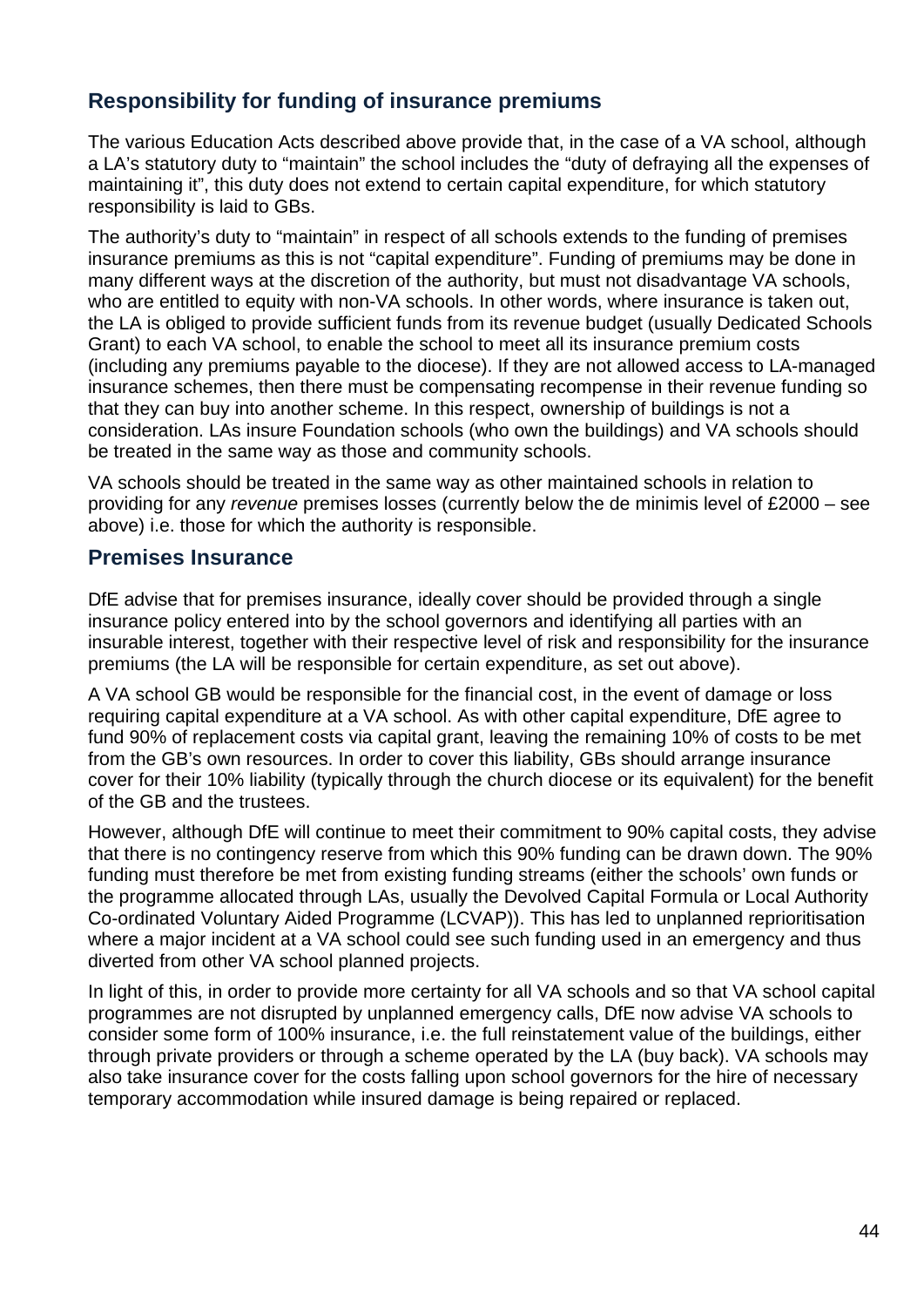#### **VAT Recovery**

As regards VAT recovery on any capital costs as a result of an insurance claim, the normal rules as set out above will apply. The responsibility for capital expenditure rests with the GB and any supply of building works falling within this definition will therefore be a supply made to the GB, who will be unable to recover the VAT charged on those works. Therefore, when establishing the insurance policy and its value, the insurer should be made aware that any VAT incurred in respect of such works at VA schools is irrecoverable and the premium should therefore reflect that. DfE have confirmed this view and recognise that this will result in increased premiums for VA schools.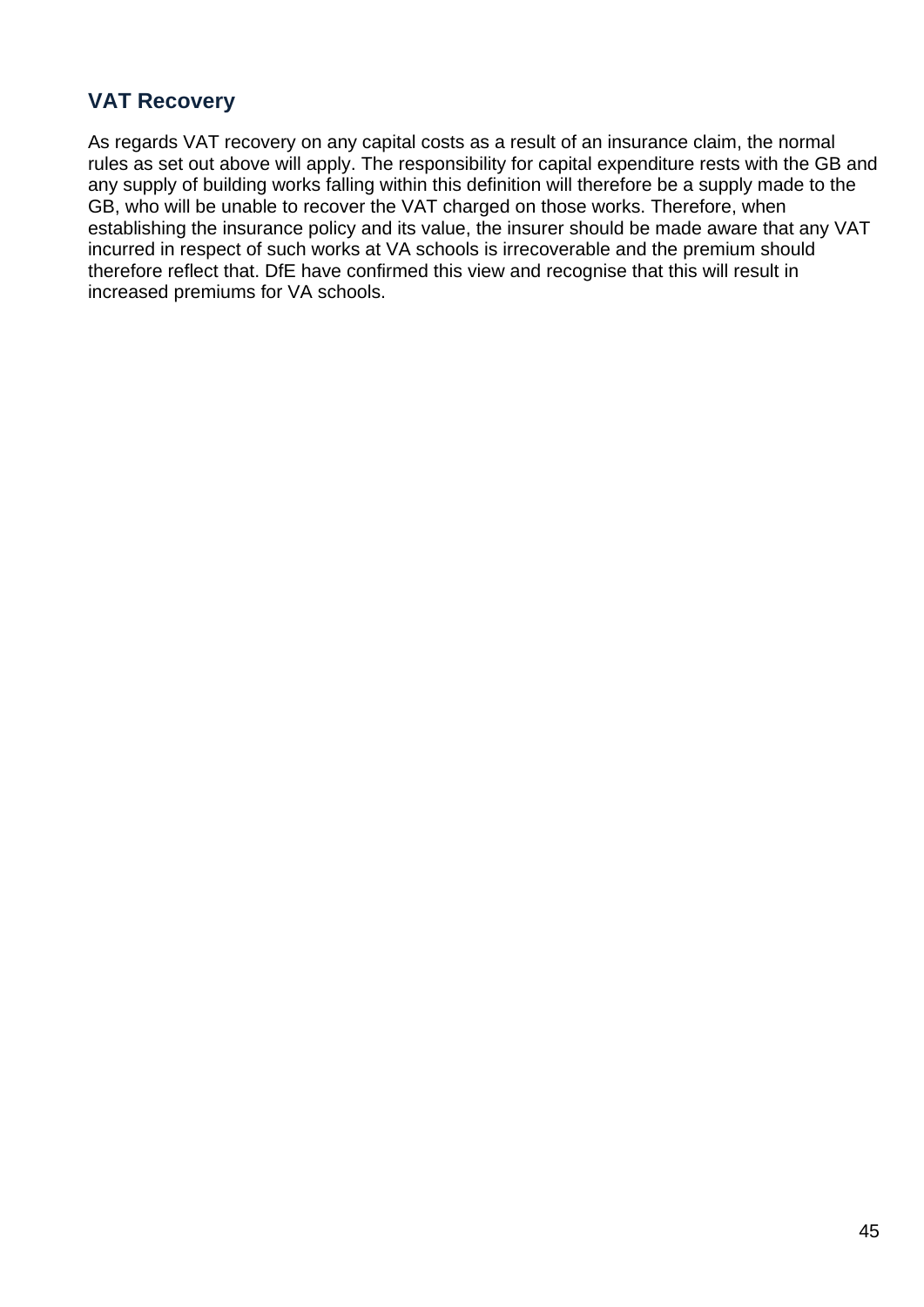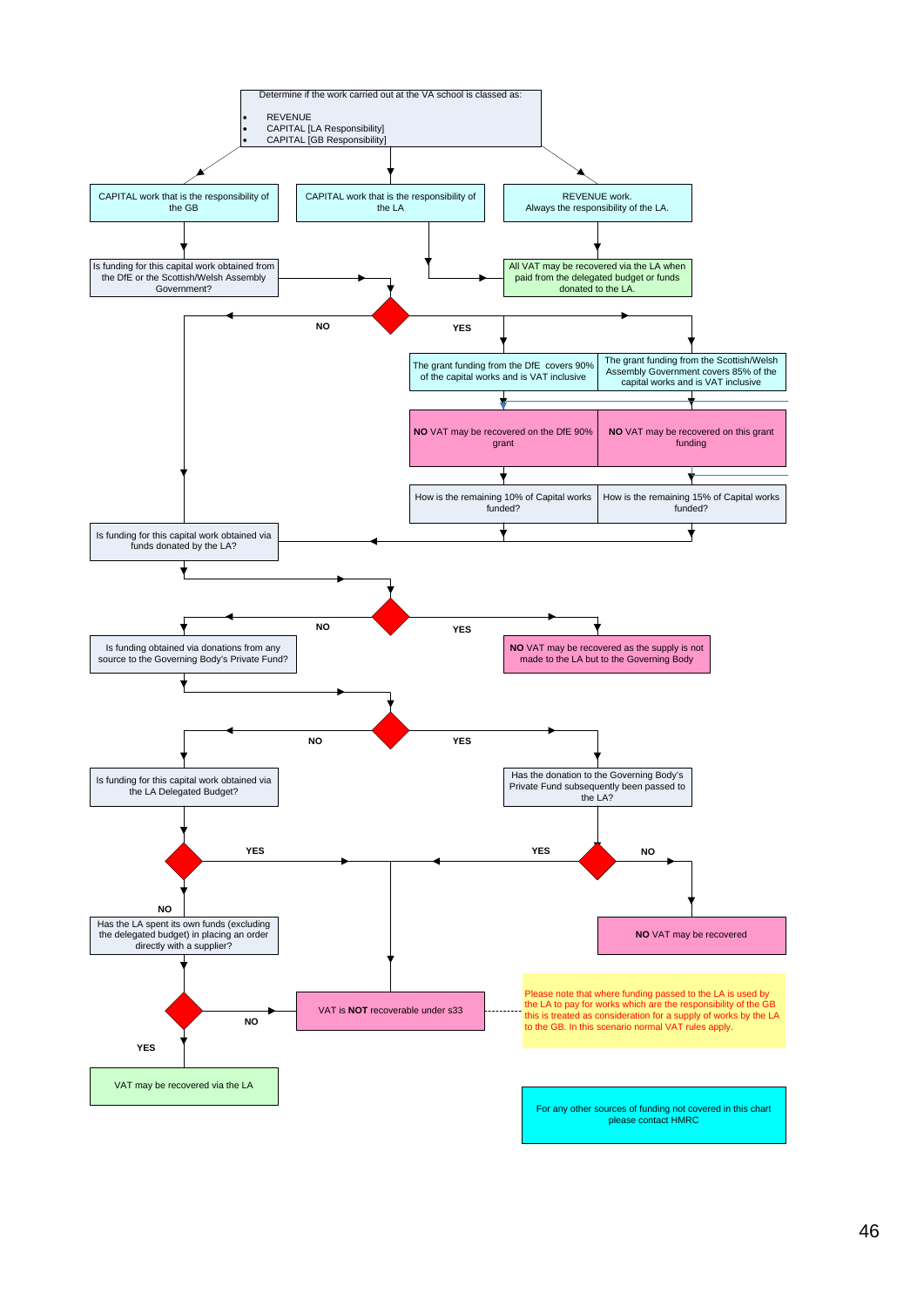# **Examples when VAT is recoverable by LA under s33**

| <b>Example</b>                                                                                                                                                                                                                                                                                                                                                        | <b>Comments</b>                                                                                                                                                                                                                                                                                                                                                                                              |
|-----------------------------------------------------------------------------------------------------------------------------------------------------------------------------------------------------------------------------------------------------------------------------------------------------------------------------------------------------------------------|--------------------------------------------------------------------------------------------------------------------------------------------------------------------------------------------------------------------------------------------------------------------------------------------------------------------------------------------------------------------------------------------------------------|
| Where GBs undertake revenue works<br>and pay for works through the<br>delegated budget                                                                                                                                                                                                                                                                                | GB acts as LA's agent (S49(5) SSFA)                                                                                                                                                                                                                                                                                                                                                                          |
| Where GBs donate funding to LA<br>which LA uses to meet expenditure<br>for works for which LA is responsible                                                                                                                                                                                                                                                          | Provided the conditions in para 10.4 of Public<br>Notice 701/30 and/or para 7.3 Public Notice 749<br>(also para 12.1.3 of V1-14 and para 12.3 of V1-07<br>Ch 21) are met, LA may recover VAT under s33.                                                                                                                                                                                                      |
|                                                                                                                                                                                                                                                                                                                                                                       | As the public notices state, this route will not be<br>open for funding which comes from GBs and is<br>used by LA to fund works that are the<br>responsibility of the GBs. This is because:-                                                                                                                                                                                                                 |
|                                                                                                                                                                                                                                                                                                                                                                       | it will be difficult in most cases for<br>the LA/GBs to argue that the LA can<br>retain ownership of capital works in<br>VA schools (GBs will usually own<br>school buildings and LA will have to<br>incur ongoing costs of upkeep which<br>would normally fall to the GBs)                                                                                                                                  |
|                                                                                                                                                                                                                                                                                                                                                                       | In these arrangements, including<br>where the funding originates from<br>DfE, Scottish or Welsh Assembly<br>Government, direct grant paid to<br>GBs to fund 90%/85% of capital<br>projects, any such funding paid by<br>GBs to LAs to fund capital works<br>should be treated as consideration<br>for a supply to GB. In other words,<br>the money is not donated because it<br>obtains benefits for the GB. |
| If a private school fund (e.g. operated<br>by the GB or PTA) donates monies to<br>the LA (or delegated budget) and is<br>used by the LA to pay for works,<br>goods or services for the school, VAT<br>is recoverable provided the conditions<br>in para 7.3 of PN 749 (LA contracts<br>for, pays for, retains ownership etc)<br>are met (also see V1-14 para 12.1.6). | For the reasons in first bullet in 2 above, the LA<br>would be unable to use such donated funds to pay<br>for capital works for which the GBs are<br>responsible.                                                                                                                                                                                                                                            |
| Where LAs or GBs receive donations<br>from organisations such as PTAs,<br>charities or commercial organisations<br>to buy goods and services for the<br>school.                                                                                                                                                                                                       | Goods and services must be for the benefit of the<br>school and not the donor and, where received by<br>GB, funds are paid in to delegated budget and not<br>GB's own private account used to meet its own<br>obligations (i.e. must satisfy para 7.3 of PN 749).                                                                                                                                            |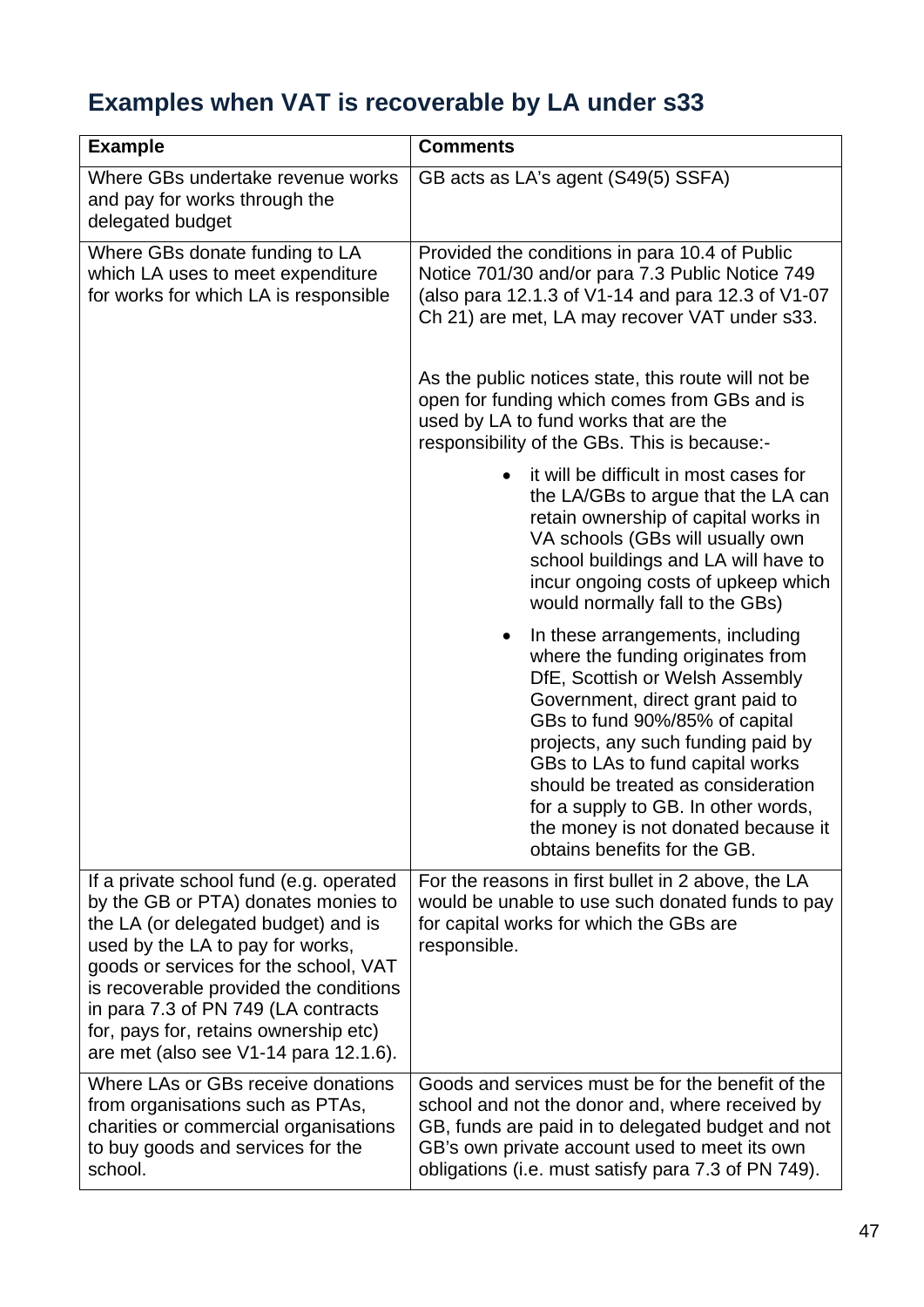| If a LA decides to spend its own funds<br>(excluding the delegated budget), by<br>means of an order placed directly by<br>the LA (i.e. not by the GB) with a<br>supplier, then the VAT would be<br>recoverable. This is so even if the<br>expenditure is on work to the<br>premises of a VA school for which the<br>GB is responsible. | When LA uses its own funds, VAT may be<br>recovered under s33 as described in PN 749 para<br>$7.1 - i.e.$ LA must procure the goods or services<br>and receive the supply |
|----------------------------------------------------------------------------------------------------------------------------------------------------------------------------------------------------------------------------------------------------------------------------------------------------------------------------------------|---------------------------------------------------------------------------------------------------------------------------------------------------------------------------|
| PFI funding, including BSF PFI<br>funding, awarded to LA                                                                                                                                                                                                                                                                               | Any unitary charge from the PFI provider is<br>regarded as revenue expenditure and as such is<br>the LA's responsibility                                                  |

# **Examples when VAT would not be recoverable by LA under s33**

| <b>Example</b>                                                                                                                                                                                                                                                                                                                                                      | <b>Comments</b>                                                                                                                                                                                                                                                                                                                                                                                                                                                                                                                                                                                                |
|---------------------------------------------------------------------------------------------------------------------------------------------------------------------------------------------------------------------------------------------------------------------------------------------------------------------------------------------------------------------|----------------------------------------------------------------------------------------------------------------------------------------------------------------------------------------------------------------------------------------------------------------------------------------------------------------------------------------------------------------------------------------------------------------------------------------------------------------------------------------------------------------------------------------------------------------------------------------------------------------|
| Under no circumstances should any<br>VAT be recovered by LA in respect of<br>expenditure met from 90%/85% DfE,<br>Scottish or Welsh Assembly funding<br>(e.g. Devolved Formula Capital). This<br>funding is awarded to pay for capital<br>works for which the GB is responsible<br>and therefore when it is spent, any<br>VAT incurred is incurred by GB not<br>LA. | DfE, Scottish and Welsh Assembly Government<br>funding is calculated to include irrecoverable VAT                                                                                                                                                                                                                                                                                                                                                                                                                                                                                                              |
| If remaining 10%/15% is met directly<br>from GBs' fund raising. This applies<br>even where payment is met from the<br>delegated budget (see comment)                                                                                                                                                                                                                | This also applies where, for example for cash flow<br>reasons, GB spends delegated budget to pay for<br>work which is the GB's own responsibility, then<br>subsequently top-up delegated budget by an<br>equivalent amount using funds from the GB's own<br>resources e.g. rents, fund raising activities etc. In<br>effect, this seems to simply amount to borrowing<br>from the delegated budget. Clearly in this<br>arrangement, the GB is not acting as LA's agent<br>when the delegated budget is spent. In effect,<br>they are spending their own funding and VAT is<br>therefore not recoverable by LA. |
| Where GB's 10% liability is met using<br>delegated budget funding                                                                                                                                                                                                                                                                                                   | S49(6)(b) SSFA specifically excludes GBs from<br>acting as LA's agent when they use delegated<br>budget to meet their own liabilities for capital<br>works                                                                                                                                                                                                                                                                                                                                                                                                                                                     |
| Where GB spends own private funds<br>on revenue expenditure itself<br>procuring the goods or services                                                                                                                                                                                                                                                               | i.e. not paid for from delegated budget or donated<br>to the LA or delegated budget                                                                                                                                                                                                                                                                                                                                                                                                                                                                                                                            |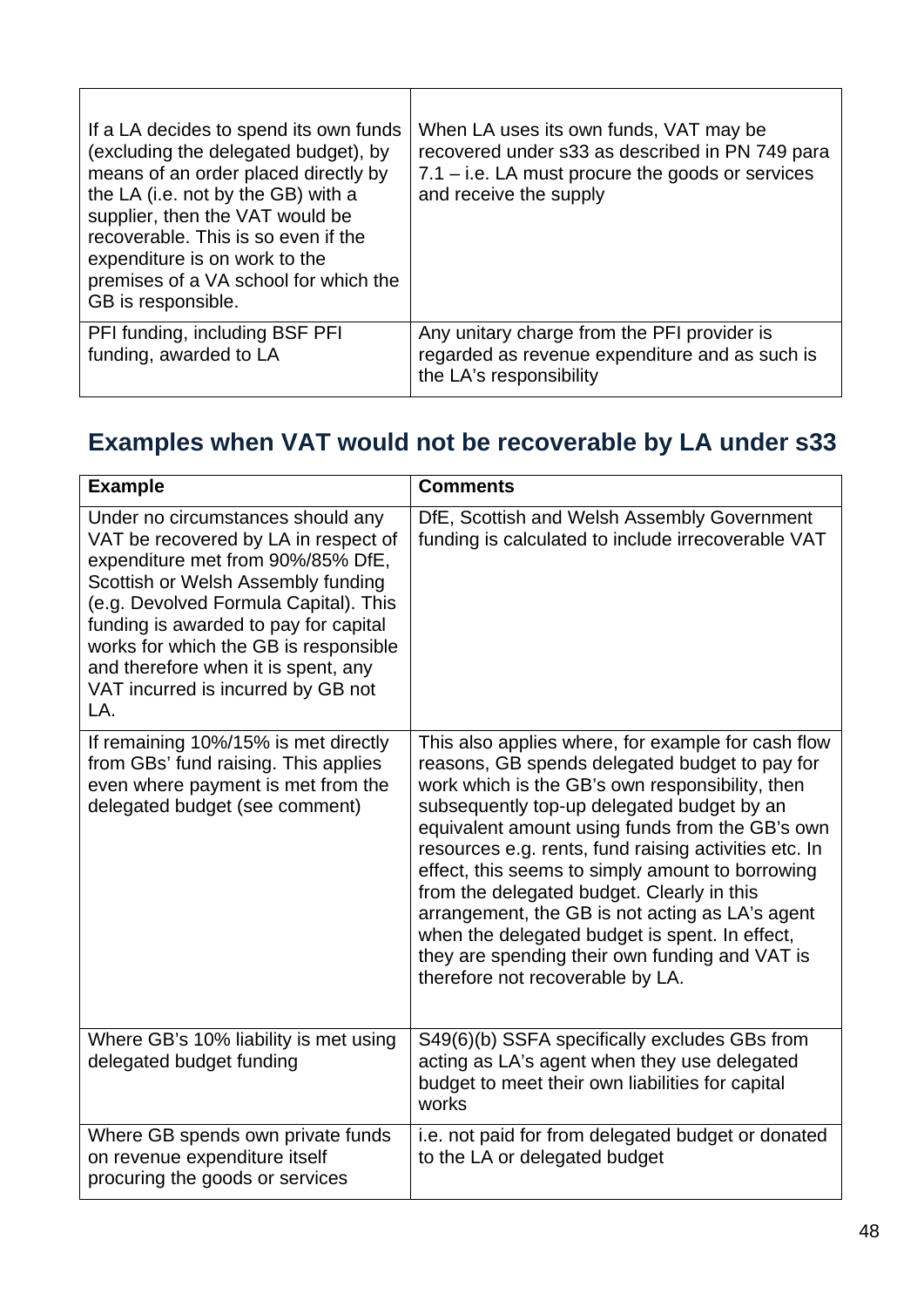| If GB pays funds to LA to carry out<br>work for which GB is responsible                                                                                                                                                                                                                 | Funding is consideration for a supply from LA to<br>GB and subject to VAT at normal rate (business<br>activity) – VAT incurred by LA on making the<br>supply is not recoverable under s33 (but normal<br>VAT business rules would apply)                                                                                                                                                                                                                                                  |
|-----------------------------------------------------------------------------------------------------------------------------------------------------------------------------------------------------------------------------------------------------------------------------------------|-------------------------------------------------------------------------------------------------------------------------------------------------------------------------------------------------------------------------------------------------------------------------------------------------------------------------------------------------------------------------------------------------------------------------------------------------------------------------------------------|
| LA donates funds to GB for capital<br>works for which GB is responsible                                                                                                                                                                                                                 | Unless LA procures, receives and pays (para 7.1)<br>of PN 749), then supply is not to LA. (Although<br>under para 15.5 of PN 701/30 HMRC historically<br>allowed recovery by LA, this has now been<br>reviewed and revised and the correct position is<br>now as set out in this guidance).                                                                                                                                                                                               |
| On expenditure paid for from income<br>obtained by GB from other sources<br>e.g. where charges are made for<br>community services e.g. adult<br>education, sporting facilities etc<br>where money is owned by GB and<br>cannot be paid into delegated budget                            |                                                                                                                                                                                                                                                                                                                                                                                                                                                                                           |
| On expenditure paid for from funding<br>awarded to GB by lottery, Sport<br>England etc.                                                                                                                                                                                                 | Funding does not belong to LA. The GB, as the<br>body awarded the funding, is the body responsible<br>for carrying out the works. Therefore, to the extent<br>that any money is passed to the LA, this may<br>represent consideration for supplies by the LA to<br>the GB to allow it to carry out its commitment in<br>respect of the funding                                                                                                                                            |
| On expenditure from LA Co-ordinated<br>VA Programme ((LCVAP) funding                                                                                                                                                                                                                    | This funding originates from DfE and is<br>administered by LAs. However, it is intended to<br>support capital projects which are the GB's<br>responsibility (see section on LCVAP in Blue<br>Book)                                                                                                                                                                                                                                                                                        |
| Although paid via the LA, BSF<br>funding for Design & Build or<br>redevelopment of VA schools is<br>awarded and belongs to the GB for<br>these capital works for which the GB<br>is responsible (exceptionally BSF<br>grant is paid to meet 100% of GB's<br>liability - see Blue Book). | For D&B or redevelopment works procured under<br>BSF, the LA and GB will enter into a Development<br>Agreement for the BSF works. Acting as principal,<br>the LA will procure/project manage BSF work for<br>all schools in its area. When complete, the LA will<br>make a supply of the works to the GB, which will<br>be subject to VAT unless the work can be zero<br>rated. The LA will retain the school's BSF funding<br>as consideration for the supply of the works to the<br>GB. |

HMRC public notices and published guidance referred to above can be found on HMRC website [www.hmrc.gov.uk](http://www.hmrc.gov.uk/)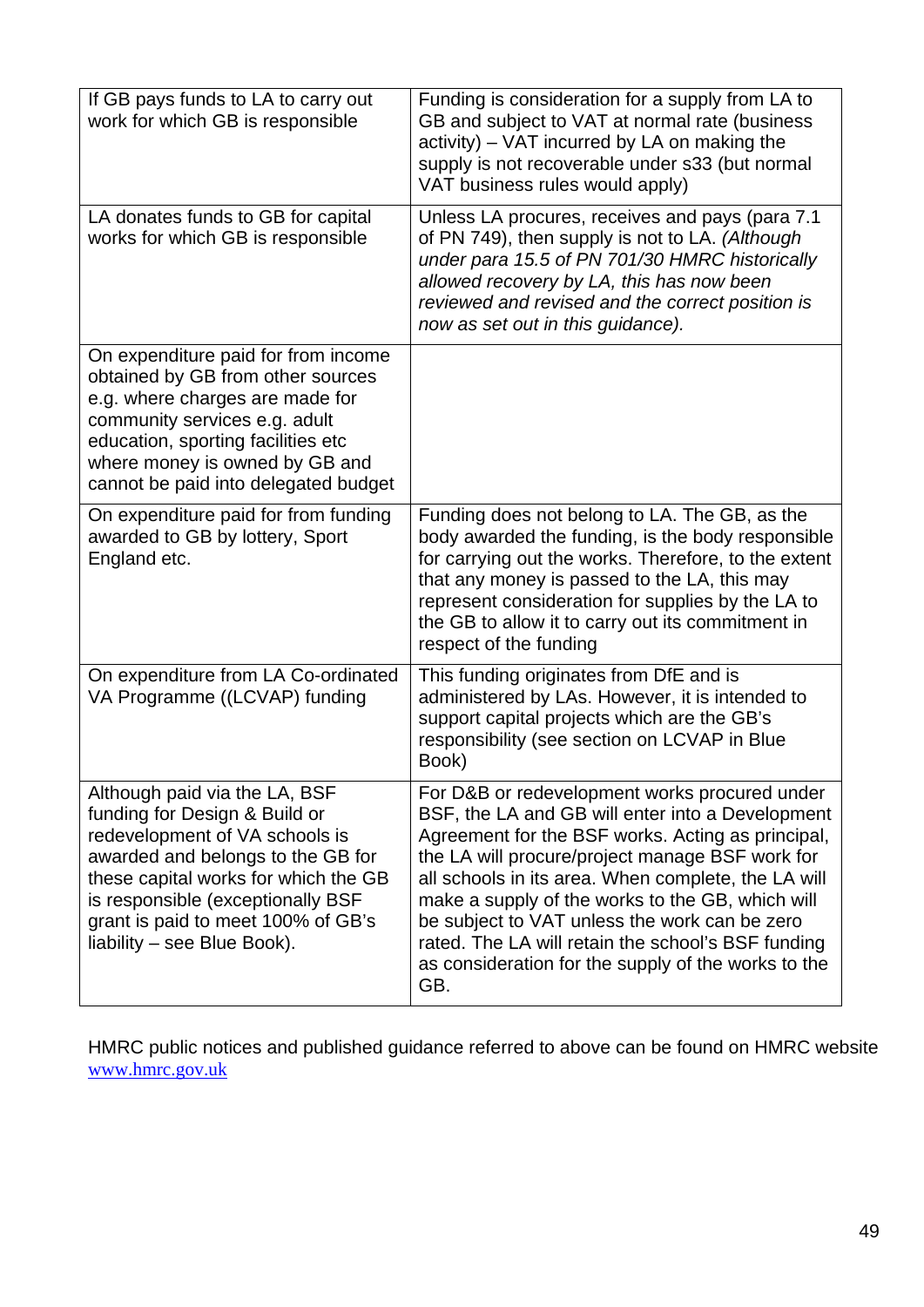# <span id="page-49-0"></span>**Annex J - Design Quality Indicator (DQI) For Schools**

Design Quality Indicator (DQI) for Schools is a tool which provides a framework for the assessment of school design. PfS recommend that it should be used on all school building projects with an estimated contract value of £1m or over. It is used to assist teachers, parents, school governors, pupils, people from the community, diocese/local authority clients and building professionals achieve design excellence in new or refurbished school buildings and grounds.

In the initial stage it is used to help a group of key stakeholders to form a consensus about priorities and ambitions for the design brief. During the design phase, DQI for Schools can be used by the same stakeholder group to assess how well the plans for building work meet the objectives they are currently setting. Once the building work is completed and the school is in use, the DQI for Schools tool can be used to assess how well it functions in relation to the initial and revised ambitions of the stakeholder group. DQI for Schools also provides feedback for benchmarking and for the briefing of future projects.

DQI for Schools was developed in partnership by Construction Industry Council (CIC) and DfE and can be accessed at: www.dgi.org.uk/schools .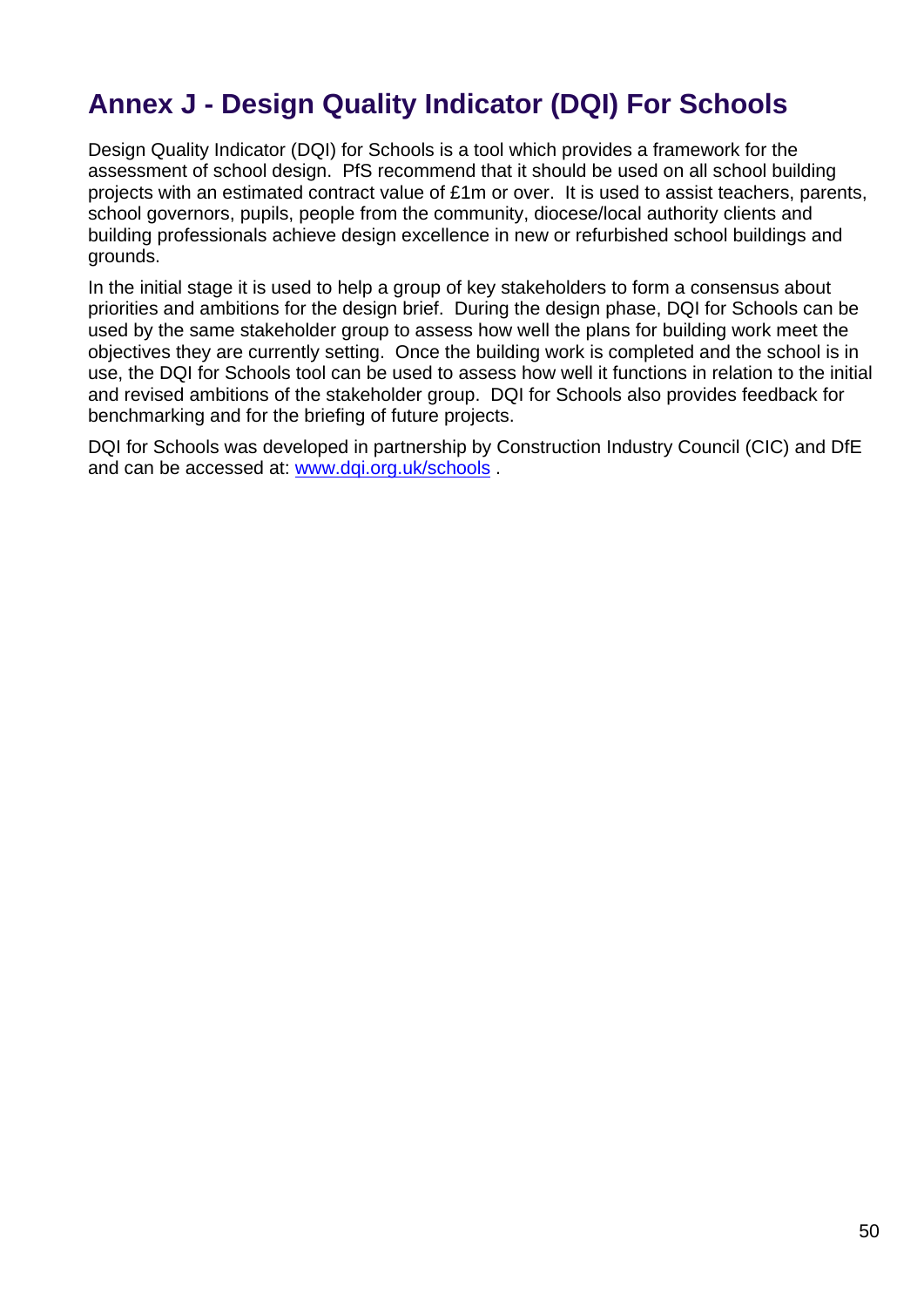# <span id="page-50-0"></span>**Annex K - How To Contact Us**

Please quote your school/project identity number in all correspondence, the first three digits of which represent your local authority number. You can contact us by:

post – VA Capital Team, Partnerships for Schools, LG36 Mowden Hall, Staindrop Road, Darlington, Co Durham, DL3 9BG

| telephone                             |                                |
|---------------------------------------|--------------------------------|
| General                               | 01325 392193 / 392152 / 392100 |
| For local authority numbers 201 - 356 | 01325 392145                   |
| For local authority numbers 201 - 878 | 01325 392458                   |
| For local authority numbers 879 - 938 | 01325 392149                   |
| Policy                                | 01325 392439                   |
| <b>Budget &amp; Financial Control</b> | 01325 392140                   |
| VASIS password                        | 01325 392196                   |
| Fax                                   | 01325 392186                   |
| email                                 |                                |

The VA Team mailbox; [va@partnershipsforschools.org.uk](mailto:va@partnershipsforschools.org.uk)